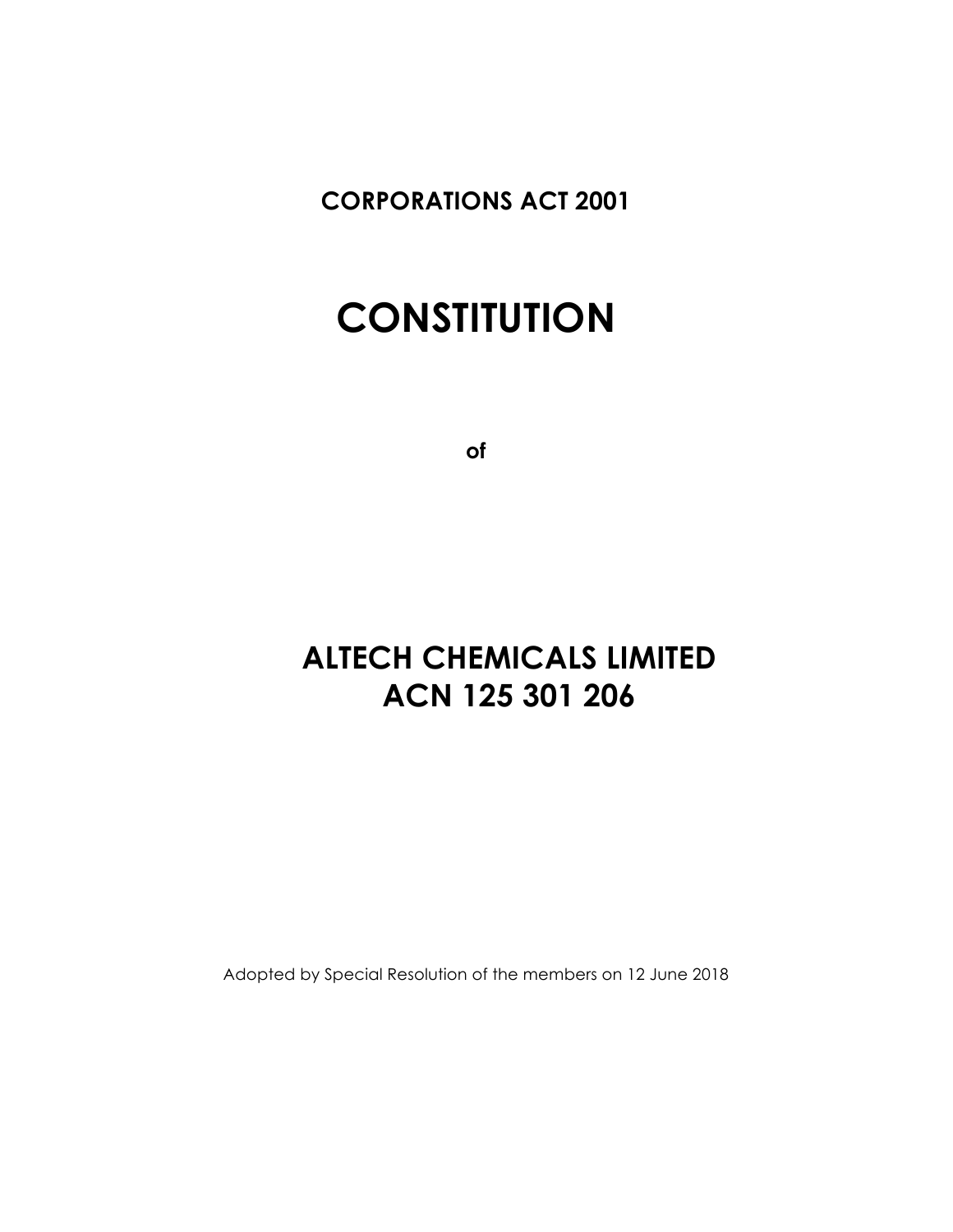## **CONTENTS**

| 1. |      |  |  |  |
|----|------|--|--|--|
|    | 1.1  |  |  |  |
|    | 1.2  |  |  |  |
|    | 1.3  |  |  |  |
|    | 1.4  |  |  |  |
|    | 1.5  |  |  |  |
|    | 1.6  |  |  |  |
|    | 1.7  |  |  |  |
|    | 1.8  |  |  |  |
| 2. |      |  |  |  |
|    | 2.1  |  |  |  |
|    | 2.2  |  |  |  |
|    | 2.3  |  |  |  |
|    | 2.4  |  |  |  |
|    | 2.5  |  |  |  |
|    | 2.6  |  |  |  |
|    | 2.7  |  |  |  |
|    | 2.8  |  |  |  |
|    | 2.9  |  |  |  |
|    | 2.10 |  |  |  |
|    | 2.11 |  |  |  |
|    | 2.12 |  |  |  |
|    | 2.13 |  |  |  |
|    | 2.14 |  |  |  |
|    | 2.15 |  |  |  |
| 3. |      |  |  |  |
|    | 3.1  |  |  |  |
|    |      |  |  |  |
|    |      |  |  |  |
|    | 3.2  |  |  |  |
|    | 3.3  |  |  |  |
|    | 3.4  |  |  |  |
|    | 3.5  |  |  |  |
|    | 3.6  |  |  |  |
|    | 3.7  |  |  |  |
|    | 3.8  |  |  |  |
|    | 3.9  |  |  |  |
|    | 3.10 |  |  |  |
|    | 3.11 |  |  |  |
|    | 3.12 |  |  |  |
|    | 3.13 |  |  |  |
|    | 3.14 |  |  |  |
|    | 3.15 |  |  |  |
|    | 3.16 |  |  |  |
|    | 3.17 |  |  |  |
| 4. |      |  |  |  |
|    | 4.1  |  |  |  |
|    | 4.2  |  |  |  |
|    | 4.3  |  |  |  |
|    | 4.4  |  |  |  |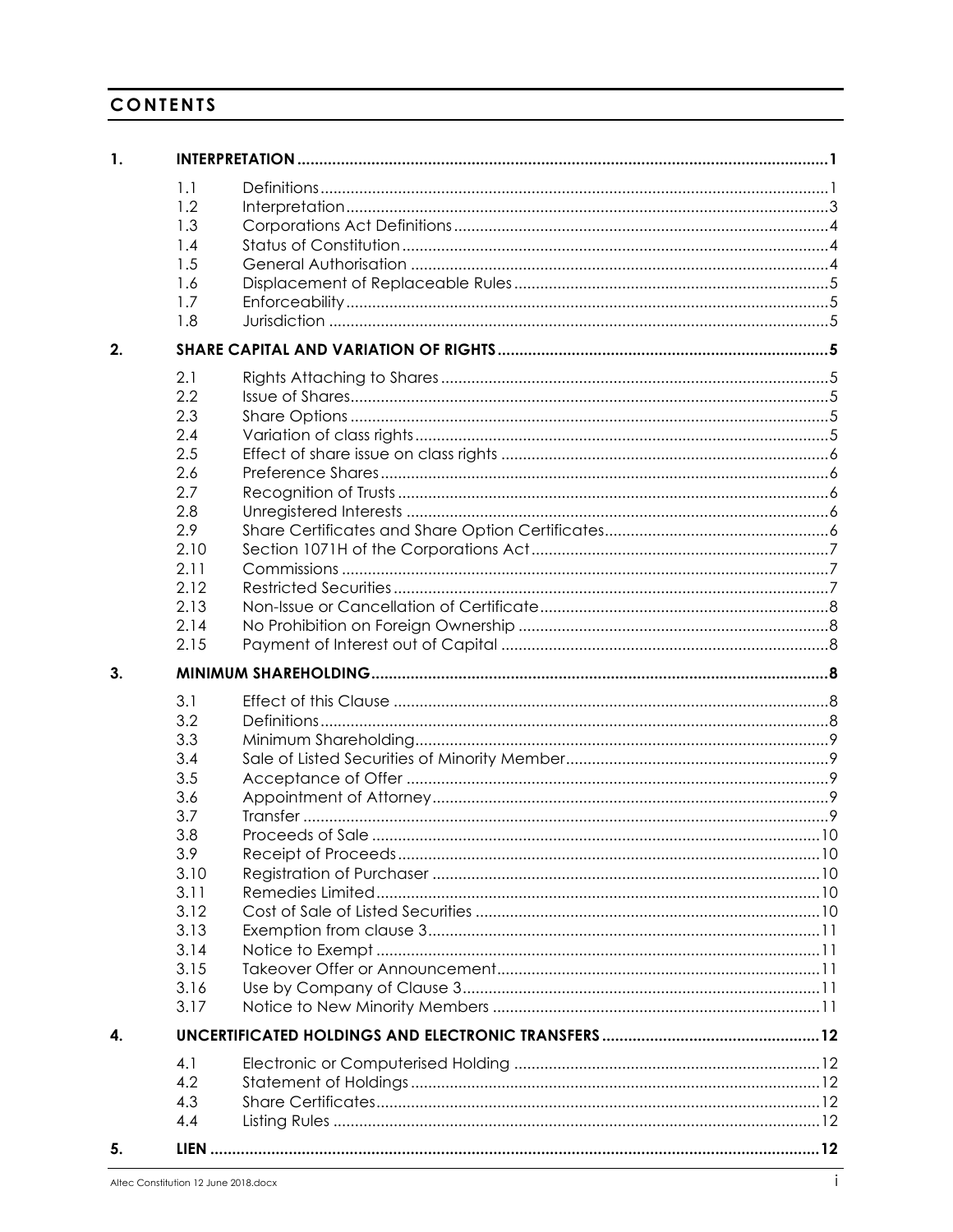|    | 5.1  |                                                                          |  |
|----|------|--------------------------------------------------------------------------|--|
|    | 5.2  |                                                                          |  |
|    | 5.3  |                                                                          |  |
|    | 5.4  |                                                                          |  |
|    | 5.5  |                                                                          |  |
|    | 5.6  |                                                                          |  |
|    | 5.7  |                                                                          |  |
|    | 5.8  |                                                                          |  |
|    | 5.9  | Protection of Lien under ASX Settlement Operating Rules 14               |  |
|    | 5.10 |                                                                          |  |
|    |      |                                                                          |  |
| 6. |      |                                                                          |  |
|    | 6.1  |                                                                          |  |
|    | 6.2  |                                                                          |  |
|    |      |                                                                          |  |
|    | 6.3  |                                                                          |  |
|    | 6.4  |                                                                          |  |
|    | 6.5  |                                                                          |  |
|    | 6.6  |                                                                          |  |
|    | 6.7  |                                                                          |  |
|    | 6.8  |                                                                          |  |
|    | 6.9  |                                                                          |  |
|    | 6.10 |                                                                          |  |
|    | 6.11 |                                                                          |  |
|    | 6.12 |                                                                          |  |
|    |      |                                                                          |  |
| 7. |      |                                                                          |  |
|    | 7.1  |                                                                          |  |
|    | 7.2  |                                                                          |  |
|    | 7.3  |                                                                          |  |
|    | 7.4  |                                                                          |  |
|    | 7.5  |                                                                          |  |
|    | 7.6  |                                                                          |  |
|    | 7.7  |                                                                          |  |
|    | 7.8  |                                                                          |  |
|    |      |                                                                          |  |
| 8. |      |                                                                          |  |
|    |      |                                                                          |  |
|    | 8.1  |                                                                          |  |
|    | 8.2  |                                                                          |  |
|    | 8.3  |                                                                          |  |
|    | 8.4  |                                                                          |  |
|    | 8.5  |                                                                          |  |
|    | 8.6  |                                                                          |  |
|    | 8.7  |                                                                          |  |
|    | 8.8  |                                                                          |  |
|    | 8.9  |                                                                          |  |
|    | 8.10 |                                                                          |  |
|    | 8.11 |                                                                          |  |
|    | 8.12 |                                                                          |  |
|    | 8.13 |                                                                          |  |
|    | 8.14 |                                                                          |  |
|    | 8.15 |                                                                          |  |
|    |      |                                                                          |  |
| 9. |      |                                                                          |  |
|    | 9.1  |                                                                          |  |
|    | 9.2  | Death or Bankruptcy of Shareholder or the Shareholder becomes of unsound |  |
|    |      |                                                                          |  |
|    |      |                                                                          |  |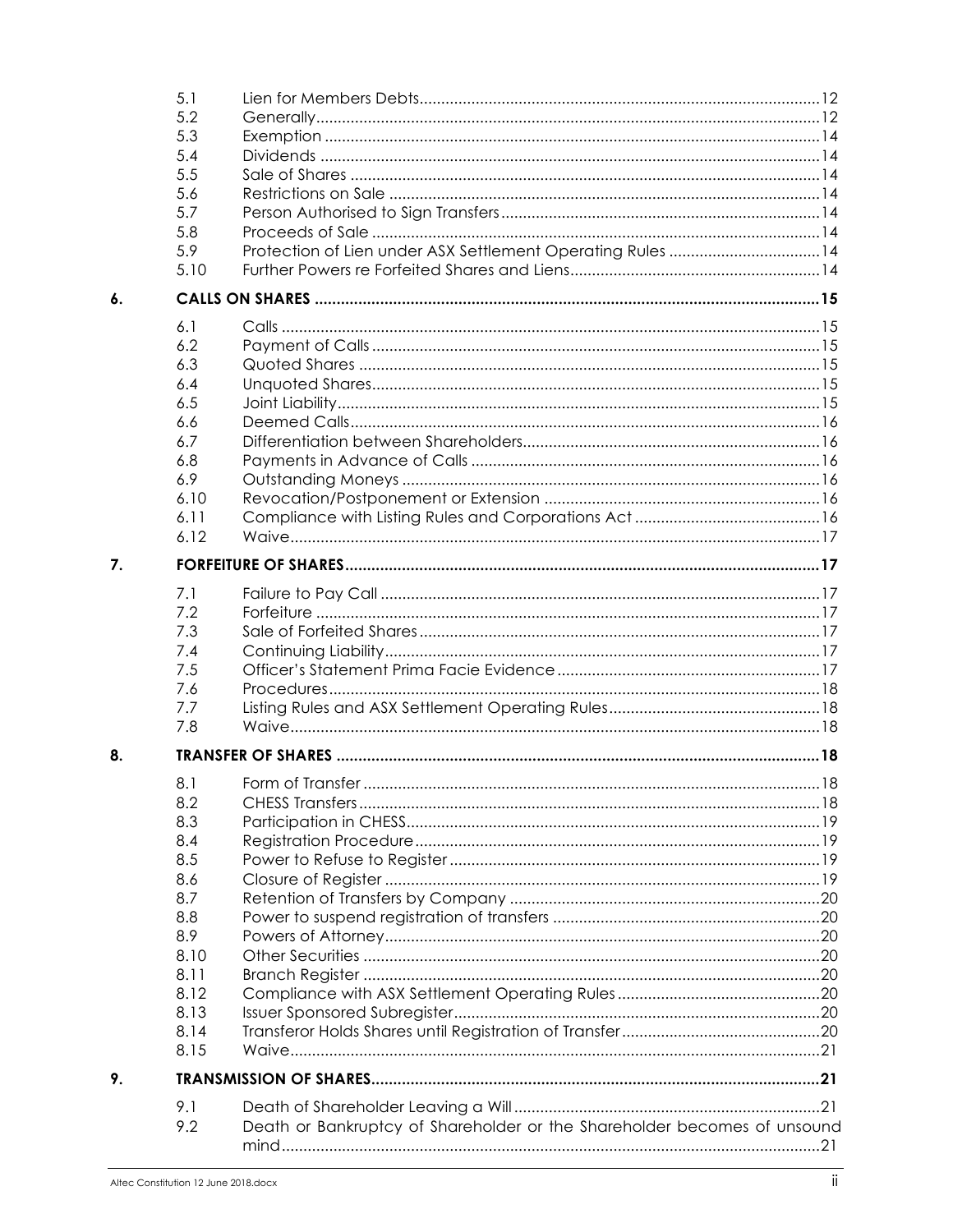|     | 9.3   |                                                                              |  |
|-----|-------|------------------------------------------------------------------------------|--|
|     | 9.4   |                                                                              |  |
|     | 9.5   |                                                                              |  |
|     | 9.6   |                                                                              |  |
|     | 9.7   |                                                                              |  |
|     | 9.8   |                                                                              |  |
| 10. |       |                                                                              |  |
|     |       |                                                                              |  |
|     | 10.1  |                                                                              |  |
|     | 10.2  |                                                                              |  |
|     | 10.3  |                                                                              |  |
|     | 10.4  |                                                                              |  |
| 11. |       |                                                                              |  |
| 12. |       |                                                                              |  |
|     | 12.1  | Convening of General Meetings of Shareholders by Directors' Resolution24     |  |
|     | 12.2  | Change of place or postponement of a General Meeting of Shareholders24       |  |
|     | 12.3  | Convening of General Meetings of Shareholders by a Director or requisition24 |  |
|     | 12.4  |                                                                              |  |
|     | 12.5  |                                                                              |  |
|     | 12.6  |                                                                              |  |
|     | 12.7  |                                                                              |  |
|     | 12.8  |                                                                              |  |
|     | 12.9  |                                                                              |  |
| 13. |       |                                                                              |  |
|     | 13.1  |                                                                              |  |
|     | 13.2  |                                                                              |  |
|     | 13.3  |                                                                              |  |
|     | 13.4  |                                                                              |  |
|     | 13.5  |                                                                              |  |
|     | 13.6  |                                                                              |  |
|     | 13.7  |                                                                              |  |
|     | 13.8  |                                                                              |  |
|     | 13.9  |                                                                              |  |
|     | 13.10 |                                                                              |  |
|     | 13.11 |                                                                              |  |
|     | 13.12 |                                                                              |  |
|     | 13.13 |                                                                              |  |
|     | 13.14 |                                                                              |  |
|     | 13.15 |                                                                              |  |
|     | 13.16 |                                                                              |  |
|     | 13.17 |                                                                              |  |
|     | 13.18 |                                                                              |  |
|     | 13.19 |                                                                              |  |
|     | 13.20 |                                                                              |  |
|     | 13.21 |                                                                              |  |
|     | 13.22 |                                                                              |  |
|     |       |                                                                              |  |
|     | 13.23 |                                                                              |  |
|     | 13.24 |                                                                              |  |
|     | 13.25 |                                                                              |  |
|     | 13.26 |                                                                              |  |
|     | 13.27 |                                                                              |  |
|     | 13.28 | No right to speak or vote if appointing Shareholder present31                |  |
|     | 13.29 |                                                                              |  |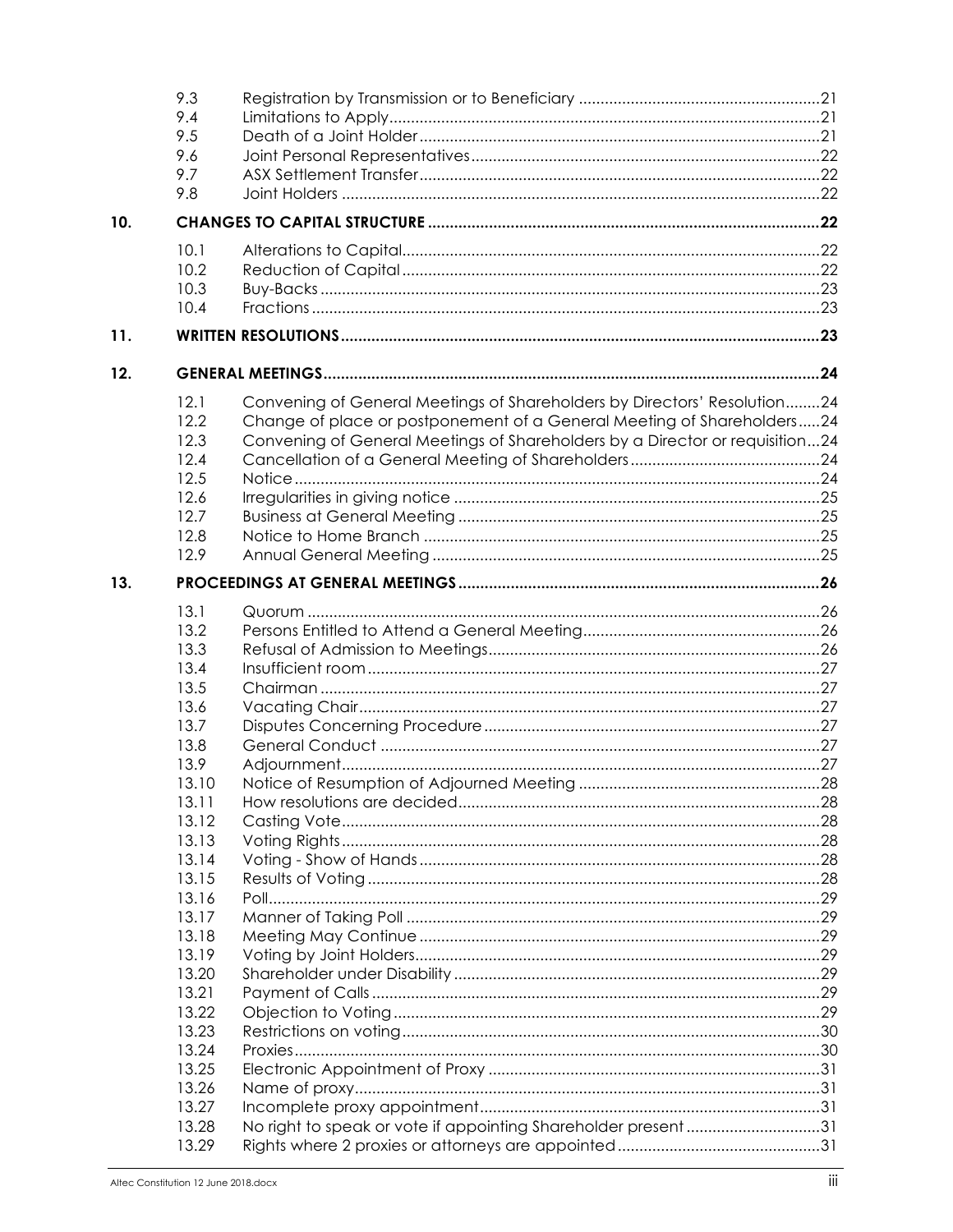|     | 13.30        |  |  |  |
|-----|--------------|--|--|--|
|     | 13.31        |  |  |  |
|     | 13.32        |  |  |  |
|     | 13.33        |  |  |  |
|     | 13.34        |  |  |  |
| 14. |              |  |  |  |
|     | 14.1         |  |  |  |
|     | 14.2         |  |  |  |
|     | 14.3         |  |  |  |
|     | 14.4         |  |  |  |
|     | 14.5         |  |  |  |
|     | 14.6         |  |  |  |
|     | 14.7         |  |  |  |
|     | 14.8         |  |  |  |
|     | 14.9         |  |  |  |
|     | 14.10        |  |  |  |
| 15. |              |  |  |  |
|     |              |  |  |  |
|     | 15.1<br>15.2 |  |  |  |
|     | 15.3         |  |  |  |
|     | 15.4         |  |  |  |
|     | 15.5         |  |  |  |
|     | 15.6         |  |  |  |
| 16. |              |  |  |  |
|     |              |  |  |  |
|     | 16.1         |  |  |  |
|     | 16.2         |  |  |  |
|     | 16.3         |  |  |  |
|     | 16.4         |  |  |  |
|     | 16.5         |  |  |  |
|     | 16.6<br>16.7 |  |  |  |
|     | 16.8         |  |  |  |
|     | 16.9         |  |  |  |
|     | 16.10        |  |  |  |
|     | 16.11        |  |  |  |
|     | 16.12        |  |  |  |
|     | 16.13        |  |  |  |
|     | 16.14        |  |  |  |
|     | 16.15        |  |  |  |
|     | 16.16        |  |  |  |
|     | 16.17        |  |  |  |
|     | 16.18        |  |  |  |
|     | 16.19        |  |  |  |
|     | 16.20        |  |  |  |
| 17. |              |  |  |  |
|     | 17.1         |  |  |  |
|     | 17.2         |  |  |  |
|     | 17.3         |  |  |  |
|     | 17.4         |  |  |  |
| 18. |              |  |  |  |
|     | 18.1         |  |  |  |
|     |              |  |  |  |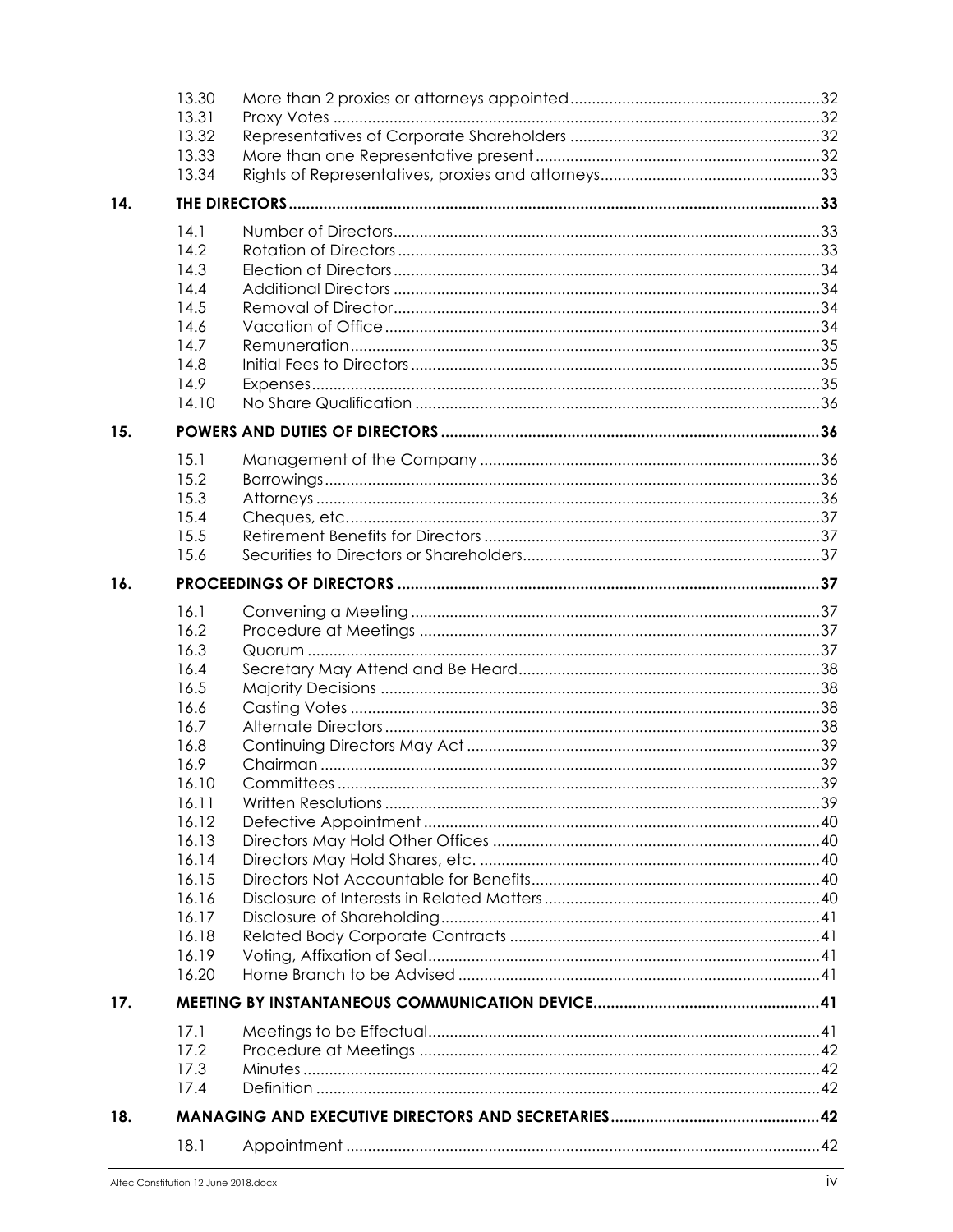|     | 18.2<br>18.3<br>18.4<br>18.5 |                                                                              |  |  |
|-----|------------------------------|------------------------------------------------------------------------------|--|--|
| 19. |                              |                                                                              |  |  |
|     | 19.1<br>19.2<br>19.3         |                                                                              |  |  |
| 20. |                              |                                                                              |  |  |
|     | 20.1                         |                                                                              |  |  |
|     | 20.2<br>20.3                 |                                                                              |  |  |
| 21. |                              |                                                                              |  |  |
|     | 21.1<br>21.2<br>21.3         |                                                                              |  |  |
| 22. |                              |                                                                              |  |  |
|     | 22.1                         |                                                                              |  |  |
|     | 22.2<br>22.3                 |                                                                              |  |  |
|     | 22.4                         |                                                                              |  |  |
|     | 22.5                         |                                                                              |  |  |
|     | 22.6<br>22.7                 |                                                                              |  |  |
|     | 22.8                         |                                                                              |  |  |
|     | 22.9<br>22.10                |                                                                              |  |  |
| 23. |                              |                                                                              |  |  |
|     | 23.1                         |                                                                              |  |  |
|     | 23.2                         |                                                                              |  |  |
|     | 23.3                         |                                                                              |  |  |
| 24. |                              |                                                                              |  |  |
|     | 24.1                         |                                                                              |  |  |
|     | 24.2                         |                                                                              |  |  |
| 25. |                              |                                                                              |  |  |
|     | 25.1                         |                                                                              |  |  |
|     | 25.2                         |                                                                              |  |  |
| 26. |                              |                                                                              |  |  |
|     | 26.1                         |                                                                              |  |  |
|     | 26.2                         |                                                                              |  |  |
|     | 26.3                         | Service of notices by Directors, Alternate Directors and Shareholders to the |  |  |
|     | 26.4                         |                                                                              |  |  |
|     | 26.5                         |                                                                              |  |  |
|     | 26.6                         |                                                                              |  |  |
|     | 26.7                         |                                                                              |  |  |
|     | 26.8                         |                                                                              |  |  |
|     | 26.9                         |                                                                              |  |  |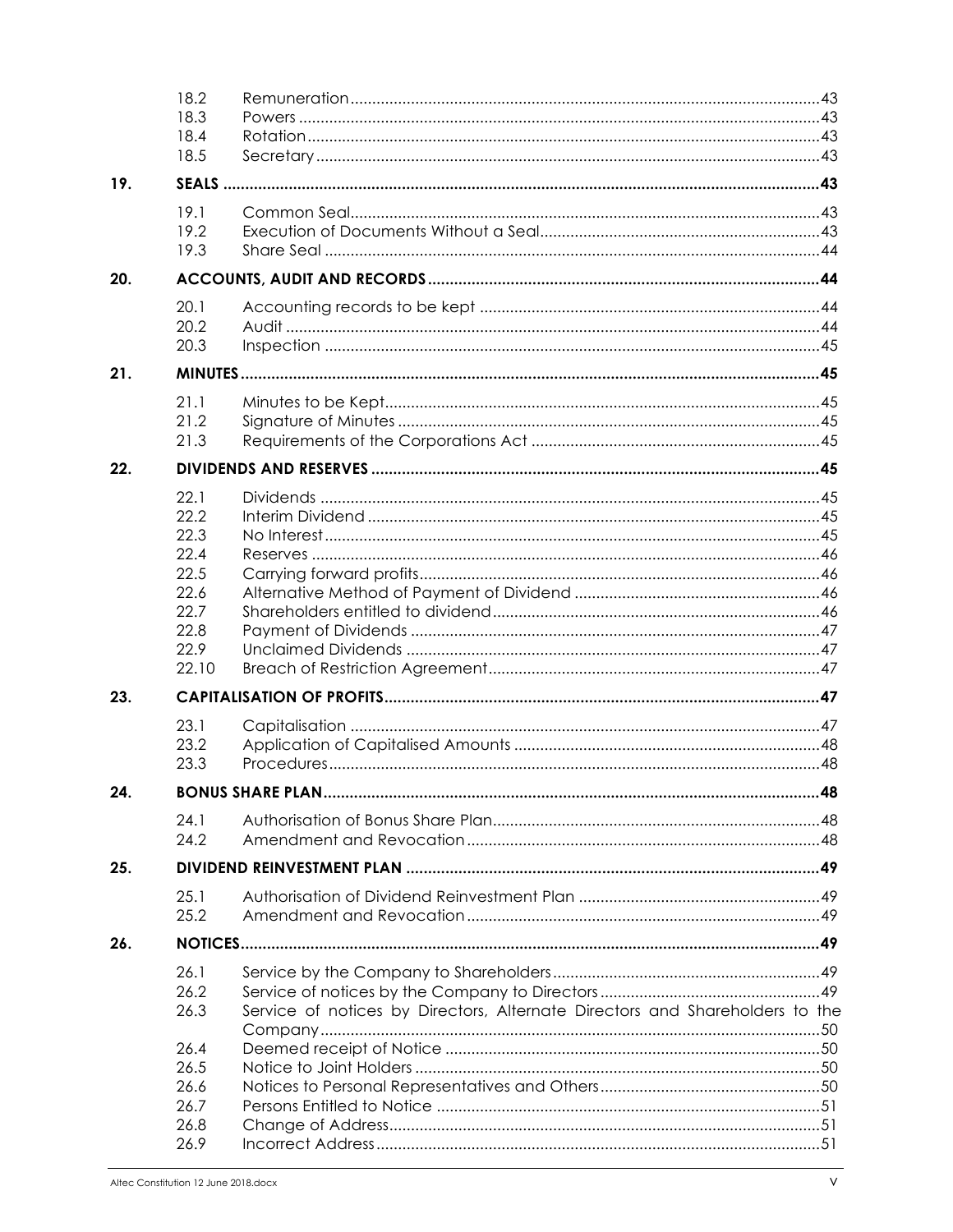| 27. |                                              |  |  |  |
|-----|----------------------------------------------|--|--|--|
|     | 27.1<br>27.2<br>27.3                         |  |  |  |
| 28. |                                              |  |  |  |
|     | 28.1<br>28.2<br>28.3<br>28.4<br>28.5         |  |  |  |
| 29. |                                              |  |  |  |
| 30. |                                              |  |  |  |
| 31. |                                              |  |  |  |
|     | 31.1<br>31.2<br>31.3<br>31.4                 |  |  |  |
| 32. |                                              |  |  |  |
| 33. |                                              |  |  |  |
| 34. |                                              |  |  |  |
|     | 34.1<br>34.2                                 |  |  |  |
| 35. |                                              |  |  |  |
| 36. |                                              |  |  |  |
|     | 36.1<br>36.2<br>36.3<br>36.4<br>36.5<br>36.6 |  |  |  |
| 37. |                                              |  |  |  |
|     | 37.1<br>37.2                                 |  |  |  |
|     |                                              |  |  |  |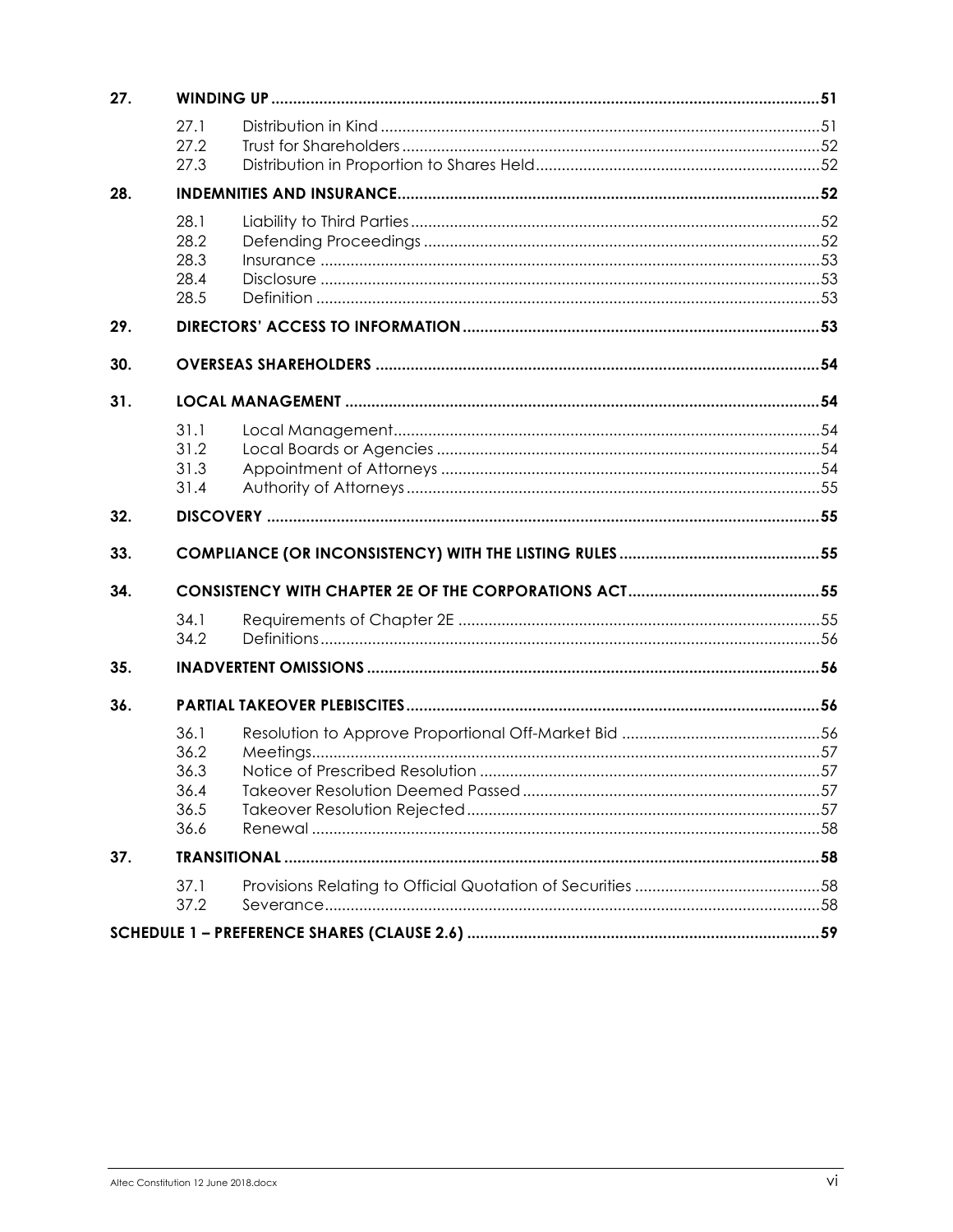#### **CORPORATIONS ACT**

#### **CONSTITUTION**

**of**

## **ALTECH CHEMICALS LIMITED ACN 125 301 206**

## **1. INTERPRETATION**

#### **1.1 Definitions**

In this Constitution:

**Alternate Director** means a person appointed as an alternate director under clause 16.7.

**ASIC** means Australian Securities and Investments Commission.

**ASX** means ASX Limited (ACN 008 624 691) or the Australian Securities Exchange, as the context requires.

**ASX Settlement** means ASX Settlement Pty Ltd (ACN 008 504 532).

**ASX Settlement Operating Rules** means the operating rules of ASX Settlement.

**ASX Settlement Transfer** means a transfer of quoted securities or quoted rights effected in:

- (a) accordance with the ASX Settlement Operating Rules; or
- (b) substantial accordance with the ASX Settlement Operating Rules and determined by ASX Settlement to be an effective transfer.

**Auditor** means the Company's auditor.

**Bonus Share Plan** means a plan implemented under clause 24.

**Business Day** means a day other than a Saturday, a Sunday, New Year's Day, Australia Day, Good Friday, Easter Monday, Anzac Day, Christmas Day, Boxing Day and any other day declared and published by ASX to be a day which is not a business day.

**CHESS Approved Securities** means securities of the Company for which CHESS approval has been given in accordance with the ASX Settlement Operating Rules, or such amended definition as may be prescribed by the Listing Rules from time to time.

**CHESS System** means the Clearing House Electronic Subregister System operated by ASX Settlement or such other securities clearing house as is approved pursuant to the Corporations Act and to which the Listing Rules apply.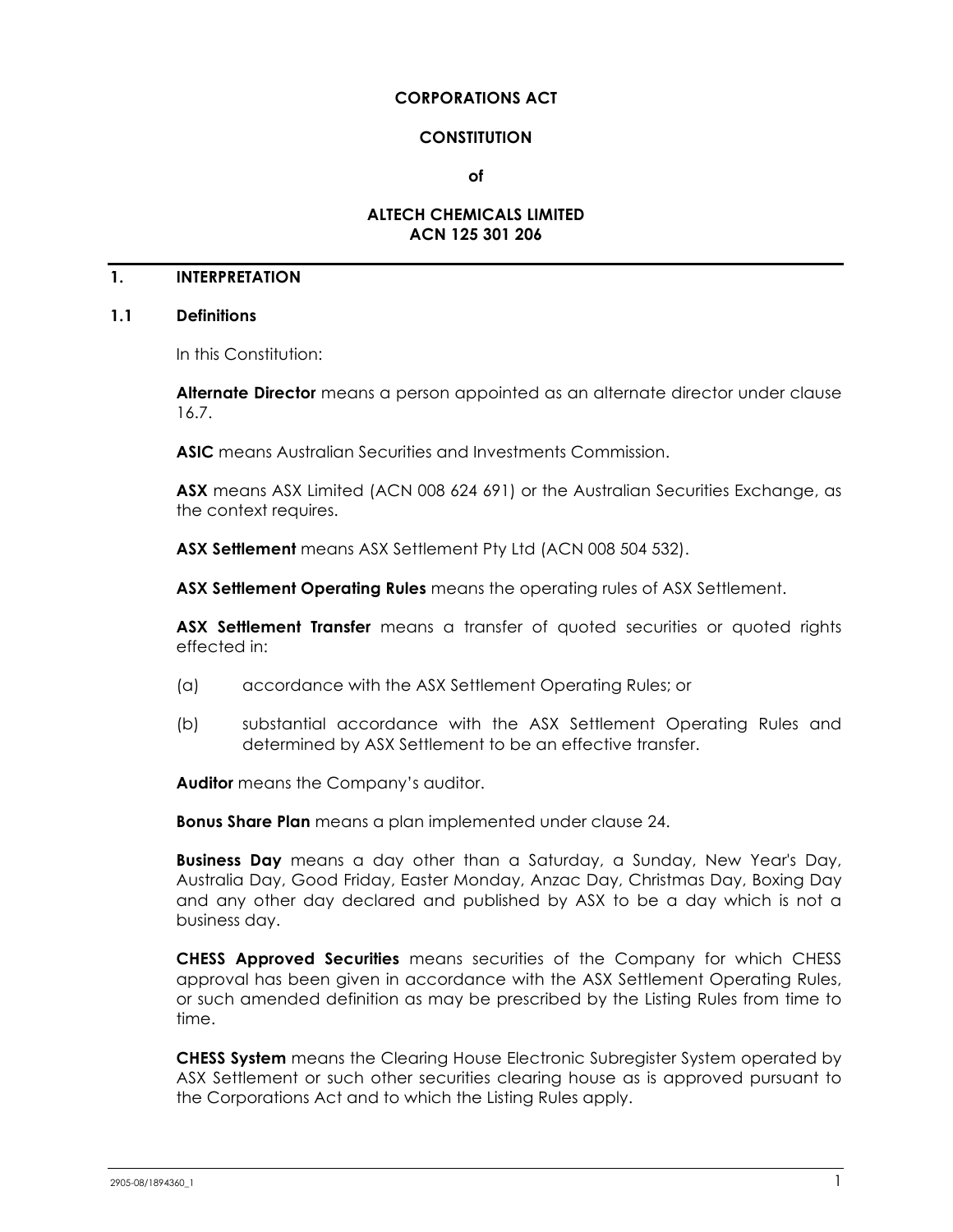**Company** means Altech Chemicals Limited (ACN 125 301 206) or as it is from time to time named in accordance with the Corporations Act of this jurisdiction.

**Constitution** means this Constitution as altered or amended from time to time.

**Corporations Act** means the *Corporations Act 2001* (Cth).

**Corporations Regulations** means the *Corporations Regulations 2001* (Cth).

**Director** means a person appointed to the position of a director of the Company and where appropriate, includes an Alternate Director.

**Directors** means all or some of the Directors acting as a board.

**Dividend Reinvestment Plan** means a plan implemented under clause 25.

**Duty** means any transfer, transaction or registration duty or similar charge imposed by any Government Authority and includes any interest, fine, penalty, charge or other amount imposed in respect of any of them.

**Government Authority** means a government or government department, a governmental or semi-governmental or judicial person (whether autonomous or not) charged with the administration of any applicable law.

**Home Branch** means the state branch of ASX designated as such in relation to the Company by ASX.

**Listed Securities** means any Shares, Share Options, stock, debentures, debenture stock or other securities for the time being issued by the Company and officially quoted by ASX on its stock market.

**Listing Rules** means the listing rules of ASX and any other rules of ASX which are applicable while the Company is admitted to the official list of ASX, each as amended or replaced from time to time, except to the extent of any express written waiver by ASX.

**Loan Securities** includes:

- (a) unsecured notes or unsecured deposit notes;
- (b) mortgage debentures or mortgage debenture stock;
- (c) debentures or debenture stock; and
- (d) for the purposes of the Listing Rules, convertible loan securities.

**Office** means the registered office of the Company.

**Officer** means any Director or Secretary of the Company or such other person within the meaning of that term as defined by the Corporations Act.

**Official List** means the Official List of the ASX.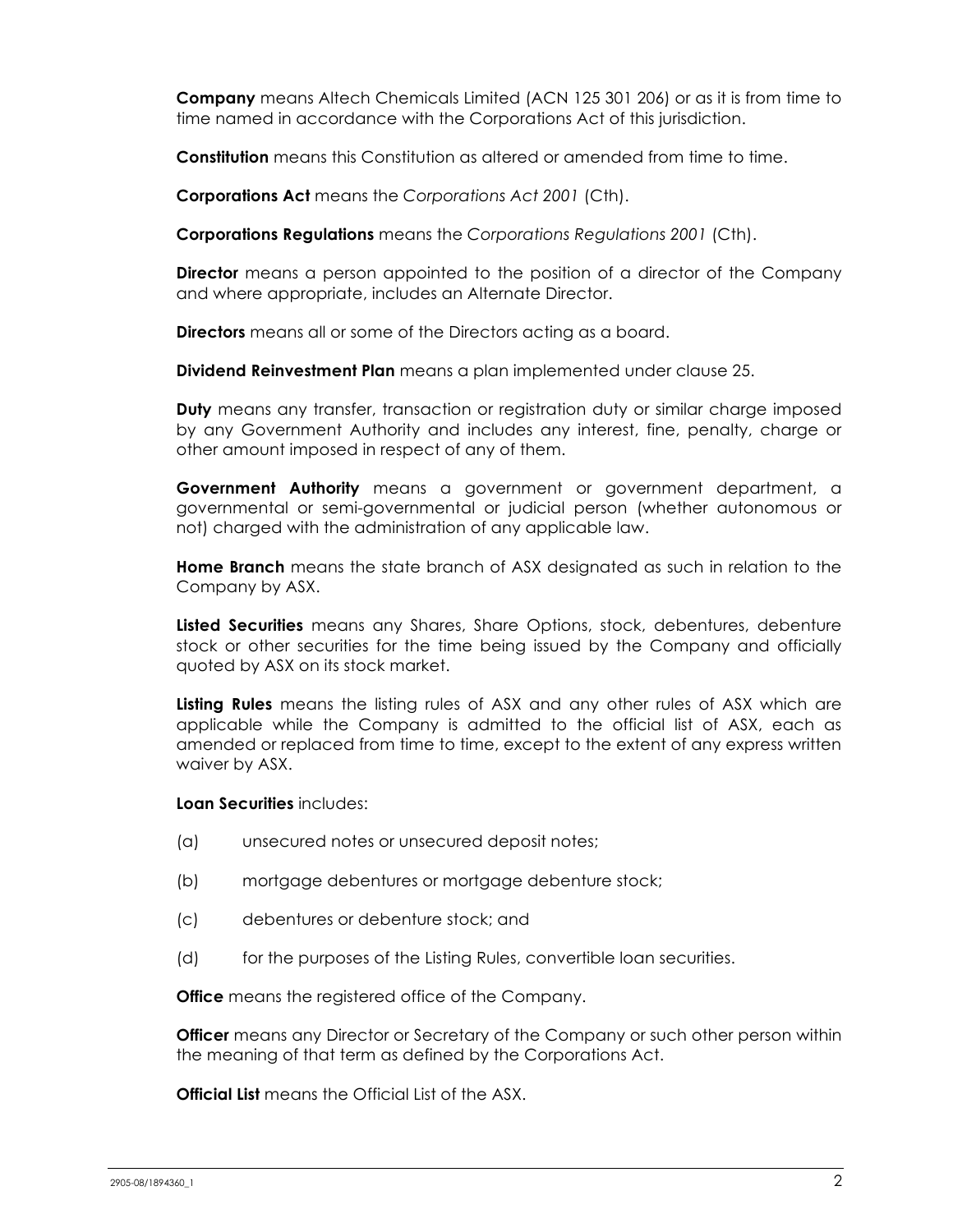**Prescribed Rate** means the interest rate which is 2% above the Reserve Bank of Australia cash rate as published or quoted from time to time, or such other rate as may from time to time be fixed by the Directors, calculated daily.

**Registered Office** means the registered office of the Company in the State.

**Register of Shareholders** means the register of Shareholders kept by the Company in accordance with section 169 of the Corporations Act (including any branch register and any computerised or electronic subregister established and administered under the ASX Settlement Operating Rules).

**Related Body Corporate** means a corporation which by virtue of the provisions of section 50 of the Corporations Act is deemed to be related to the relevant corporation and **related** has a corresponding meaning.

**Representative** means a person authorised to act as a representative of a corporation under clause 13.32.

**Restricted Securities** has the meaning ascribed to it by the Listing Rules.

**Seal** means the common seal of the Company and includes any official seal and, where the context so admits, the Share Seal of the Company.

**Secretary** means any person appointed to perform the duties of a secretary of the Company.

**Share** means a share in the capital of the Company.

**Shareholder** means a person or company registered in the Register of Shareholders as the holder of one or more Shares and includes any person or company who is a member of the Company in accordance with or for the purposes of the Corporations Act.

**Shareholding Account** means an entry in the Register of Shareholders in respect of a Shareholder for the purpose of providing a separate identification of some or all of the ordinary Shares registered from time to time in the name of that Shareholder and **Securities Account** has an equivalent meaning in relation to Listed Securities of all kinds, including ordinary Shares.

**Share Option** means an option to require the Company to allot and issue a Share.

**Share Seal** means the duplicate common seal referred to in clause 19.3.

**State** means Western Australia.

## **1.2 Interpretation**

- (a) A reference in this Constitution to a partly paid share is a reference to a share on which there is an amount unpaid.
- (b) A reference in this Constitution to an amount unpaid on a share includes a reference to any amount of the issue price which is unpaid.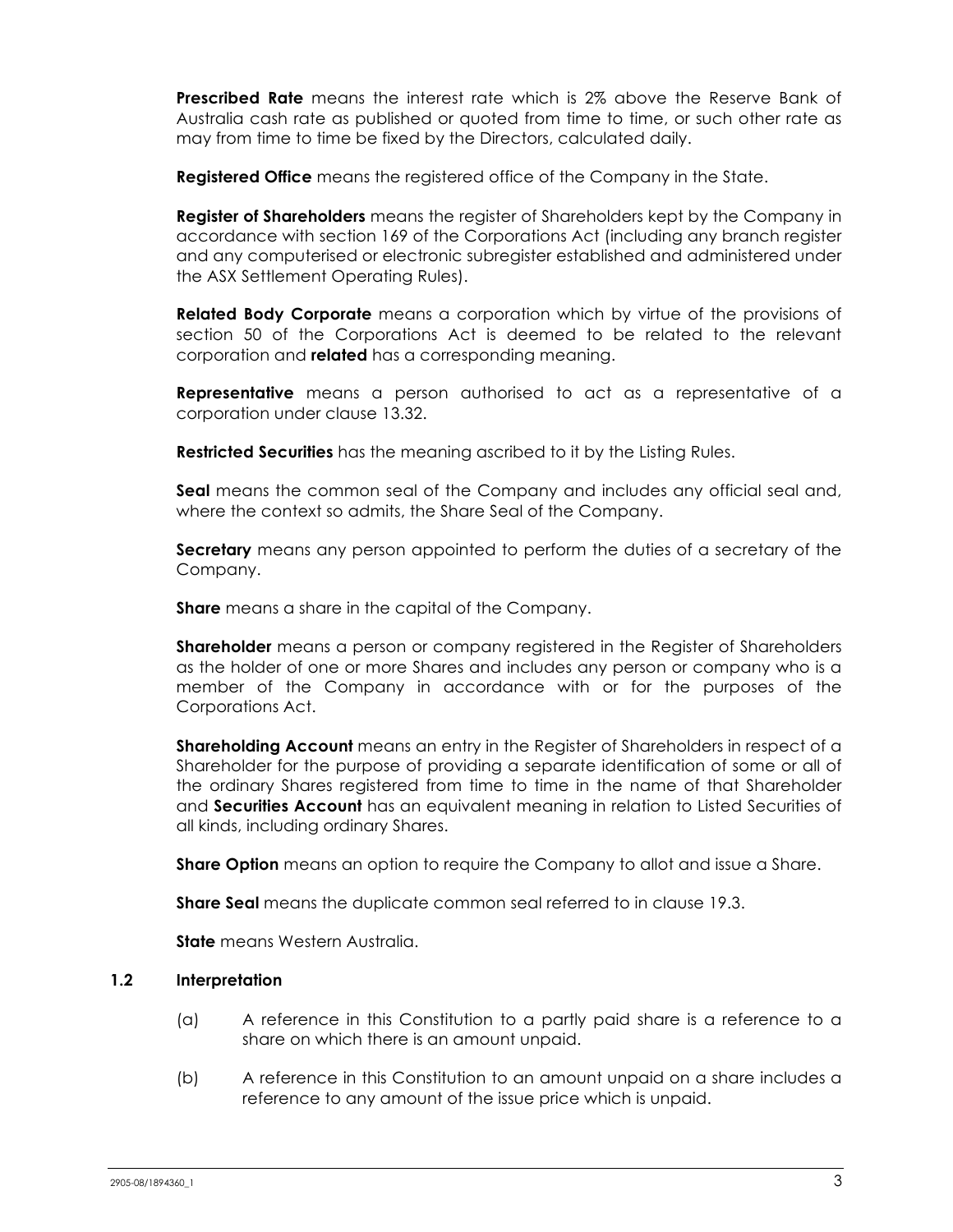- (c) Unless the contrary intention appears, in this Constitution:
	- (i) the singular includes the plural and the plural includes the singular;
	- (ii) words that refer to any gender include all genders;
	- (iii) words used to refer to persons generally or to refer to a natural person include a body corporate, body politic, partnership, joint venture, association, board, group or other body (whether or not the body is incorporated);
	- (iv) a reference to a person includes that person's successors and legal personal representatives;
	- (v) a reference to a statute or regulation, or a provision of any of them includes all statutes, regulations or provisions amending, consolidating or replacing them, and a reference to a statute includes all regulations, proclamations, ordinances and by-laws issued under that statute;
	- (vi) a reference to the Listing Rules or the ASX Settlement Operating Rules includes any variation, consolidation or replacement of those rules and is to be taken to be subject to any applicable waiver or exemption; and
	- (vii) a reference to writing includes any method of reproducing words in a visible form.
- (d) In this Constitution, headings and body type are only for convenience and do not affect the meaning of this Constitution.

#### **1.3 Corporations Act Definitions**

Any word or expression defined in or for the purposes of the Corporations Act shall, unless otherwise defined in clause 1.1 or the context otherwise requires, have the same meaning when used in this Constitution, and the rules of interpretation specified in or otherwise applicable to the Corporations Act shall, unless the context otherwise requires, apply in the interpretation of this Constitution.

## **1.4 Status of Constitution**

This Constitution is adopted by the Company in substitution for any former memorandum and articles of association or other consistent documents of the Company. To the extent permitted by law, the replaceable rules provided for in the Corporations Act do not apply to the Company.

## **1.5 General Authorisation**

Where the Corporations Act authorises or permits a company to do any thing, if so authorised by its constitution, the Company is authorised by this rule to do that thing.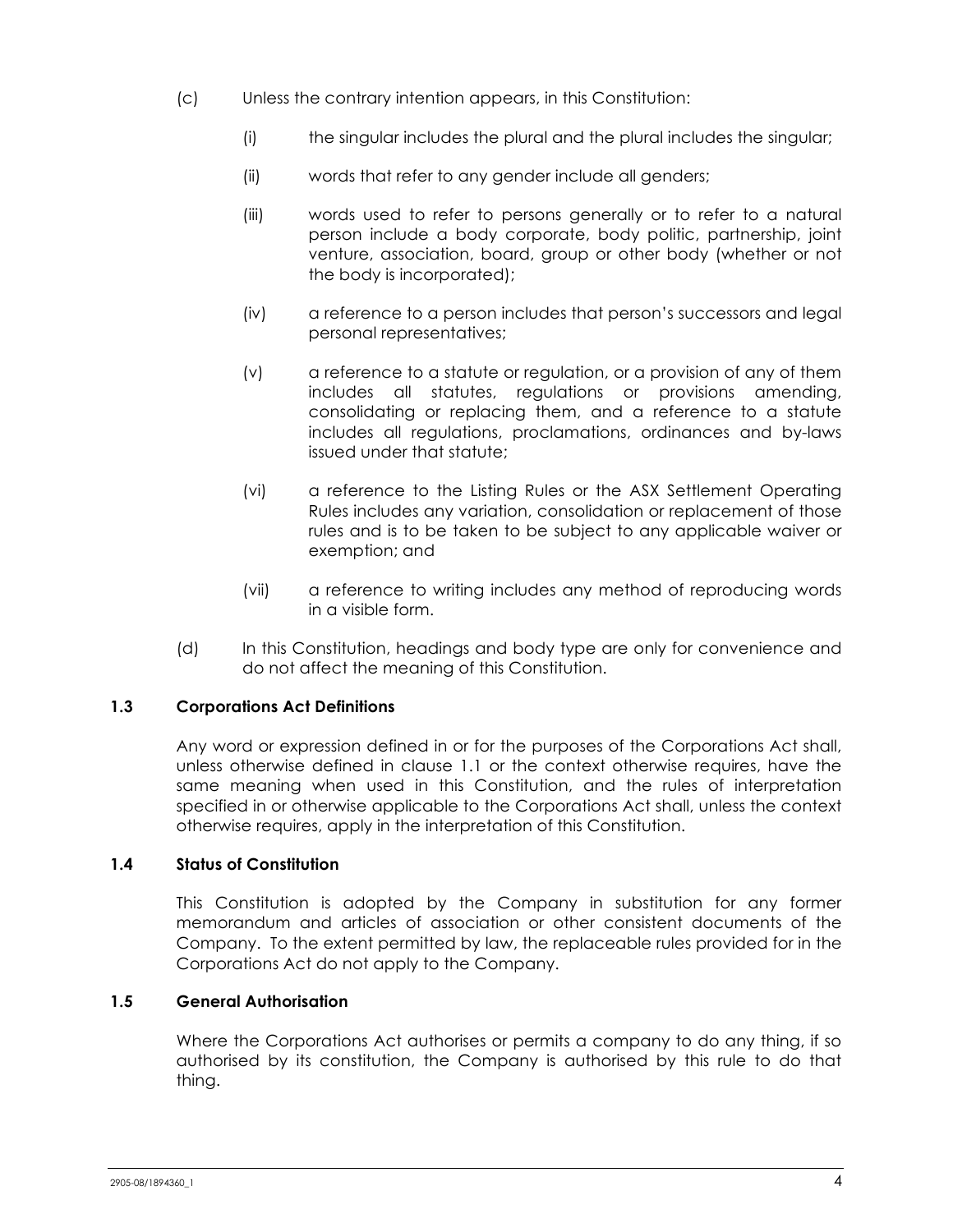## **1.6 Displacement of Replaceable Rules**

The provisions of the Corporations Act that apply to public companies as replaceable rules are displaced completely by this Constitution in relation to the Company except to the extent they are repeated in this Constitution.

#### **1.7 Enforceability**

If any provision of this Constitution is or becomes illegal, invalid or unenforceable in any jurisdiction then that illegality, invalidity or unenforceability does not affect the legality, validity or enforceability in that jurisdiction of any other provision of this Constitution or the legality, validity or enforceability in any other jurisdiction of that provision or any other provision of this Constitution.

## **1.8 Jurisdiction**

The courts having jurisdiction in the State of Western Australia will have nonexclusive jurisdiction to settle any dispute arising out of or in connection with this Constitution and each Shareholder irrevocably submits to the jurisdiction of those courts.

## **2. SHARE CAPITAL AND VARIATION OF RIGHTS**

## **2.1 Rights Attaching to Shares**

Subject to this Constitution and to the terms of issue of Shares, all Shares attract the right to receive notice of and to attend and vote at all general meetings of the Company, the right to receive dividends, in a winding up or a reduction of capital, the right to participate equally in the distribution of the assets of the Company (both capital and surplus), subject to any amounts unpaid on the Share and, in the case of a reduction, to the terms of the reduction.

## **2.2 Issue of Shares**

Without prejudice to any special rights previously conferred on the holders of any existing Shares or class of Shares, unissued Shares shall be under the control of the Directors and, subject to the Corporations Act, the Listing Rules and this Constitution, the Directors may at any time issue such number of Shares either as ordinary Shares or Shares of a named class or classes (being either an existing class or a new class) at the issue price that the Directors determine and with such preferred, deferred, or other special rights or such restrictions, whether with regard to dividend, voting, return of capital or otherwise, as the Directors shall, in their absolute discretion, determine.

## **2.3 Share Options**

Subject to the Listing Rules, the Directors may at any time and from time to time issue Share Options on such terms and conditions as the Directors shall, in their absolute discretion, determine.

#### **2.4 Variation of class rights**

If at any time the share capital of the Company is divided into different classes of Shares, the rights attached to any class (unless otherwise provided by the terms of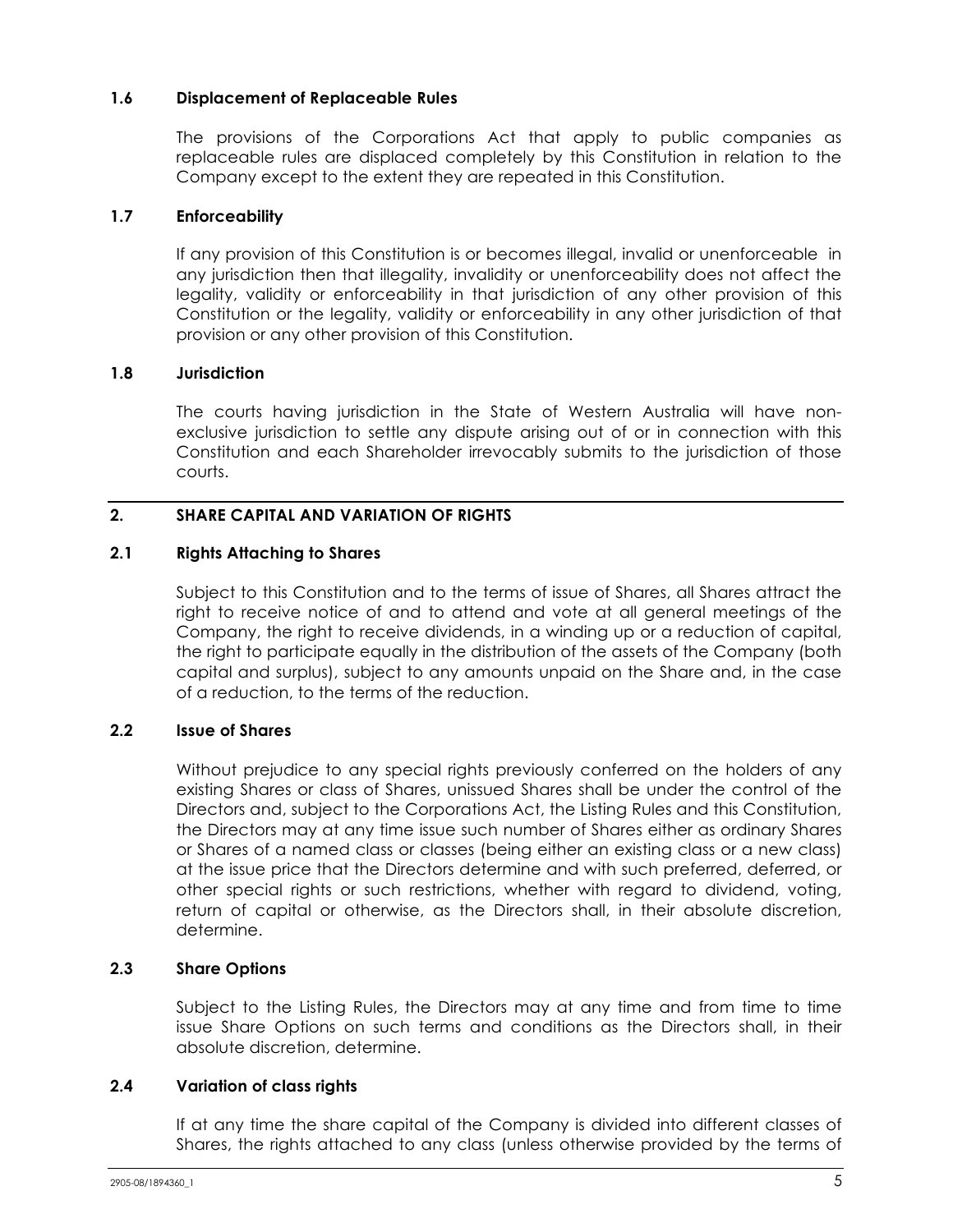issue of the Shares of that class) may be varied, whether or not the Company is being wound up, with the consent in writing of the holders of three quarters of the issued Shares of that class, or if authorised by a special resolution passed at a separate meeting of the holders of the Shares of the class. Any variation of rights under this clause 2.4 shall be subject to Part 2F.2 of Chapter 2F of the Corporations Act. The provisions of this Constitution relating to general meetings shall apply so far as they are capable of application and with necessary alterations to every such separate meeting except that a quorum is constituted by two persons who together hold or represent by proxy not less than one-third of the issued Shares of the class.

## **2.5 Effect of share issue on class rights**

The rights attached to any class of shares are not taken to be varied by the issue or creation of further shares ranking equally with them unless expressly provided by the terms of issue of the shares of that class.

## **2.6 Preference Shares**

Subject to the Listing Rules and the Corporations Act, the Company may issue Preference Shares:

- (a) that are liable to be redeemed whether at the option of the Company or otherwise; and
- (b) including, without limitation preference shares of the kind described in clause 2.6(a) in accordance with the terms of Schedule 1.

#### **2.7 Recognition of Trusts**

Except as permitted or required by the Corporations Act, the Company shall not recognise a person as holding a Share or Share Option upon any trust.

#### **2.8 Unregistered Interests**

The Company is not bound by or compelled in any way to recognise any equitable, contingent, future or partial right or interest in any Share or Share Option (whether or not it has notice of the interest or right concerned) unless otherwise provided by this Constitution or by law, except an absolute right of ownership in the registered holder of the Share or Share Option.

#### **2.9 Share Certificates and Share Option Certificates**

Subject to the ASX Settlement Operating Rules (if applicable), clause 4 and the Listing Rules, a person whose name is entered as a Shareholder in the Register of Shareholders is entitled without payment to receive a Share certificate or notice (as the case may be) in respect of the Share under the Seal in accordance with the Corporations Act but, in respect of a Share or Shares held jointly by several persons, the Company is not bound to issue more than one certificate or notice. Delivery of a certificate or notice for a Share to one of several joint Shareholders is sufficient delivery to all such holders. In addition:

(a) Share certificates or notices in respect of Shares shall only be issued in accordance with the Listing Rules;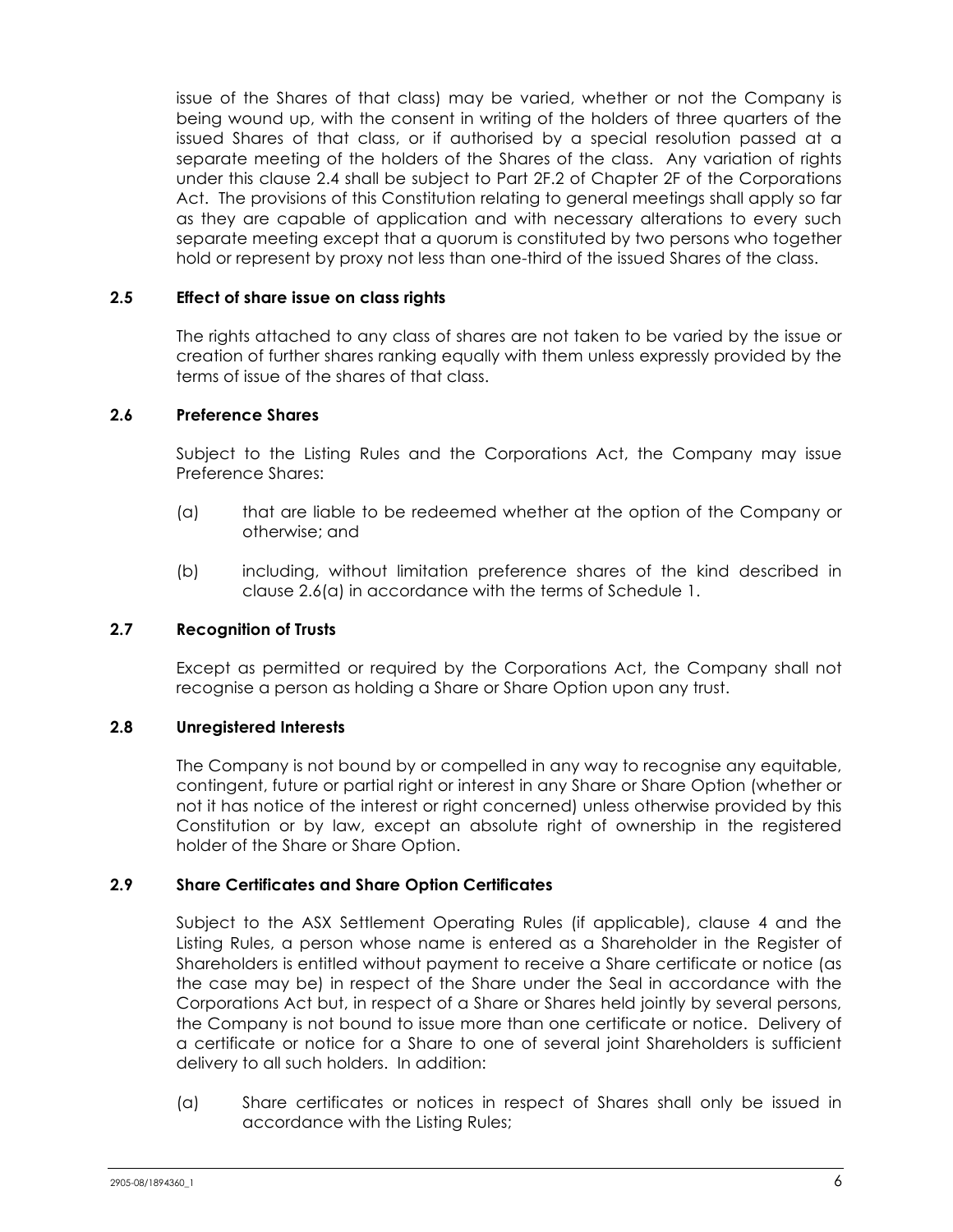- (b) subject to this Constitution, the Company shall dispatch all appropriate Share certificates within one month from the date of issue of any of its Shares and within one month after the date upon which a transfer of any of its Shares is lodged with the Company;
- (c) where a Share certificate is lost, worn out or destroyed, the Company shall issue a duplicate certificate in accordance with the requirements of section 1070D of the Corporations Act and the Listing Rules; and
- (d) the above provisions of this clause 2.9 shall, with necessary alterations, apply to Share Options.

If securities of the Company are CHESS Approved Securities and held in uncertificated mode, then the preceding provisions of this clause 2.9 do not apply to those CHESS Approved Securities and the Company shall allot such CHESS Approved Securities and enter those CHESS Approved Securities into the Shareholder's uncertificated holding in accordance with the Listing Rules and the ASX Settlement Operating Rules.

## **2.10 Section 1071H of the Corporations Act**

Clause 2.9 shall not apply if and to the extent that, on an application by or on behalf of the Company, the ASIC has made a declaration under section 1071H(5) of the Corporations Act published in the Commonwealth of Australia Gazette that the Company is a person in relation to whom section 1071H of the Corporations Act does not apply.

#### **2.11 Commissions**

The Company may, subject to the Listing Rules, exercise the powers of paying commission conferred by section 258C of the Corporations Act. Such commission may be satisfied by the payment of cash or the allotment of fully or partly paid Shares or partly in the one way and partly in the other. The Company may also on any issue of Shares pay such brokerage as may be lawful.

#### **2.12 Restricted Securities**

The Company shall comply in all respects with the requirements of the Listing Rules with respect to Restricted Securities. Without limiting the generality of the above:

- (a) Restricted Securities cannot be disposed of during the escrow period except as permitted by the Listing Rules or the ASX;
- (b) the Company will refuse to acknowledge a disposal (including registering a transfer), assignment or transfer of Restricted Securities during the escrow period except as permitted by the Listing Rules or the ASX; and
- (c) during a breach of the Listing Rules relating to Restricted Securities or a breach of a restriction agreement the holder of the Restricted Securities is not entitled to any dividend or distribution, or voting rights, in respect of the Restricted Securities.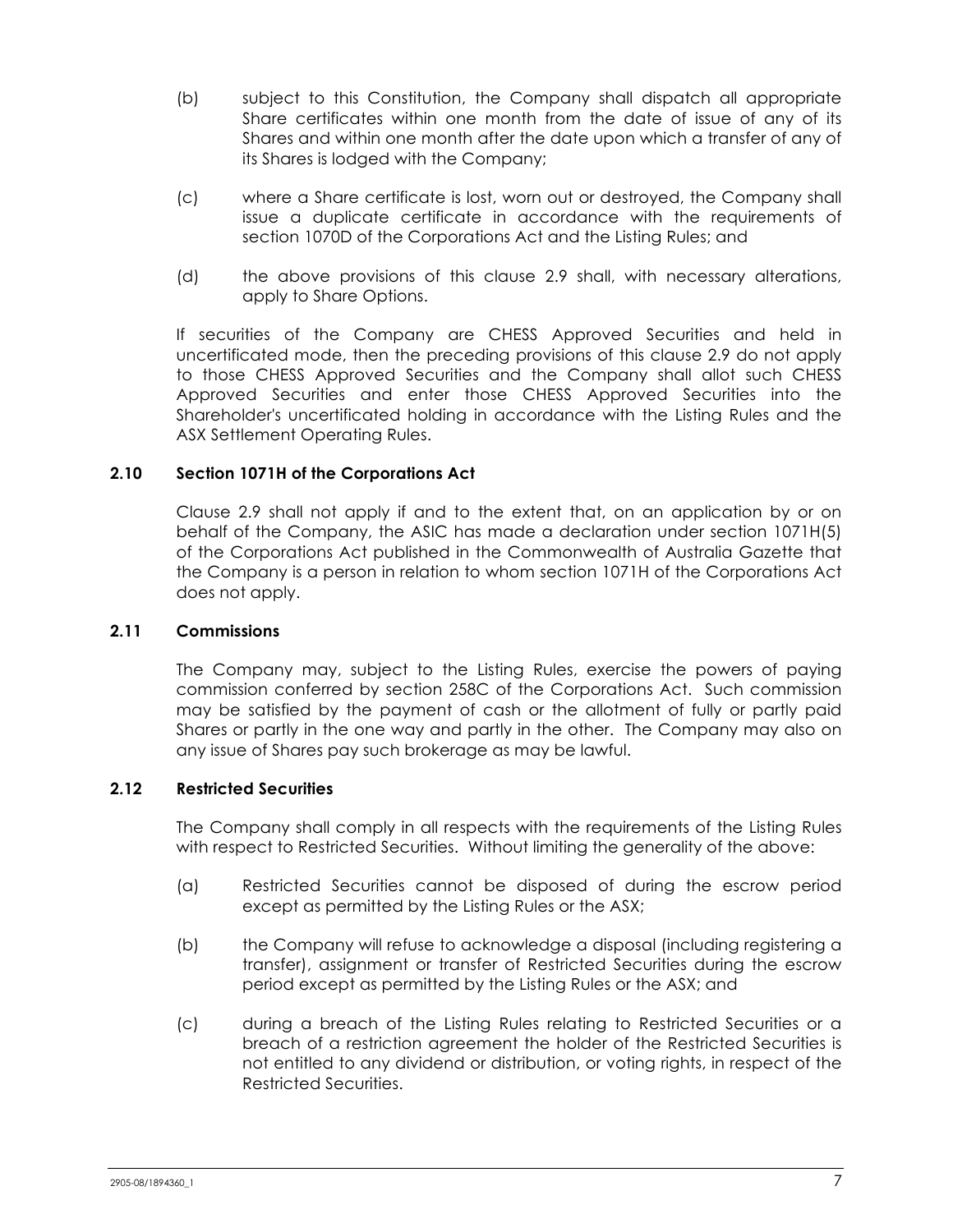#### **2.13 Non-Issue or Cancellation of Certificate**

Notwithstanding any other provision of this Constitution, the Company need not issue a certificate, and may cancel any certificate without issuing a certificate in substitution, in respect of any Shares or Share Options of the Company in any circumstances where the non-issue or cancellation of that certificate is permitted by the Corporations Act, the Listing Rules or the ASX Settlement Operating Rules.

#### **2.14 No Prohibition on Foreign Ownership**

Nothing in this Constitution shall have the effect of limiting or restricting the ownership of any securities of the Company by foreign persons except where such limits or restrictions are prescribed by Australian law.

## **2.15 Payment of Interest out of Capital**

Where any Shares are issued for the purpose of raising money to defray the expenses of the construction of any works or buildings or the provision of any plant which cannot be made profitable for a lengthened period the Company may pay interest on so much of such share capital as is paid up for the period and may charge this interest to capital as part of the cost of construction of the works, buildings or plant.

## **3. MINIMUM SHAREHOLDING**

#### **3.1 Effect of this Clause**

The provisions of this clause have effect notwithstanding any other provision of this Constitution, except clause 33.

#### **3.2 Definitions**

In this clause:

**Authorised Price** means the price per share of the Listed Securities equal to the simple average of the last sale prices of the Listed Securities quoted on ASX for each of the ten trading days immediately preceding the date of any offer received by the Company pursuant to clause 3.5.

**Date of Adoption** means the date upon which this clause is inserted in this Constitution by special resolution of the members of the Company.

**Date of Effect** has the meaning given in clause 3.13.

**Minimum Shareholding** means a number of shares equal to a "marketable parcel" of Listed Securities within the meaning of the Listing Rules.

**Minority Member** means a member holding less than the Minimum Shareholding on or at any time after the Date of Adoption.

**New Minority Member** means a member who is the holder or a joint holder of a New Minimum Shareholding.

**New Minimum Shareholding** means a holding of shares in the same class created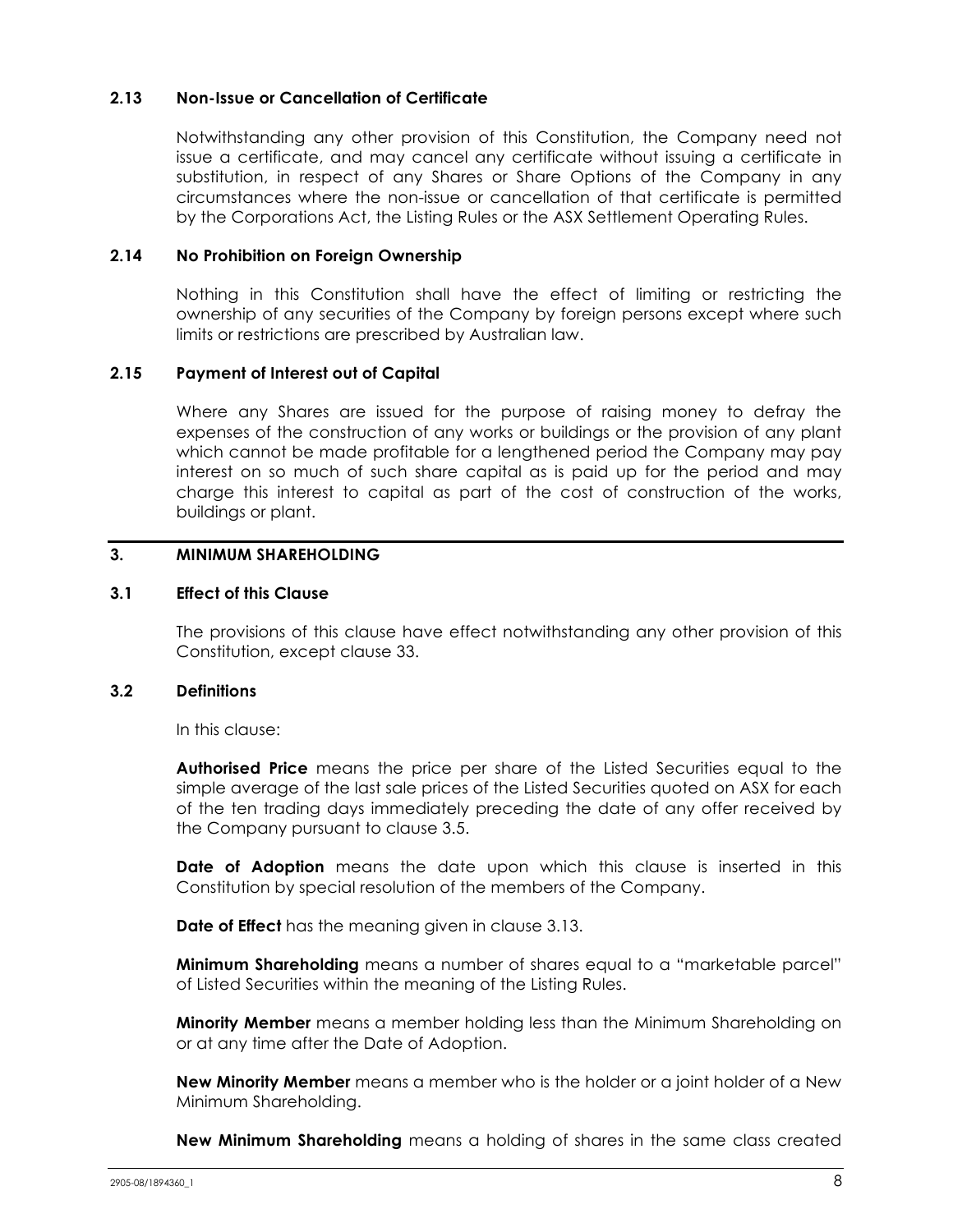after the Date of Adoption by the transfer of a parcel of shares the aggregate market price of which, at the time at which a transfer of those Listed Securities was initiated or a paper based transfer of those Listed Securities was lodged with the Company, was less than a marketable parcel.

**Purchaser** means the person or persons (including one or more members) whose offer or offers to purchase Listed Securities is or are accepted by the Company.

## **3.3 Minimum Shareholding**

Subject to clauses 3.13 and 3.14, on and from the Date of Effect, the shareholding of a member which is less than the Minimum Shareholding may be sold by the Company pursuant to the provisions of this clause 3.

## **3.4 Sale of Listed Securities of Minority Member**

Subject to clauses 3.13 and 3.14, on and from the Date of Effect, each Minority Member shall be deemed to have irrevocably appointed the Company as his agent:

- (a) to sell all the Listed Securities held by him at a price not less than the Authorised Price and without any cost being incurred by the Minority Member;
- (b) to deal with the proceeds of the sale of those Listed Securities in accordance with this clause; and
- (c) where the Listed Securities are CHESS Approved Securities held in uncertificated form, to initiate a Holding Adjustment (as defined in the ASX Settlement Operating Rules) to move the securities from the CHESS Holding (as defined in the ASX Settlement Operating Rules) of the Minority Member to an Issuer Sponsored or Certificated Holding (as defined in the ASX Settlement Operating Rules) for the sale of the Listed Securities.

#### **3.5 Acceptance of Offer**

Where the Company receives an offer for the purchase of all the Listed Securities of a Minority Member to whom this clause applies at the date of the offer at a price not less than the Authorised Price, the Company may accept the offer on behalf of that Minority Member.

#### **3.6 Appointment of Attorney**

The Company shall, by instrument in writing, appoint a person or persons to act as attorney or attorneys of each Minority Member to whom this clause applies, to execute an instrument or instruments of transfer of their Listed Securities to the Purchaser.

#### **3.7 Transfer**

Where:

(a) all the Listed Securities of each Minority Member to whom this clause applies at any time are sold to one Purchaser; or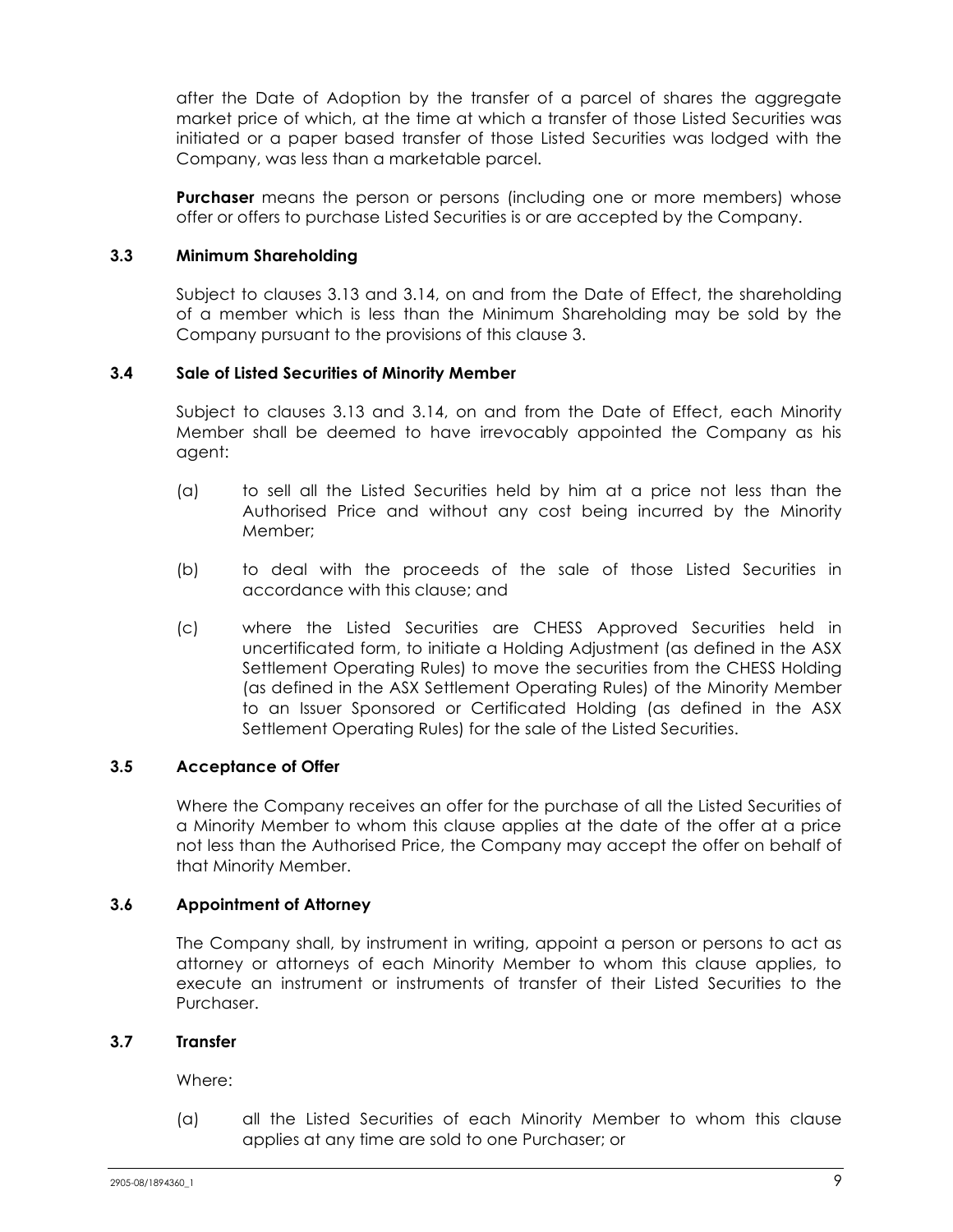(b) all the Listed Securities of two or more Minority Members to whom this clause applies at any time are sold to one Purchaser,

the transfer may be effected by one instrument of transfer.

## **3.8 Proceeds of Sale**

The Company shall receive the aggregate proceeds of the sale of all of the Listed Securities of each Minority Member to whom this clause applies at any time and shall:

- (a) immediately cause the name of the Purchaser to be entered in the Register of Shareholders as the holder of the Listed Securities sold; and
- (b) within fourteen days of receipt of the relevant share certificate or otherwise as soon as is practicable, cause the pro rata proportions of the proceeds attributable to each Minority Member to be sent to each Minority Member by electronic transfer or cheque mailed to his address in the Register of Shareholders (or in the case of joint holders, to the address of the holder whose name is shown first in the Register of Shareholders), this cheque or electronic transfer to be made payable to the Minority Member (or, in the case of joint holders, to them jointly). In the case where a Minority Member's whereabouts are unknown or where a Minority Member fails to return the share certificate or certificates (where required) relating to the Listed Securities sold, the proceeds of sale shall be applied in accordance with the applicable laws dealing with unclaimed moneys.

#### **3.9 Receipt of Proceeds**

The receipt by the Company of the proceeds of sale of Listed Securities of a Minority Member shall be a good discharge to the Purchaser of all liability in respect of the purchase of the Listed Securities.

#### **3.10 Registration of Purchaser**

Upon entry of the name of the Purchaser in the Register of Shareholders as the holder of the Listed Securities of a Minority Member to whom this clause applies:

- (a) the Purchaser shall not be bound to see to the regularity of the actions and proceedings of the Company pursuant to this Constitution or to the application of the proceeds of sale; and
- (b) the validity of the sale shall not be impeached by any person.

## **3.11 Remedies Limited**

The remedy of any Minority Member to whom this clause applies in respect of the sale of his or her Listed Securities is expressly limited to a right of action in damages against the Company to the exclusion of any other right, remedy or relief against any other person.

#### **3.12 Cost of Sale of Listed Securities**

The Company shall bear all the costs of the sale of the Listed Securities.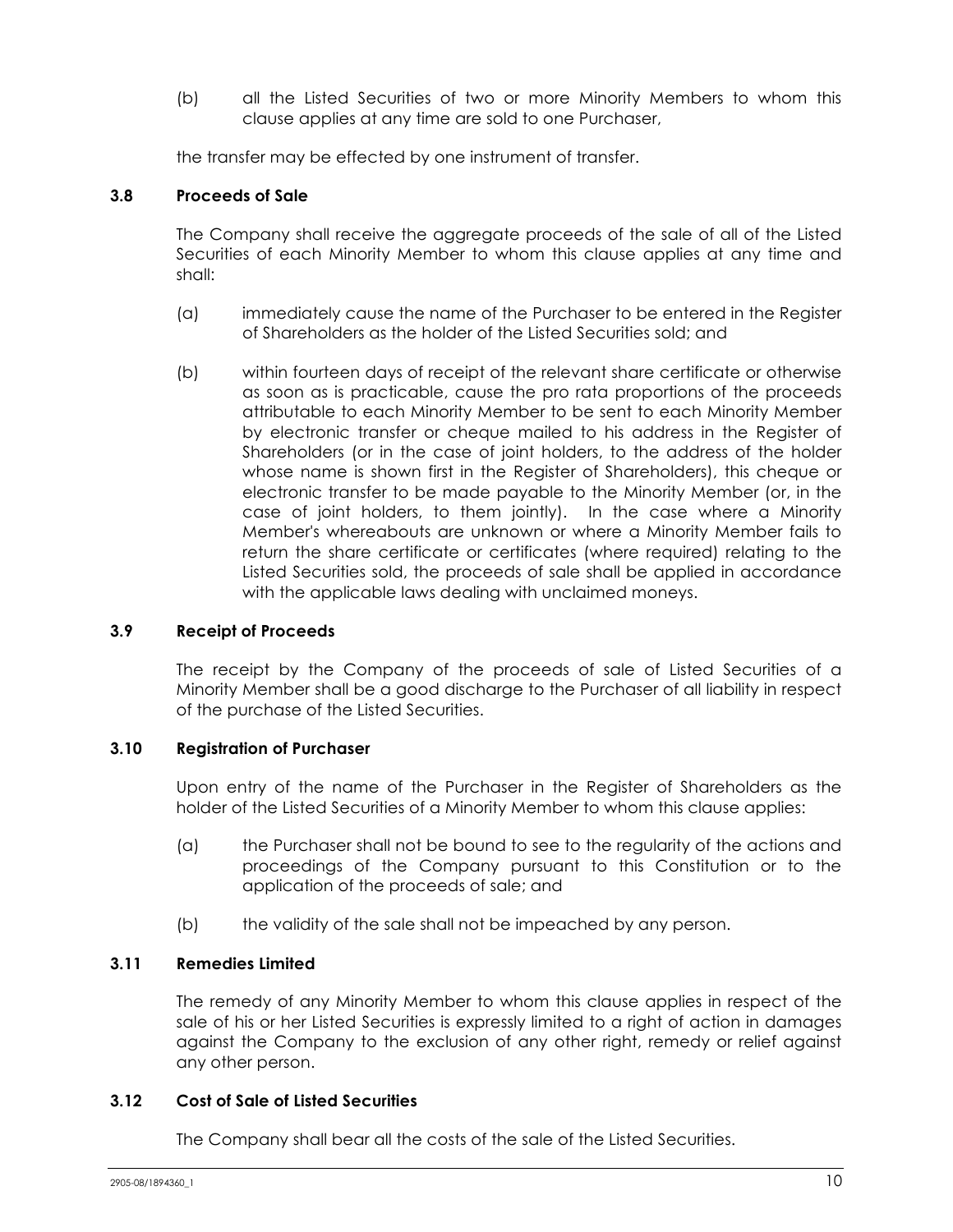## **3.13 Exemption from clause 3**

- (a) The Company must give written notice to a Minority Member and, where the Shares are CHESS Approved Securities, to the Controlling Participant (as defined in the ASX Settlement Operating Rules) for the holding of the Minority Member, advising of the Company's intention to sell his or her shareholding pursuant to this clause 3.
- (b) Unless the Minority Member, within 6 weeks from the date the notice was sent from the Company in accordance with this clause 3, gives written notice to the Company that it desires its shareholding to be exempted from clause 3, then the Company will be free to sell the Shares held by the relevant Minority Member immediately following expiry of the 6 week period in accordance with this clause 3 (**Date of Effect**).
- (c) Where Shares are CHESS Approved Securities, a written notice by the Company in terms of this clause shall comply with the ASX Settlement Operating Rules.

## **3.14 Notice to Exempt**

Where a Minority Member has given written notice to the Company that it desires its shareholding to be exempted from clause 3 it may, at any time prior to the sale of the Listed Securities under clause 3.8, revoke or withdraw that notice. In that event the provisions of clause 3 shall apply to the Minority Member.

## **3.15 Takeover Offer or Announcement**

The Company shall not commence to sell Listed Securities comprising less than a Minimum Shareholding following the announcement of a takeover offer or takeover announcement for the Company. If a takeover bid is announced after a notice is given but before an agreement is entered into for the sale of the Listed Securities, this clause 3 ceases to operate for those Listed Securities. However, despite clause 3.16, a new notice under clause 3.13 may be given after the offer period if the takeover bid closes.

## **3.16 Use by Company of Clause 3**

Subject to clause 3.15, this clause 3 may be invoked only once in any twelve month period after its adoption or re-adoption.

## **3.17 Notice to New Minority Members**

If the Directors determine that a member is a New Minority Member, the Company may give the member notice in writing stating that the member is a New Minority Member, specifying the number of shares making up the New Minimum Shareholding, the market price of those Listed Securities and the date on which the market price was determined and stating that the Company intends to sell the Listed Securities specified in the notice in accordance with the provisions of its Constitution. Unless the Directors determine otherwise, if the Company gives such a notice, all rights of the member to vote and to receive dividends in respect of the shares specified in the notice are suspended until the Listed Securities are sold or that member ceases to be a New Minority Member and any dividends that would,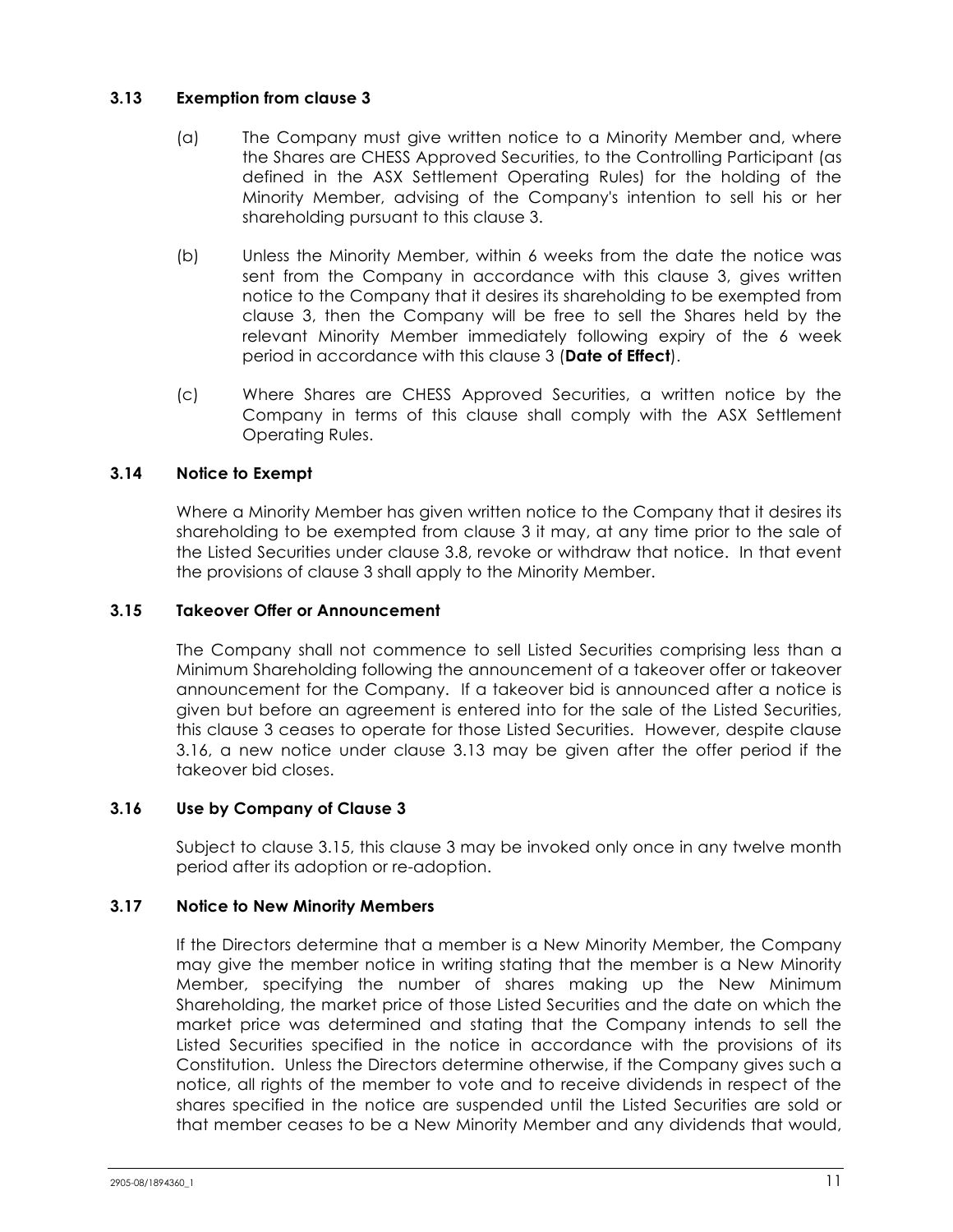but for this clause 3.17, have been paid to that member must be held by the Company and paid to that member within 30 days after the earlier of:

- (a) the date the Listed Securities specified in the notice are transferred; and
- (b) the date that the Company ceases to be entitled to sell those Listed Securities under the sale notice.

#### **4. UNCERTIFICATED HOLDINGS AND ELECTRONIC TRANSFERS**

#### **4.1 Electronic or Computerised Holding**

The Directors may do anything they consider necessary or desirable and which is permitted under the Corporations Act and the Listing Rules to facilitate the participation by the Company in the CHESS System and any other computerised or electronic system established or recognised by the Corporations Act or the Listing Rules for the purposes of facilitating dealings in Shares or securities.

#### **4.2 Statement of Holdings**

Where the Directors have determined not to issue share certificates or to cancel existing Share certificates, a Shareholder shall have the right to receive such statements of the holdings of the Shareholder as are required to be distributed to a Shareholder under the Corporations Act or the Listing Rules.

#### **4.3 Share Certificates**

If the Directors determine to issue a certificate for Shares held by a Shareholder, the provisions in relation to Share certificates contained in clause 2 shall apply.

#### **4.4 Listing Rules**

The Company shall comply with the Listing Rules and the ASX Settlement Operating Rules in relation to the CHESS System.

## **5. LIEN**

#### **5.1 Lien for Members Debts**

The Company has a first and paramount lien on each Share (except where the Share is a Listed Security and is fully paid up) registered in a Shareholder's name in respect of all money owed to the Company by the Shareholder (including any money payable under clause 5.2 to the extent that the Company has made a payment in respect of a liability or a requirement referred to in that clause) but not any unpaid call once the Share has been forfeited under section 254Q of the Corporations Act. The lien extends to reasonable interest and expenses incurred because the amount is not paid.

#### **5.2 Generally**

Whenever any law for the time being of any country, state or place imposes or purports to impose any immediate or future possible liability upon the Company to make any payments or empowers any government or taxing authority or governmental official to require the Company to make any payment in respect of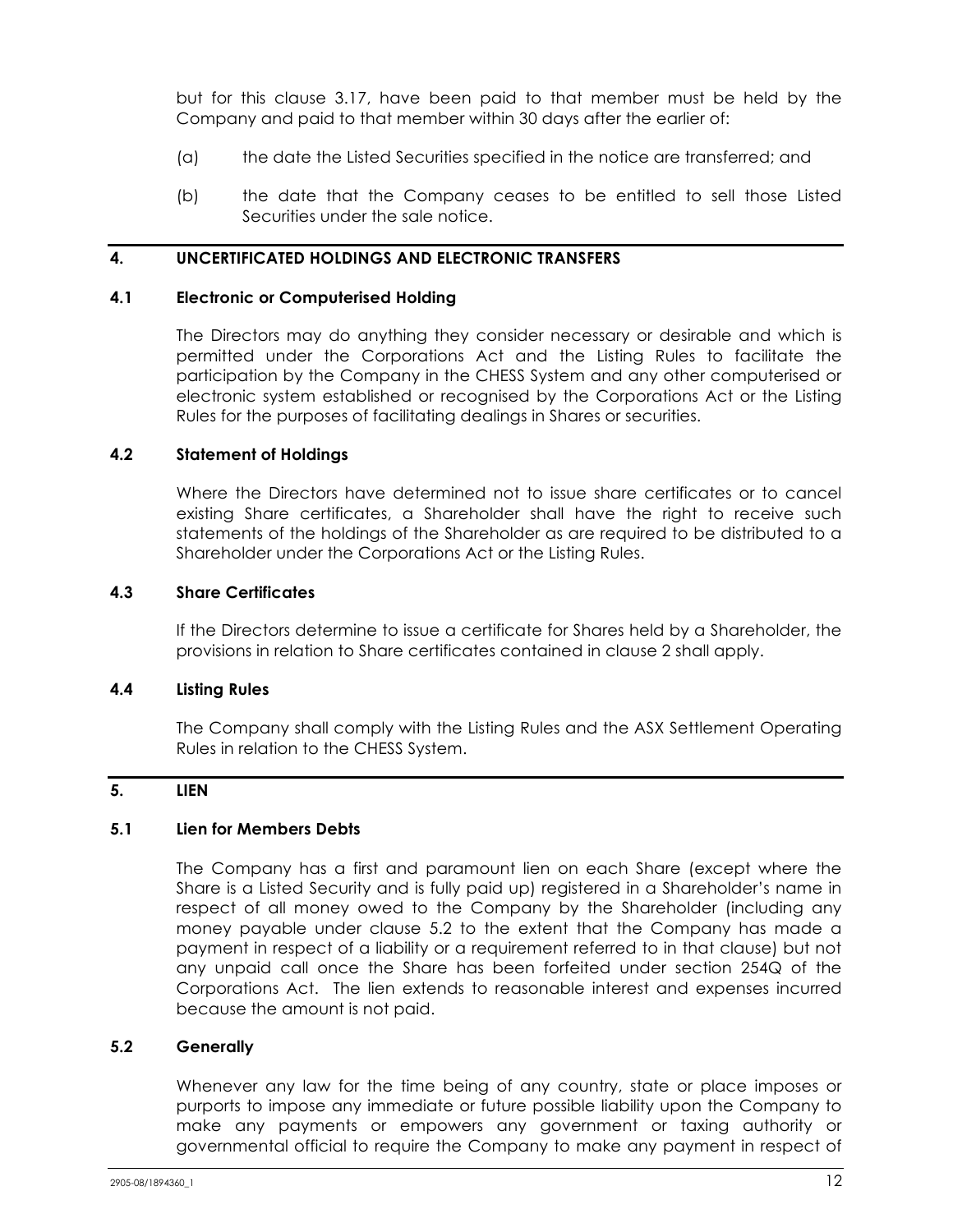any Shares held either jointly or solely by any Shareholder, or in respect of any transfer of Shares, or of any dividends, bonuses or other moneys due or payable or accruing due or which may become due or payable to such Shareholder by the Company on or in respect of any Shares or for or on account or in respect of any Shareholder, and whether in consequence of:

- (a) the death of such Shareholder;
- (b) the non-payment of any income tax or other tax by such Shareholder;
- (c) the non-payments of any estate, probate, succession or death, duty or of any other Duty by the executor or administrator of such Shareholder or by or out of his estate; or
- (d) any other act or thing,

the Company in every case:

- (a) shall be fully indemnified by such Shareholder or his executor or administrator from all liability;
- (b) shall have a lien upon all dividends, bonuses and other moneys payable in respect of the Shares held either jointly or solely by this Shareholder for all moneys paid by the Company in respect of the Shares or in respect of any dividend, bonus or other money or for an account or in respect of this Shareholder under or in consequence of any law, together with interest at the Prescribed Rate from date of payment to date of repayment, and may deduct or set off against any dividend, bonus or other moneys so paid or payable by the Company together with interest at the Prescribed Rate;
- (c) may recover as a debt due from this Shareholder or his or her executor or administrator, wherever constituted or situate, any moneys paid by the Company under or in consequence of any such law and interest on these moneys at the Prescribed Rate and for the period mentioned above in excess of any dividend, bonus or other money as mentioned above then due or payable by the Company to such Shareholder; and
- (d) may, subject to the Listing Rules, if any such money be paid or payable by the Company under any such law, refuse to register a transfer of any Shares by this Shareholder or his executor or administrator until the money and interest mentioned above is set off or deducted or, in case the money and interest exceeds the amount of any dividend, bonus or other money then due or payable by the Company to the Shareholder, until this excess is paid to the Company.

Nothing contained in this clause shall prejudice or affect any right or remedy which any law may confer or purport to confer on the Company, and, as between the Company and every such Shareholder, his or her executor, administrator and estate, wherever constituted or situate, any right or remedy which this law shall confer on the Company shall be enforceable by the Company.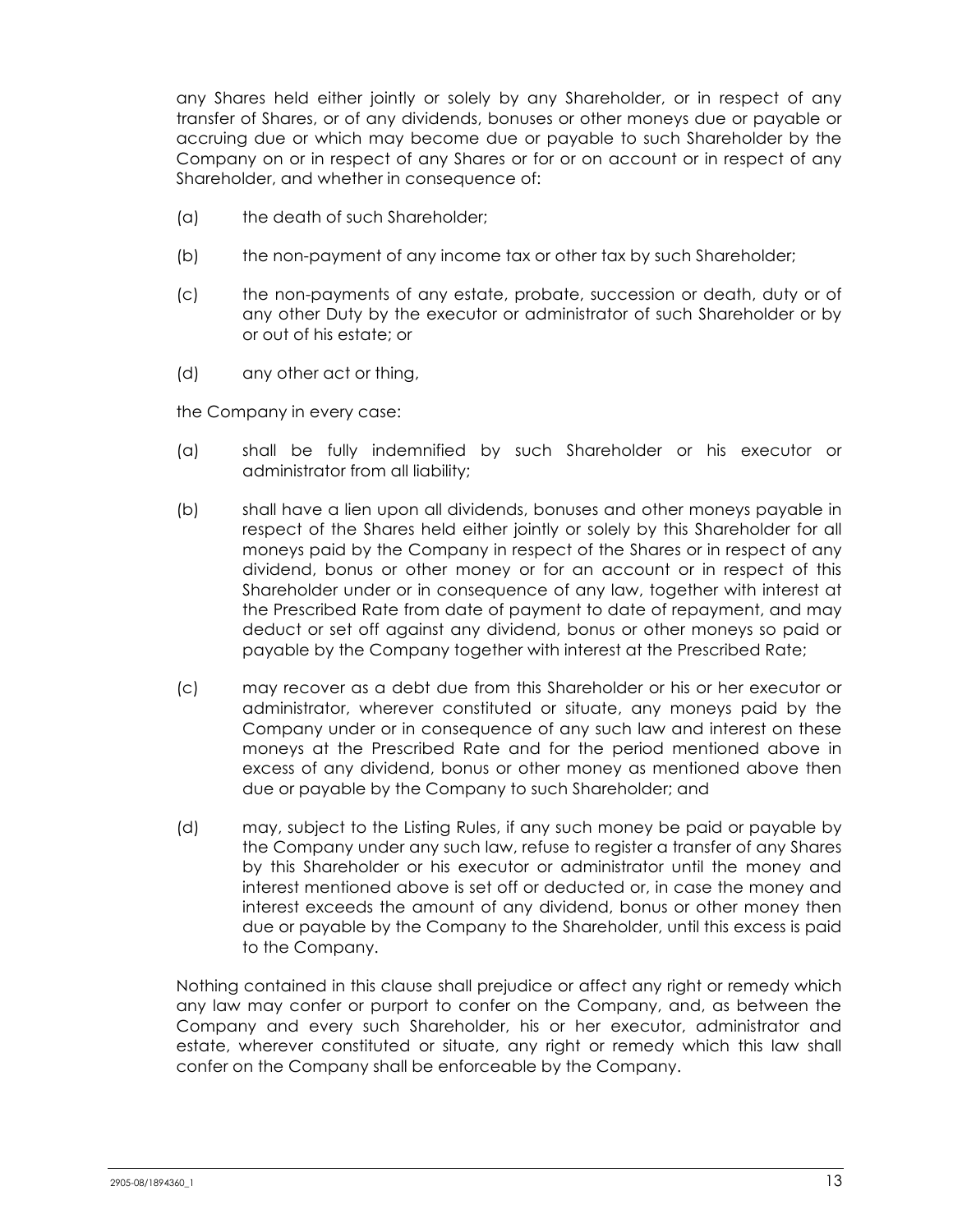## **5.3 Exemption**

The Directors may at any time exempt a Share wholly or in part from the provisions of this clause 5.

#### **5.4 Dividends**

Whenever the Company has a lien on a Share, the lien extends to all dividends payable in respect of the Share.

#### **5.5 Sale of Shares**

Subject to clause 5.6, the Company may sell, in such manner as the Directors think fit, any Shares on which the Company has a lien.

## **5.6 Restrictions on Sale**

A Share on which the Company has a lien shall not be sold unless:

- (a) the sum in respect of which the lien exists is presently payable; and
- (b) the Company has, not less than 14 days before the date of the sale, given to the registered holder for the time being of the Share or the person entitled to the Share by reason of the death or bankruptcy of the registered holder a notice in writing setting out, and demanding payment of, that part of the amount in respect of which the lien exists as is presently payable.

## **5.7 Person Authorised to Sign Transfers**

For the purpose of giving effect to a sale of a Share under clause 5.5, the Directors may authorise a person to transfer the Shares sold to the purchaser of the Shares. The Company shall register the purchaser as the holder of the Shares comprised in any such transfer and he or she is not bound to see to the application of the purchase money. The title of the purchaser to the Shares is not affected by any irregularity or invalidity in connection with the sale.

#### **5.8 Proceeds of Sale**

The proceeds of a sale under clause 5.5 shall be applied by the Company in payment of that part of the amount in respect of which the lien exists as is presently payable, and the residue (if any) shall (subject to any like lien for sums not presently payable that existed upon the Shares before the sale) be paid to the person entitled to the Shares at the date of the sale.

#### **5.9 Protection of Lien under ASX Settlement Operating Rules**

The Company may do all such things as may be necessary or appropriate for it to do under the ASX Settlement Operating Rules to protect any lien, charge or other right to which it may be entitled under any law or this Constitution.

#### **5.10 Further Powers re Forfeited Shares and Liens**

Where a transfer following the sale of any Shares after forfeiture or for enforcing a lien, charge or right to which the Company is entitled under any law or under this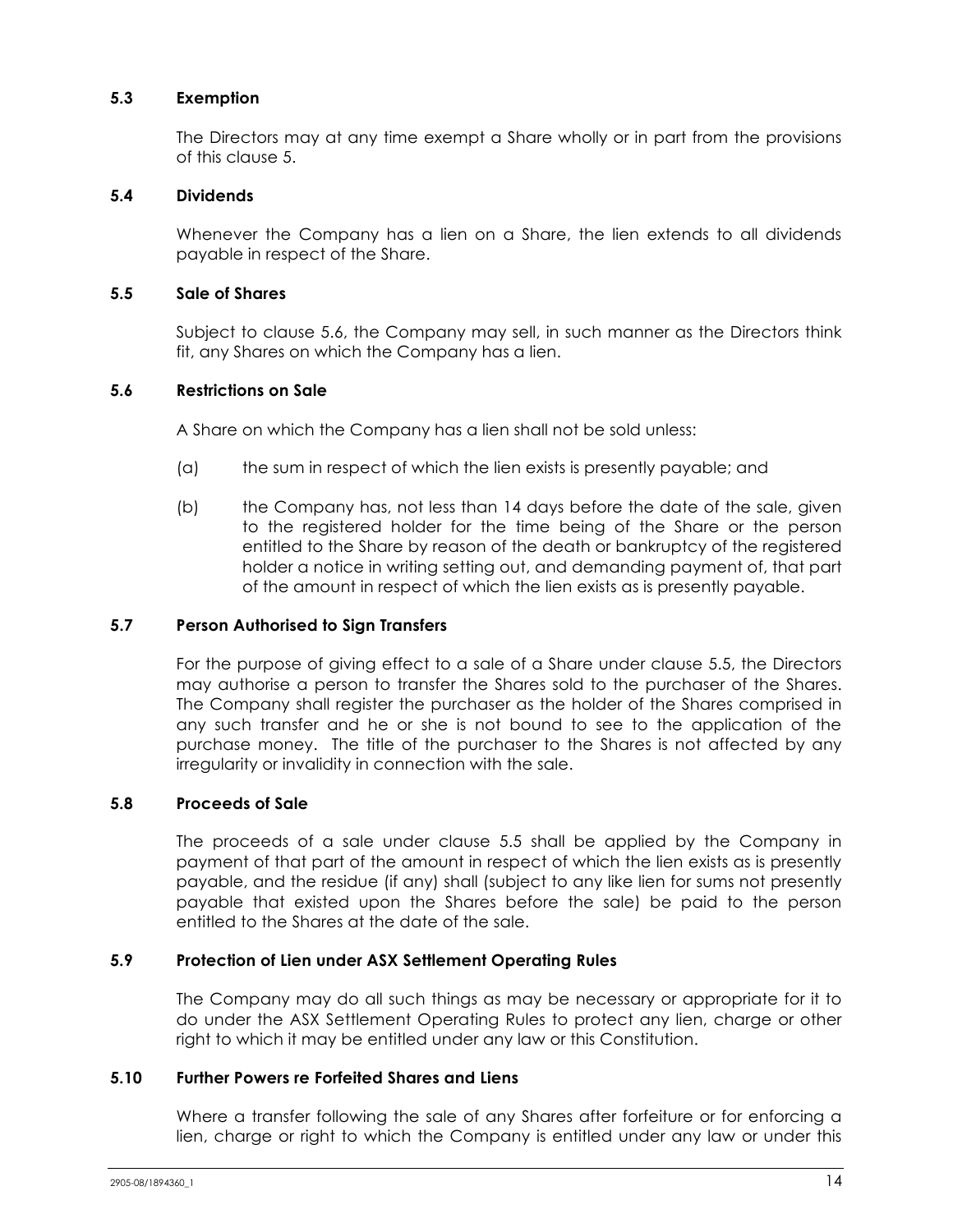Constitution is effected by an ASX Settlement Transfer, the Company may do all things necessary or desirable for it to do under the ASX Settlement Operating Rules in relation to that transfer.

## **6. CALLS ON SHARES**

#### **6.1 Calls**

- (a) The Directors may by resolution make calls on Shareholders of partly paid Shares to satisfy the whole or part of the debt owing on those Shares provided that the dates for payment of those Shares were not fixed at the time of issue.
- (b) A call shall be deemed to have been made at the time when the resolution of the Directors authorising the call was passed.
- (c) A call may be required or permitted to be paid by instalments.
- (d) Failure to send a notice of a call to any Shareholder or the non-receipt of a notice by any Shareholder does not invalidate the call.

#### **6.2 Payment of Calls**

A Shareholder to whom notice of a call is given in accordance with this Constitution must pay to the Company the amount called in accordance with the notice.

#### **6.3 Quoted Shares**

- (a) The Directors must not make the date for payment of calls, (**Due Date**), for Shareholders who hold quoted partly paid Shares, less than 30 Business Days and no more than 40 Business Days from the date the Company dispatches notices to relevant Shareholders that a call is made.
- (b) If after a call is made, new Shareholders purchase the same class of Share subject to the call, or if the holdings of the original Shareholders on whom the call was made change, Directors must dispatch a notice informing these Shareholders that a call has been made at least 4 days before the Due Date.
- (c) The Company must enter a call payment on the Company register no more than 5 Business Days after the Due Date.

#### **6.4 Unquoted Shares**

The Directors must not make the Due Date for Shareholders who hold unquoted partly paid Shares, less than 5 Business Days from the date the Company dispatches notices to relevant Shareholders that a call is made.

#### **6.5 Joint Liability**

The joint holders of a Share are jointly and severally liable to pay all calls in respect of the Share.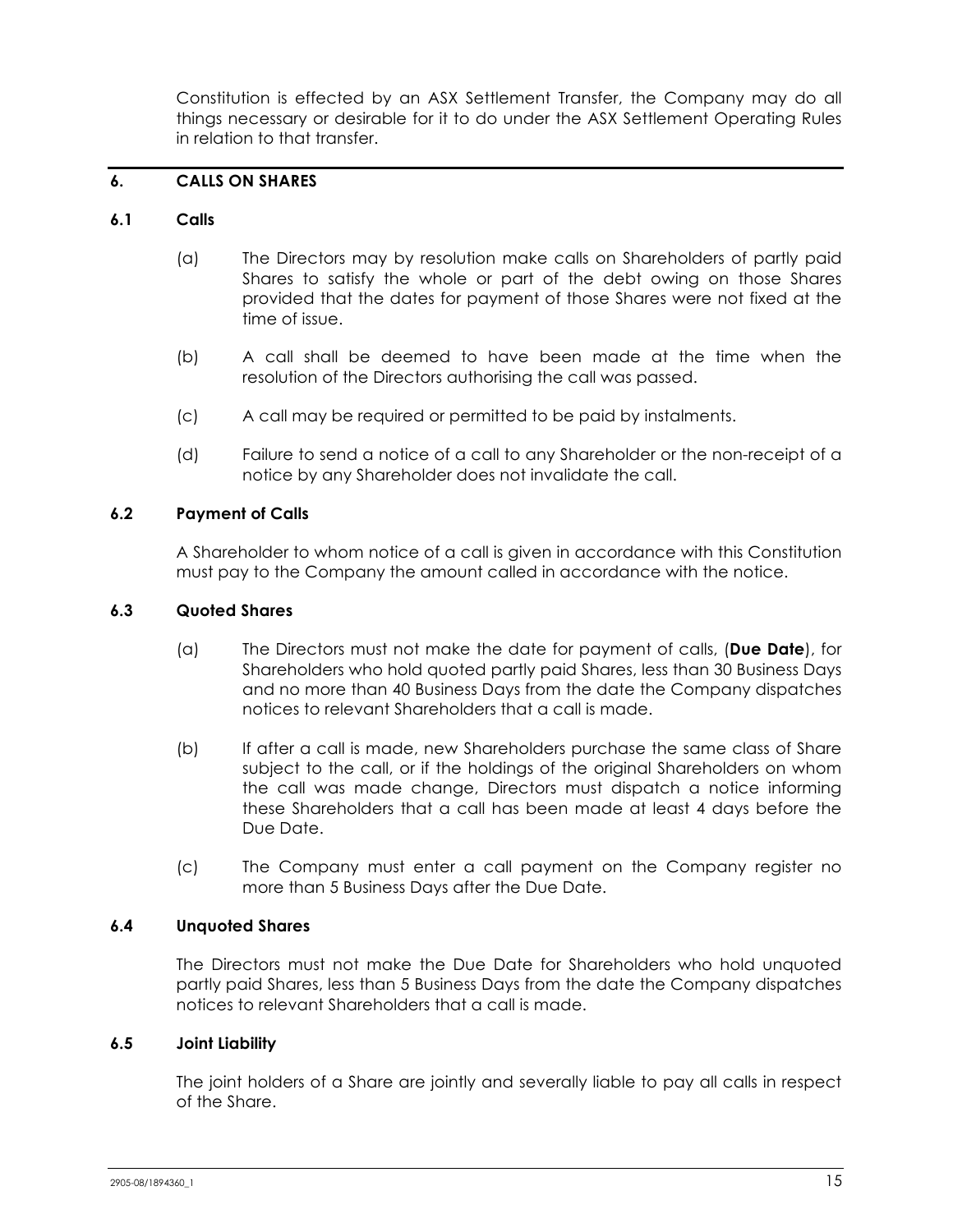## **6.6 Deemed Calls**

Any amount that, by the terms of issue of a Share, becomes payable on allotment or at a fixed date, shall for the purposes of this Constitution be deemed to be a call duly made and payable, and, in case of non-payment, all the relevant provisions of this Constitution as to payment of interest and expenses, forfeiture or otherwise apply as if the amount had become payable by virtue of a call duly made and notified.

#### **6.7 Differentiation between Shareholders**

The Directors may, on the issue of Shares, differentiate between the holders as to the amount of calls to be paid and the times of payment.

## **6.8 Payments in Advance of Calls**

The Directors may accept from a Shareholder the whole or any part of the amount unpaid on a Share even if no part of that amount has been called up, in which case the Directors shall nominate whether the amount so paid is to be treated as capital or a loan to the Company by the Shareholder, and:

- (a) if the amount paid is nominated to be capital, it shall be deemed as from the date of the nomination to have been applied in paying up (so far as it will extend) the unpaid balance of the total issue price of the Share, but the dividend entitlement attaching to the Share shall remain as it was prior to the payment so made until there is a call in respect of the Share under this clause 6 of an amount equal to or greater than the amount so paid; or
- (b) if the amount paid is nominated to be a loan to the Company, it shall carry interest at a rate, not exceeding the Prescribed Rate, as is agreed between the Directors and the Shareholder, shall not be repayable unless the Directors so determine, shall not confer on the Shareholder any rights attributable to subscribed capital, and shall, unless so repaid, be applied in payment of calls on the Share as and when the calls become due.

#### **6.9 Outstanding Moneys**

Any moneys payable in respect of a call made in accordance with this Constitution which remain outstanding shall from and including the day for payment until the date payment is received bear interest at the Prescribed Rate.

#### **6.10 Revocation/Postponement or Extension**

The Directors may revoke or postpone a call or extend time for payment in accordance with the Listing Rules and/or the Corporations Act, if revocation or postponement is not prohibited by either.

## **6.11 Compliance with Listing Rules and Corporations Act**

The Company shall comply with the Listing Rules and the Corporations Act in relation to calls. All Listing Rule requirements in relation to calls are not covered in this Constitution.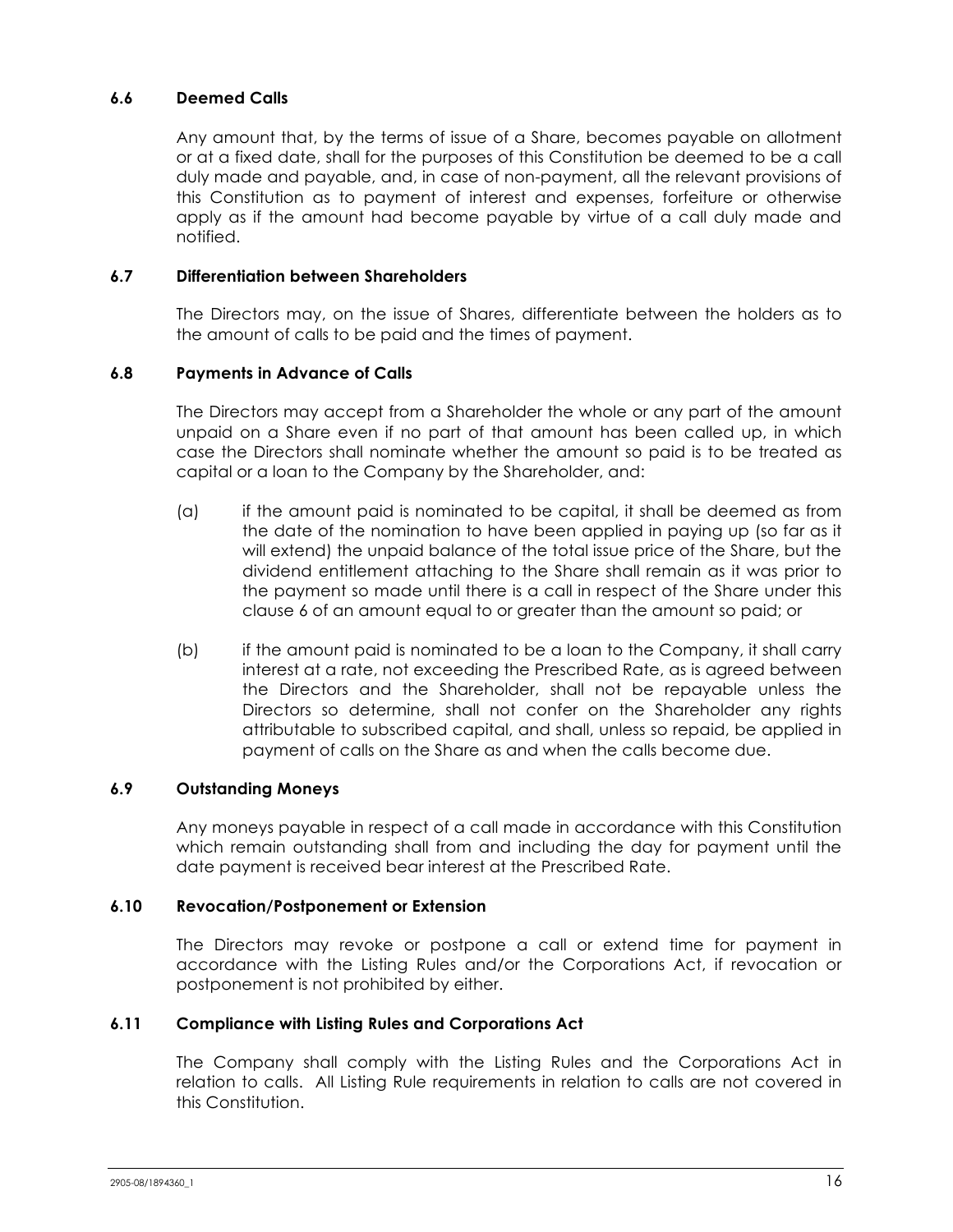## **6.12 Waive**

The Directors may, to the extent the law permits, waive or compromise all or part of any payment due to the Company under the terms of issue of a Share under this clause 6.

## **7. FORFEITURE OF SHARES**

#### **7.1 Failure to Pay Call**

If a Shareholder fails to pay a call or instalment of a call on the day appointed for payment of the call or instalment, the Directors may, at any time after this day during the time any part of the call or instalment remains unpaid (but subject to this clause 7.1) serve a notice on such Shareholder requiring payment of so much of the call or instalment as is unpaid, together with any interest that has accrued and all costs and expenses incurred by the Company as a result of the non-payment. The notice shall name a further day being not less than 14 days after the date of notice on or before which the payment required by the notice is to be made and shall state that, in the event of non-payment at or before the time appointed, the Shares in respect of which the call was made will be liable to be forfeited.

## **7.2 Forfeiture**

If the requirements of a notice served under clause 7.1 are not complied with, any Share in respect of which a call is unpaid at the expiration of 14 days after the day for its payment may be forfeited by a resolution of the Directors to that effect. Such a forfeiture shall include all dividends and other distributions declared in respect of the forfeited Shares and not actually paid or distributed before the forfeiture.

#### **7.3 Sale of Forfeited Shares**

Subject to the Corporations Act and the Listing Rules, a forfeited Share may be sold or otherwise disposed of on the terms and in the manner that the Directors determine and, at any time before a sale or disposition, the forfeiture may be cancelled on the terms the Directors determine.

#### **7.4 Continuing Liability**

A person whose Shares have been forfeited ceases to be a Shareholder in respect of the forfeited Shares, but remains liable to pay the Company all money that, at the date of forfeiture, was payable by him to the Company in respect of the Shares (including interest at the Prescribed Rate from the date of forfeiture on the money for the time being unpaid if the Directors decide to enforce payment of the interest), but his or her liability ceases if and when the Company receives payment in full of all the money (including interest) payable in respect of the Shares.

#### **7.5 Officer's Statement Prima Facie Evidence**

A statement in writing declaring that the person making the statement is a Director or a Secretary of the Company, and that a Share in the Company has been duly forfeited on a date stated in the statement, is prima facie evidence of the facts stated in the statement as against all persons claiming to be entitled to the Share.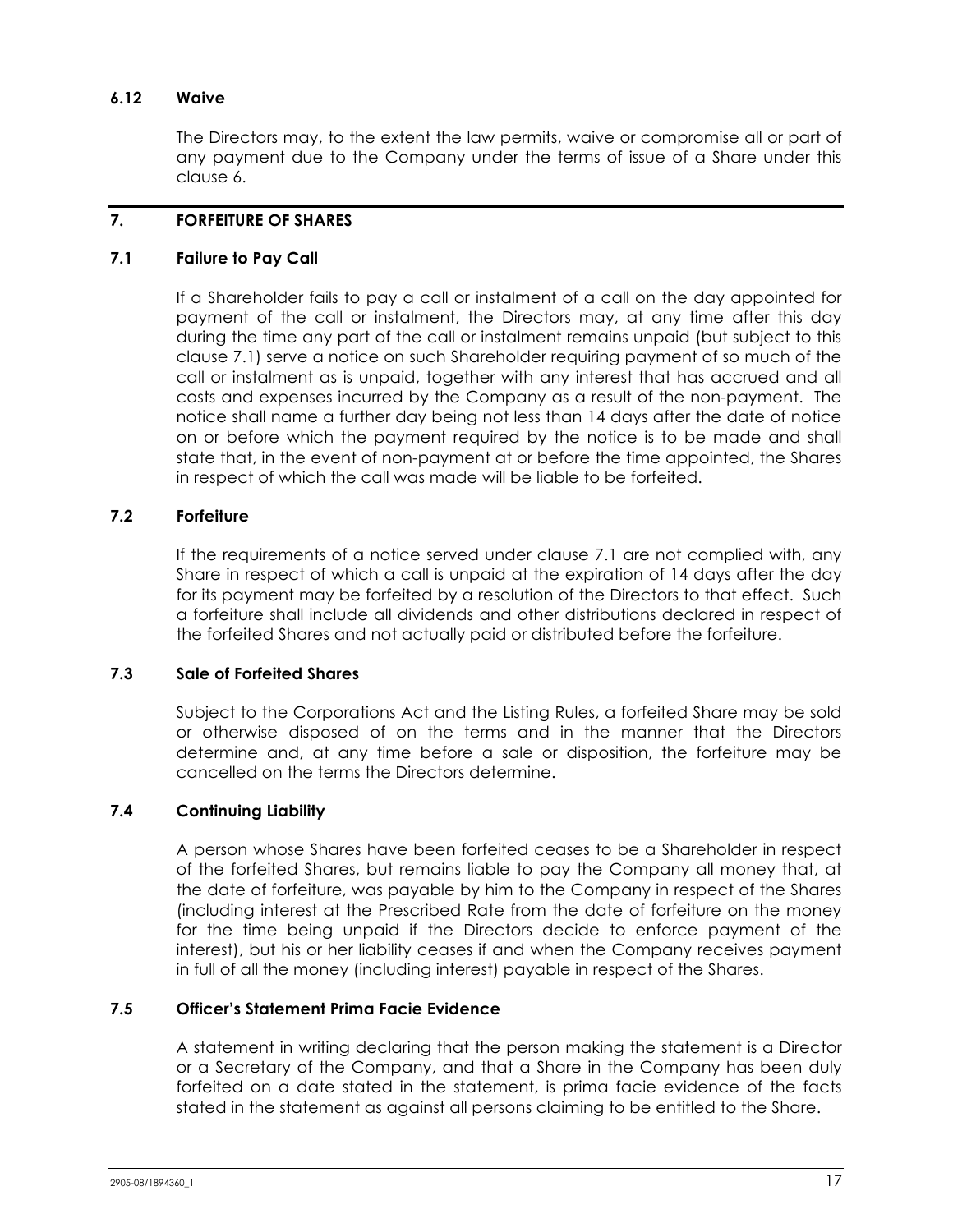## **7.6 Procedures**

The Company may receive the consideration (if any) given for a forfeited Share on any sale or disposition of the Share, execute a transfer of the Share in favour of the person to whom the Share is sold or disposed of and take all other steps necessary or desirable to transfer or dispose of those shares to the relevant transferee. Upon the execution of the transfer, the transferee shall be registered as the holder of the Share and is not bound to see to the application of any money paid as consideration. The title of the transferee to the Share is not affected by any irregularity or invalidity in connection with the forfeiture, sale or disposal of the Share.

## **7.7 Listing Rules and ASX Settlement Operating Rules**

The Company shall comply with the Listing Rules with respect to forfeited Shares and may do all such things as may be necessary or appropriate for it to do under the ASX Settlement Operating Rules to protect any lien, charge or other right to which it may be entitled under any law or this Constitution.

#### **7.8 Waive**

The Directors may:

- (a) exempt a Share from all or part of this clause 7;
- (b) waive or compromise all or part of any payment due to the Company under this clause 7; and
- (c) before a forfeited Share has been sold, reissued and otherwise disposed of, cancel the forfeiture on the conditions they decide.

#### **8. TRANSFER OF SHARES**

#### **8.1 Form of Transfer**

Subject to this Constitution, Shareholders may transfer any Share held by them by:

- (a) an ASX Settlement Transfer or any other method of transferring or dealing in Shares introduced by ASX or operated in accordance with the ASX Settlement Operating Rules or Listing Rules and in any such case recognised under the Corporations Act; or
- (b) an instrument in writing in any usual or common form or in any other form that the Directors approve.

#### **8.2 CHESS Transfers**

- (a) The Company must comply with all obligations imposed on the Company under the Corporations Act, the Listing Rules and the ASX Settlement Operating Rules in respect of an ASX Settlement Transfer or any other transfer of Shares.
- (b) Notwithstanding any other provision in this Constitution, the Company must not prevent, delay or interfere with the registration of an ASX Settlement Transfer or any other transfer of Shares.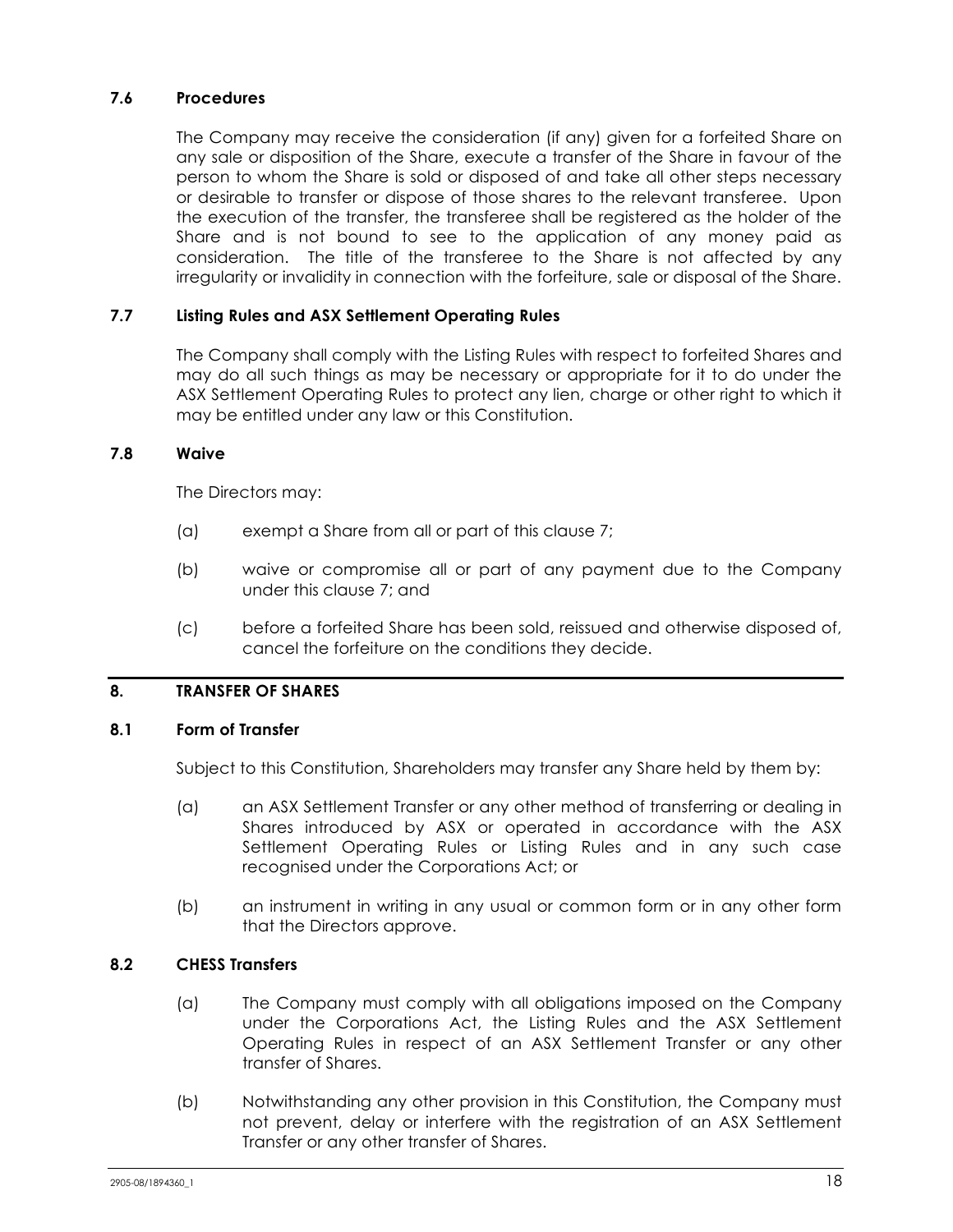## **8.3 Participation in CHESS**

The Directors may do anything they consider necessary or desirable and which is permitted under the Corporations Act, the Listing Rules and the ASX Settlement Operating Rules to facilitate participation by the Company in any system established or recognised by the Corporations Act and the Listing Rules or the ASX Settlement Operating Rules in respect of transfers of or dealings in marketable securities.

## **8.4 Registration Procedure**

Where an instrument of transfer referred to in clause 8.1(b) is to be used by a Shareholder to transfer Shares, the following provisions apply:

- (a) the instrument of transfer must be executed by or on behalf of both the transferor and the transferee unless it is a sufficient transfer of marketable securities within the meaning of the Corporations Act and any Duty duly paid if required by law;
- (b) the instrument of transfer shall be left at the Registered Office for registration accompanied by the certificate for the Shares to be transferred (if any) and such other evidence as the Directors may require to prove the title of the transferor and his right to transfer the shares;
- (c) subject to clause 33, a reasonable fee may be charged on the registration of a transfer of Shares or other securities; and
- (d) on registration of a transfer of Shares, the Company must cancel the old certificate (if any).

#### **8.5 Power to Refuse to Register**

The Directors may refuse to register any transfer of Shares (other than an ASX Settlement Transfer) where:

- (a) the Listing Rules permit the Company to do so;
- (b) the Listing Rules require the Company to do so; or
- (c) the transfer is a transfer of Restricted Securities which is or might be in breach of the Listing Rules or any escrow agreement entered into by the Company in relation to such Restricted Securities pursuant to the Listing Rules.

Where the Directors refuse to register a transfer in accordance with this clause, they shall send notice of the refusal and the precise reasons for the refusal to the transferee and the lodging broker (if any) in accordance with the Listing Rules.

## **8.6 Closure of Register**

Subject to the Listing Rules and the ASX Settlement Operating Rules, the Register of Shareholders may be closed during such time as the Directors may determine, not exceeding 30 days in each calendar year or any one period of more than 5 consecutive Business Days.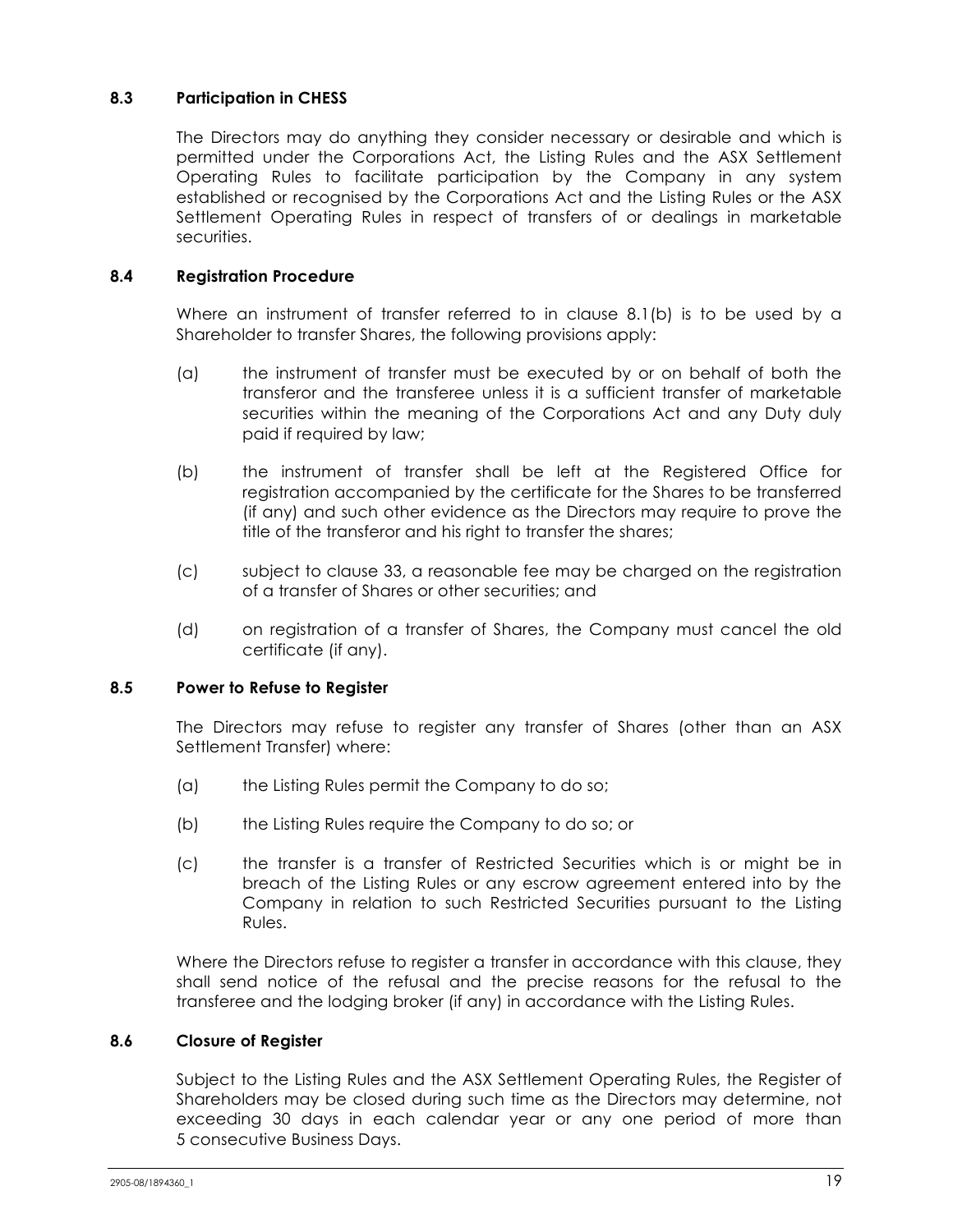## **8.7 Retention of Transfers by Company**

All instruments of transfer which are registered will be retained by the Company, but any instrument of transfer which the Directors decline or refuse to register (except in the case of fraud) shall on demand be returned to the transferee.

#### **8.8 Power to suspend registration of transfers**

The Directors may suspend the registration of transfers at any times, and for any periods, permitted by the ASX Settlement Operating Rules that they decide.

## **8.9 Powers of Attorney**

Any power of attorney granted by a Shareholder empowering the recipient to transfer Shares which may be lodged, produced or exhibited to the Company or any Officer of the Company will be taken and deemed to continue and remain in full force and effect, as between the Company and the grantor of that power, and the power of attorney may be acted on, until express notice in writing that it has been revoked or notice of the death of the grantor has been given and lodged at the Office or at the place where the Register of Shareholders is kept.

#### **8.10 Other Securities**

The provisions of this clause 8 shall apply, with necessary alterations, to any other Listed Securities for the time being issued by the Company.

## **8.11 Branch Register**

The Company may cause a Register of Shareholders to be kept in any place (including without limitation, a branch register) and the Directors may from time to time make such provisions as they (subject to the Corporations Act, the Listing Rules and the ASX Settlement Operating Rules) may think fit with respect to the keeping of any such Register.

#### **8.12 Compliance with ASX Settlement Operating Rules**

The Company shall comply with the ASX Settlement Operating Rules and the Listing Rules in relation to all matters covered by those rules.

#### **8.13 Issuer Sponsored Subregister**

The Company may establish and maintain an issuer sponsored subregister in compliance with any relevant provisions of the Corporations Act, the Listing Rules or the ASX Settlement Operating Rules.

#### **8.14 Transferor Holds Shares until Registration of Transfer**

A transferor of Shares remains the registered holder of the Shares transferred until an ASX Settlement Transfer has taken effect in accordance with the ASX Settlement Operating Rules or the transfer is registered in the name of the transferee and is entered in the Register of Shareholders in respect of them, whichever is the earlier.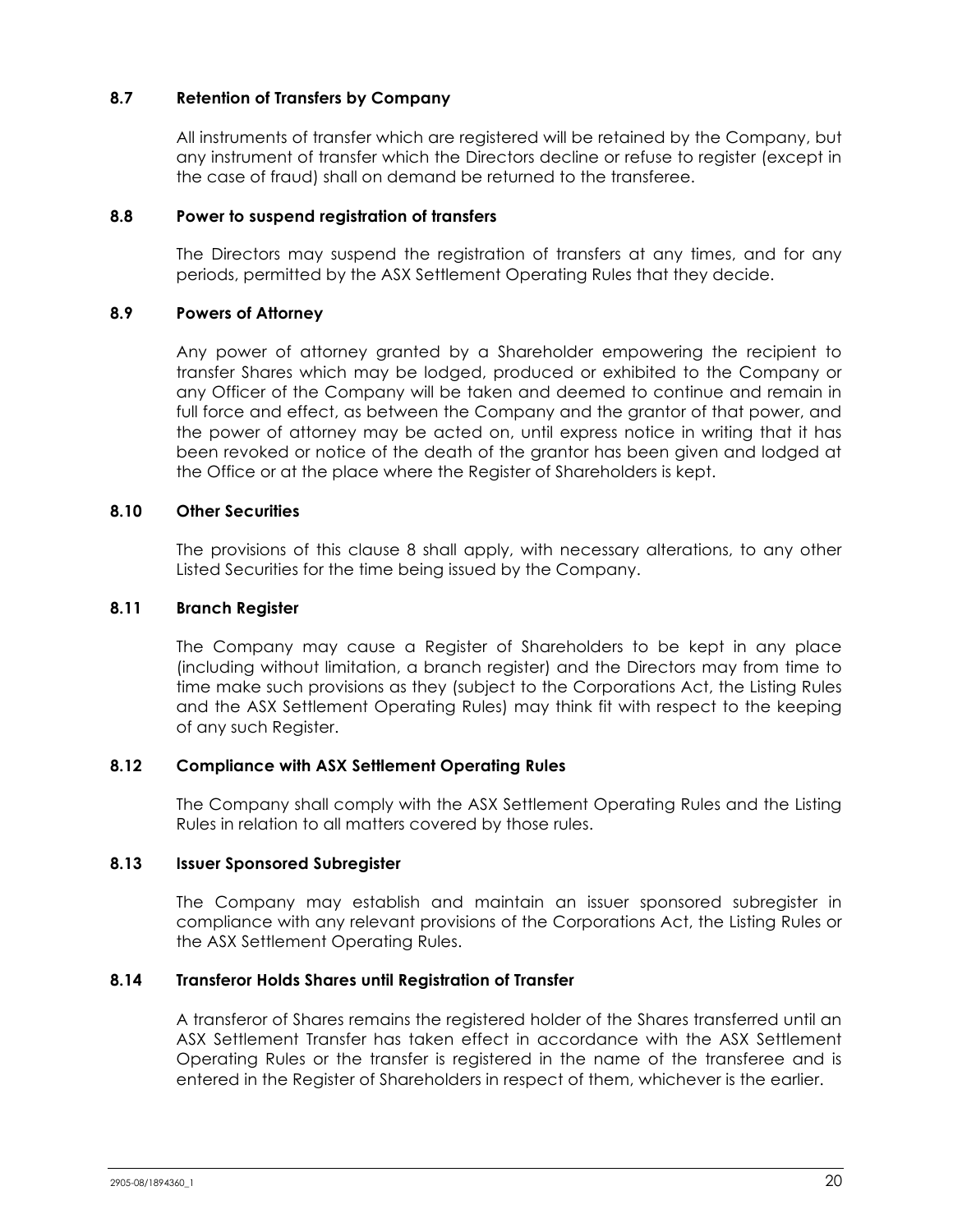#### **8.15 Waive**

The Directors may, to the extent the law permits, waive any of the requirements of this clause 8 and prescribe alternative requirements instead.

## **9. TRANSMISSION OF SHARES**

#### **9.1 Death of Shareholder Leaving a Will**

On the death of a Shareholder who leaves a will appointing an executor, the executor shall be entitled as from the date of death, and on behalf of the deceased Shareholder's estate, to the same dividends and other advantages and to the same rights whether in relation to meetings of the Company, or voting or otherwise, as the Shareholder would have been entitled to if he or she had not died, whether or not probate of the will has been granted. Nevertheless, if probate of the will is granted to a person or persons other than the executor first referred to in this clause 9, his or her executor's rights shall cease, and these rights shall only be exercisable by the person or persons to whom probate is granted as provided in clauses 9.2 and 9.3. The estate of a deceased Shareholder will not be released from any liability to the Company in respect of the Shares.

#### **9.2 Death or Bankruptcy of Shareholder or the Shareholder becomes of unsound mind**

Subject to clause 9.1, where the registered holder of a Share dies, becomes bankrupt, or the Shareholder becomes of unsound mind, his or her personal representative or the trustee of his or her estate, as the case may be, shall be entitled upon the production of such information as is properly required by the Directors, to the same dividends and other advantages, and to the same rights (whether in relation to meetings of the Company, or to voting or otherwise), as the registered holder would have been entitled to if he or she had not died or become bankrupt.

#### **9.3 Registration by Transmission or to Beneficiary**

A person becoming entitled to a Share in consequence of the death or, subject to the *Bankruptcy Act 1966*, the bankruptcy of a Shareholder or the Shareholder becoming of an unsound mind may, upon information being produced that is properly required by the Directors, elect by written notice to the Company either to be registered himself or herself as holder of the Share or to have some other person nominated by the person registered as the transferee of the Share. If this person elects to have another person registered, he or she shall execute a transfer of the Share to that other person.

## **9.4 Limitations to Apply**

All the limitations, restrictions and provisions of this Constitution relating to the right to transfer Shares and the registration of a transfer of Shares are applicable to any notice or transfer as if the death, bankruptcy of the Shareholder or on the Shareholder becoming of unsound mind had not occurred and the notice or transfer were a transfer signed by that Shareholder.

#### **9.5 Death of a Joint Holder**

In the case of the death of a Shareholder who was a joint holder, the survivor or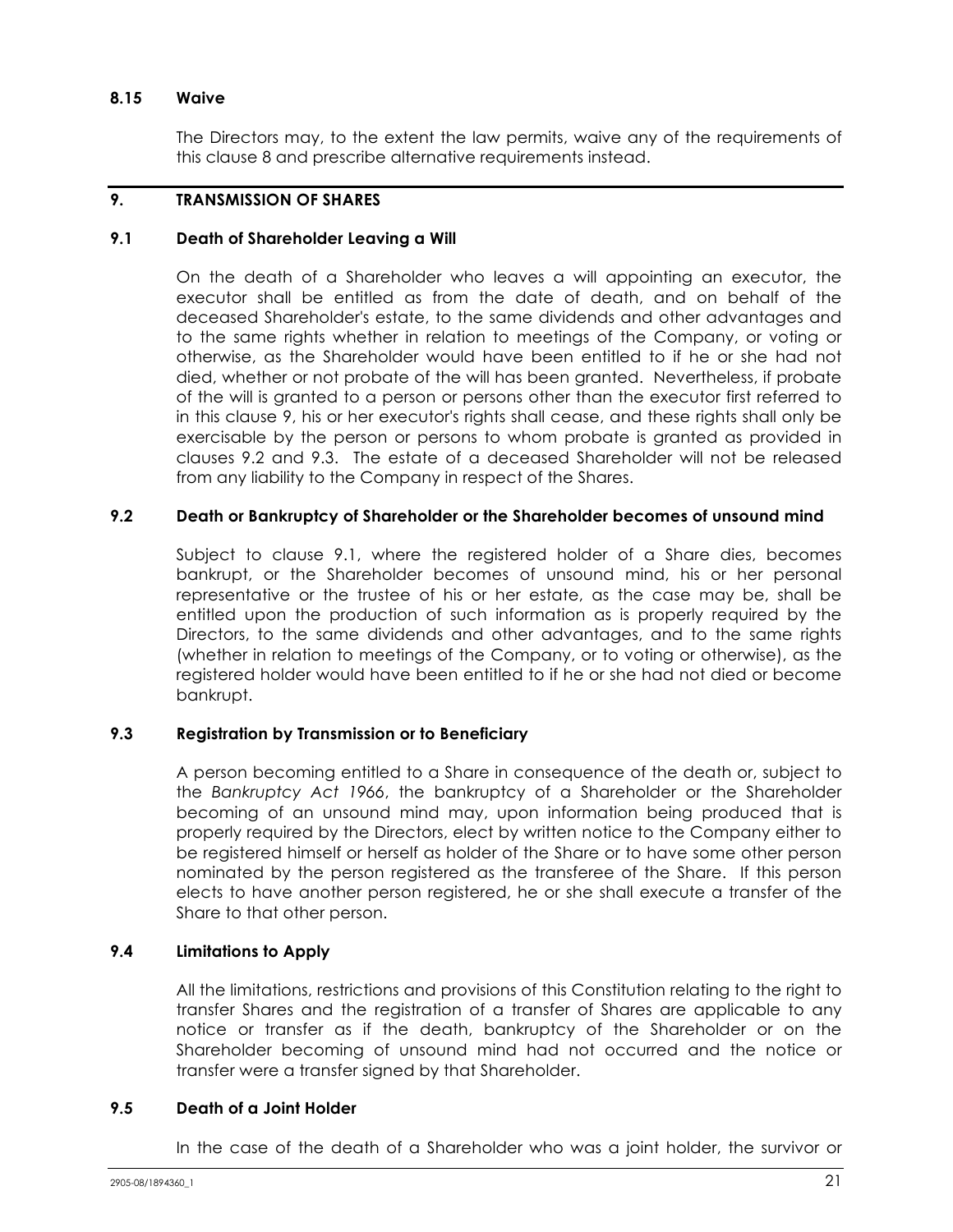survivors shall be the only persons recognised by the Company as having any title to the deceased's interest in the Shares, but this clause 9.5 does not release the estate of a deceased joint holder from any liability in respect of a Share that had been jointly held by this person with one or more other persons.

#### **9.6 Joint Personal Representatives**

Where two or more persons are jointly entitled to any Share in consequence of the death of the registered holder, they shall, for the purpose of this Constitution, be deemed to be joint holders of the Share.

## **9.7 ASX Settlement Transfer**

In the case of an ASX Settlement Transfer the provisions of this clause 9 are subject to any obligation imposed on the Company or the person entitled to the relevant Shares on the death or bankruptcy of a member by the Listing Rules, the ASX Settlement Operating Rules or any law.

#### **9.8 Joint Holders**

If more than three persons are registered as holders of Shares in the Company in the Register of Shareholders (or a request is made to register more than three persons), then only the first three persons will be regarded as holders of Shares in the Company and all other names will be disregarded by the Company for all purposes.

## **10. CHANGES TO CAPITAL STRUCTURE**

#### **10.1 Alterations to Capital**

Subject to the Corporations Act and the Listing Rules, the Company may, by ordinary resolution:

- (a) issue new Shares of such amount specified in the resolution;
- (b) consolidate and divide all or any of its Shares into Shares of larger amount than its existing Shares;
- (c) subject to the Listing Rules, sub-divide all or any of its Shares into Shares of smaller amount, but so that in the sub-division the proportion between the amount paid and the amount (if any) unpaid on each such Share of a smaller amount remains the same; and
- (d) cancel Shares that, at the date of the passing of the resolution, have not been taken or agreed to be taken by any person or have been forfeited and, subject to the Corporations Act, reduce the amount of its share capital by the amount of the Shares so cancelled,

and the Directors may take such action as the Directors think fit to give effect to any resolution altering the Company's share capital.

#### **10.2 Reduction of Capital**

Subject to the Corporations Act and the Listing Rules, the Company may reduce its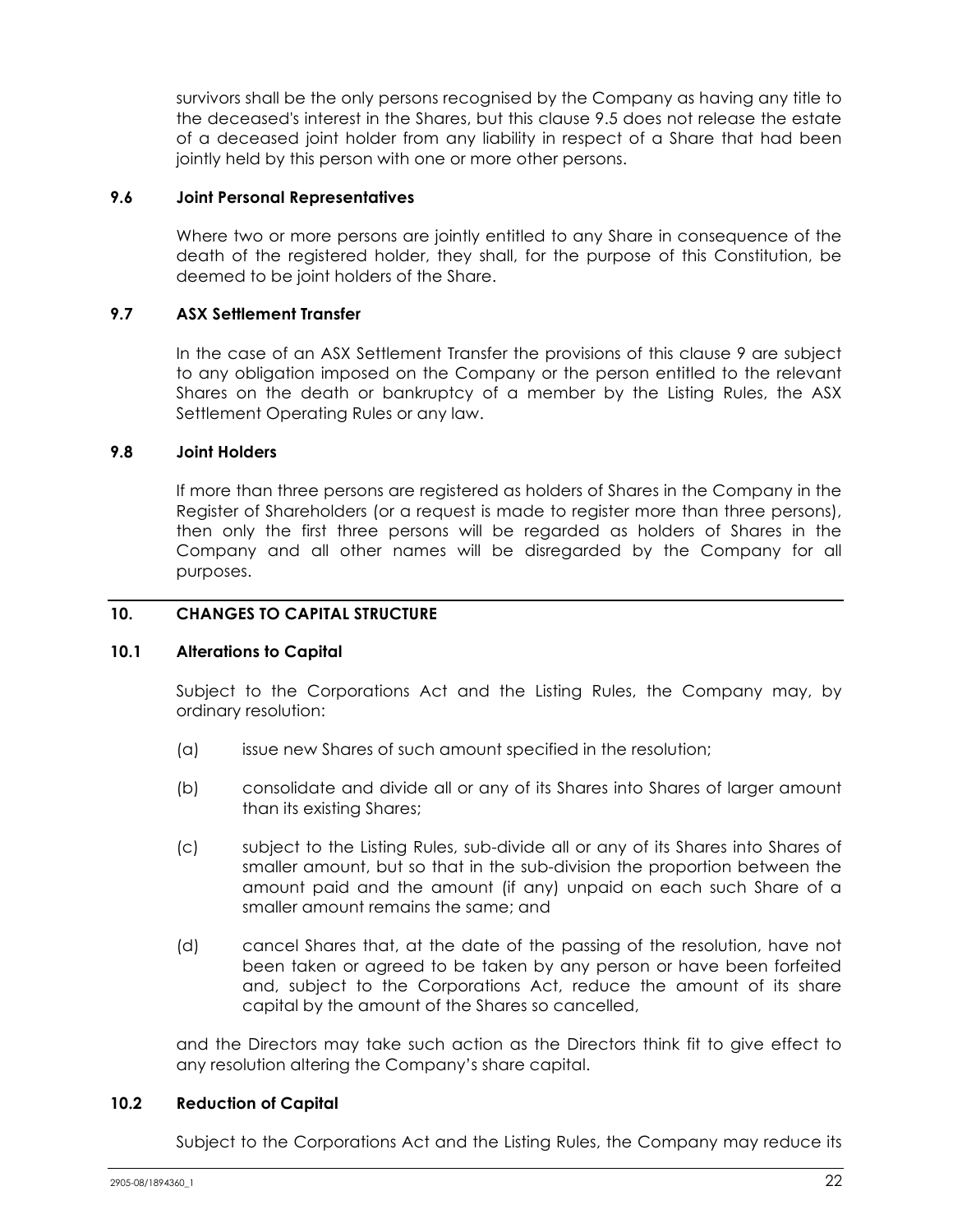share capital in any way including, but not limited to, distributing to shareholders securities of any other body corporate and, on behalf of the shareholders, consenting to each shareholder becoming a member of that body corporate and agreeing to be bound by the constitution of that body corporate.

## **10.3 Buy-Backs**

- (a) In this clause "Buy-Back Provisions" means the provisions of Part 2J.1 Division 2 of the Corporations Act.
- (b) The Company may, subject to the Corporations Act and the Listing Rules and in accordance with the Buy-Back Provisions, purchase its own Shares on such terms and at such times as may be determined by the Directors from time to time.
- (c) The Company may give financial assistance to any person or entity for the purchase of its own Shares in accordance with the Buy-Back Provisions on such terms and at such times as may be determined by the Directors from time to time.

## **10.4 Fractions**

If as a result of any issue of shares or any alteration to the Company's share capital any Shareholders would become entitled to fractions of a share, the Directors may deal with those fractions as the Directors think fit including by:

- (a) ignoring fractional entitlements or making cash payments in lieu of fractional entitlements;
- (b) appointing a trustee to deal with any fractions on behalf of Shareholders; and
- (c) rounding up each fractional entitlement to the nearest whole share by capitalising any amount available for capitalisation under clause 23.1 even though only some of the Shareholders participate in the capitalisation.

#### **11. WRITTEN RESOLUTIONS**

Where the Company has only one Shareholder, to the extent permitted by law, a resolution in writing signed by that Shareholder, shall be as valid and effectual as if it had been passed at a meeting of Shareholders duly convened and held. A facsimile transmission, an email bearing the signature of the Shareholder or an email of the Shareholder addressed to an officer of the Company confirming agreement with the resolution and undertaking to sign the resolution as soon as practicable shall be deemed to be a document in writing signed by the Shareholder.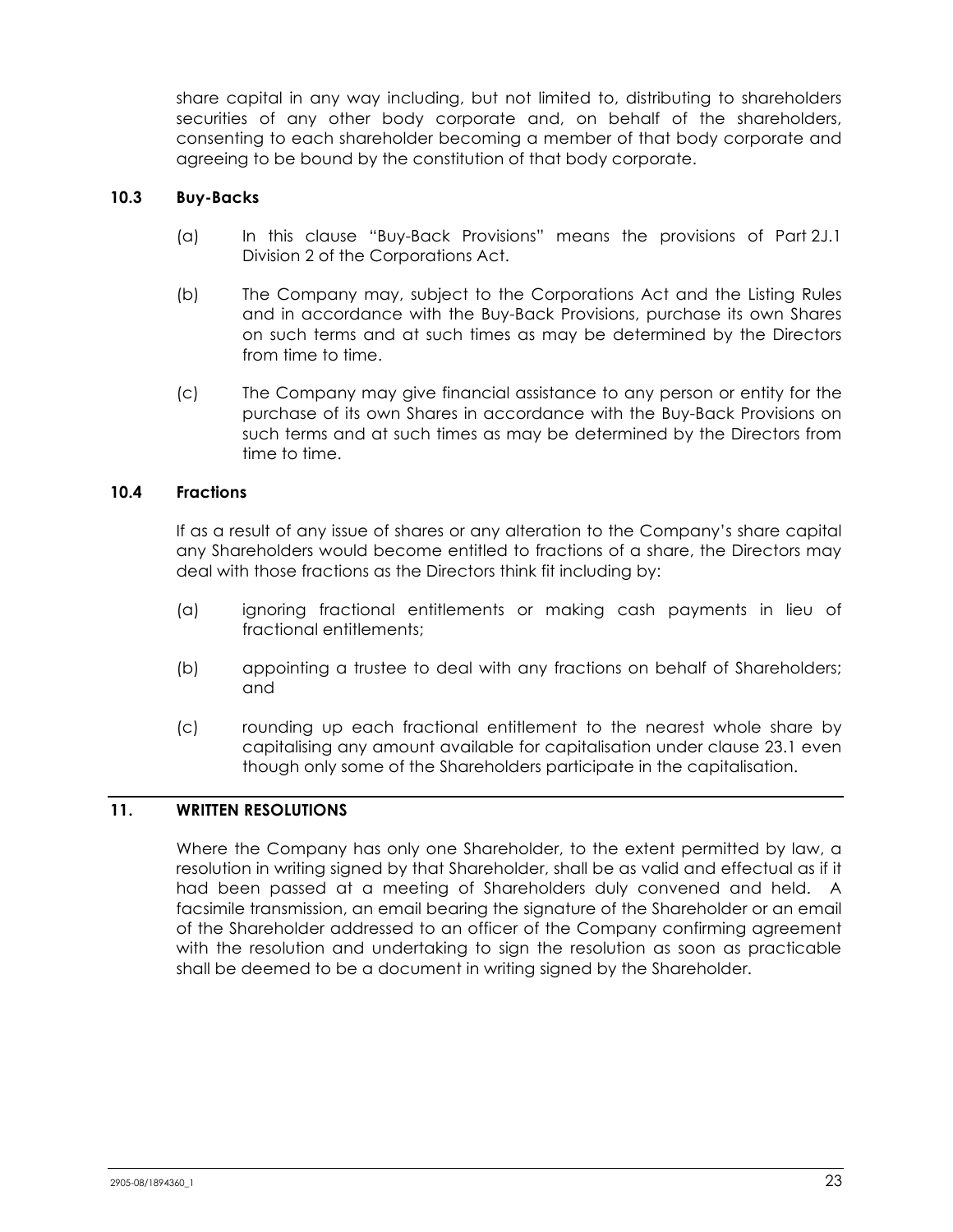## **12. GENERAL MEETINGS**

#### **12.1 Convening of General Meetings of Shareholders by Directors' Resolution**

The Directors may, by a resolution passed by a majority of Directors, convene a general meeting of Shareholders in accordance with this clause 11 and the requirements of the Corporations Act.

#### **12.2 Change of place or postponement of a General Meeting of Shareholders**

The Directors may, subject to the Corporations Act and the Listing Rules, postpone a meeting of Shareholders or change the place for a general meeting of Shareholders by giving written notice to ASX. If a meeting of Shareholders is postponed for one month or more, the Company must give new notice of the postponed meeting. The only business that may be transacted at a general meeting the holding of which is postponed is the business specified at the original meeting.

#### **12.3 Convening of General Meetings of Shareholders by a Director or requisition**

Any Director may, whenever he or she thinks fit, convene a general meeting of Shareholders, and a general meeting shall also be convened on requisition as is provided for by the Corporations Act, or in default, may be convened by such requisitions as empowered to do so by the Corporations Act. If there are no Directors for the time being, a Secretary may convene a general meeting of Shareholders for the purpose of enabling the election of Directors but for no other purpose. A general meeting may be held at two or more venues simultaneously using any technology that gives the Shareholders as a whole a reasonable opportunity to participate.

#### **12.4 Cancellation of a General Meeting of Shareholders**

- (a) A general meeting of Shareholders convened by the Directors in accordance with clause 12.1 may be cancelled by a resolution passed by a majority of Directors.
- (b) A general meeting of shareholders convened on a requisition as provided for by the Corporations Act, may, if the application for requisition is withdrawn in writing, be cancelled by a resolution passed by a majority of Directors.
- (c) Notice of the cancellation of a general meeting of Shareholders must be given to the Shareholders in accordance with clause 26, but notice of such cancellation must be given to each Shareholder not less than two (2) days prior to the date on which the meeting was proposed to be held.

#### **12.5 Notice**

A notice of a general meeting shall be given in accordance with the requirements of the Corporations Act, clause 26 and the Listing Rules, and:

- (a) must specify the place, the day and the time of the meeting;
- (b) must state the general nature of the business to be transacted at the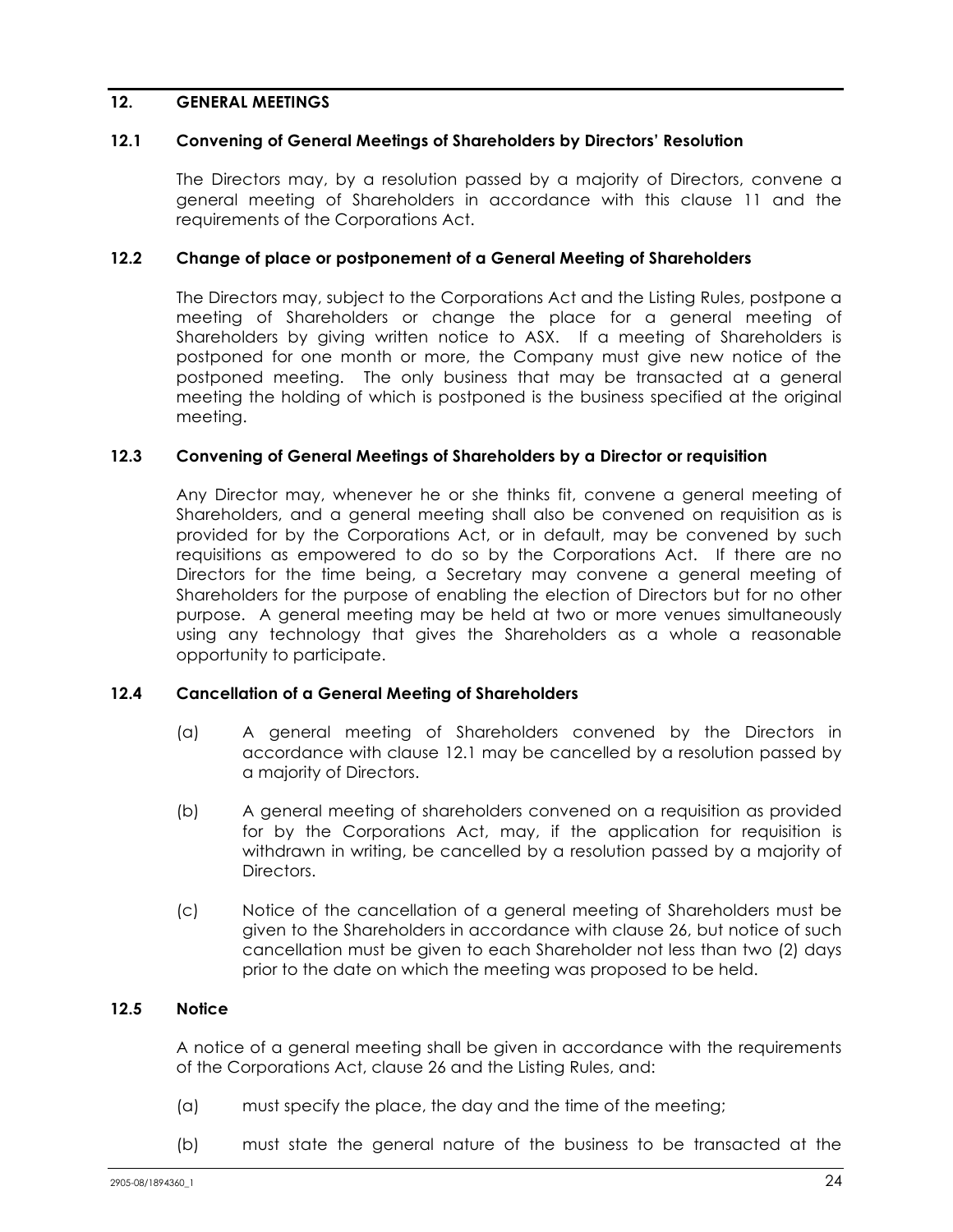meeting;

- (c) must, if a special resolution is proposed at the meeting, set out an intention to propose the special resolution and state the resolution;
- (d) must include such statements about the appointment of proxies as are required by the Corporations Act;
- (e) must specify a place and fax number for the purposes of receipt of proxy appointments; and
- (f) may specify an electronic address for the purposes of receipt of proxy appointments,

and shall include any other information required to be included in the notice by the Listing Rules. The non-receipt of a notice of a general meeting by a Shareholder or the accidental omission to give this notice to a Shareholder shall not invalidate any resolution passed at the meeting.

## **12.6 Irregularities in giving notice**

A person who attends any general meeting waives any objection that the person may have to any failure to give notice or any other irregularity in the notice of that meeting unless that person objects to the holding of the meeting at the start of the meeting. The accidental failure to give notice of a general meeting to, or the nonreceipt of the notice by, any person entitled to receive notice of that meeting does not invalidate the proceedings at the meeting or any resolution passed at that meeting.

## **12.7 Business at General Meeting**

Subject to the Corporations Act, only matters that appear in a notice of meeting shall be dealt with at a general meeting or an annual general meeting, as the case may be.

#### **12.8 Notice to Home Branch**

- (a) The Company shall notify the Home Branch of any meeting at which Directors are to be elected at least 5 Business Days before the closing day for receipt of nominations for Directors, and in any other case (other than a meeting to pass a special resolution) at least 10 Business Days before the meeting is held, and in the case of a meeting convened to pass a special resolution, at least 15 Business Days before the meeting is held. All notices convening meetings shall specify the place, date and hour of the meeting, and shall set out all resolutions to be put to the meeting.
- (b) The Company shall notify the Home Branch as soon as is practicable after any general meeting in the case of special business as to whether or not the resolutions were carried and in the case of ordinary business as to which of those resolutions were not carried or were amended or were withdrawn.

#### **12.9 Annual General Meeting**

An annual general meeting shall be held in accordance with the requirements of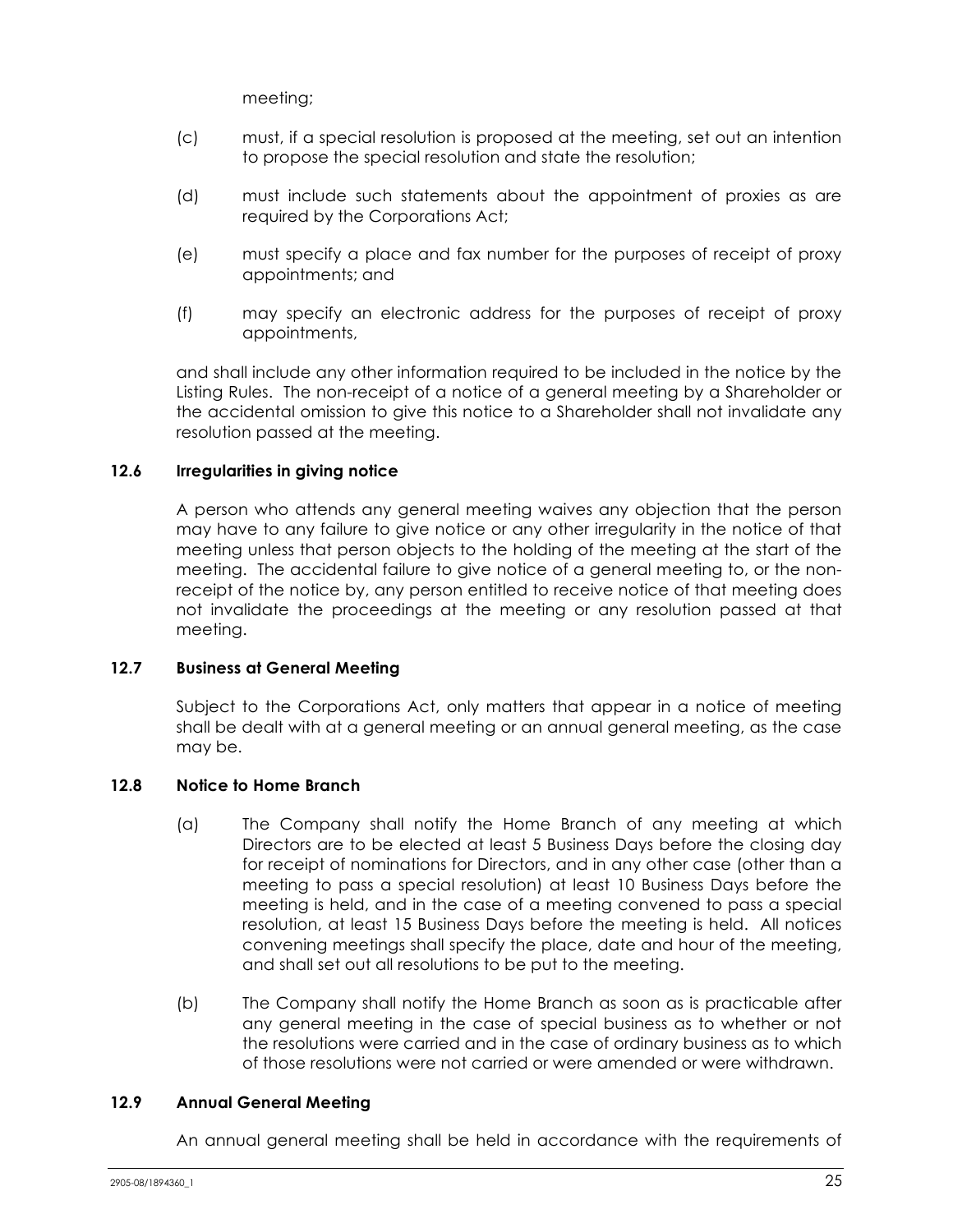the Corporations Act.

## **13. PROCEEDINGS AT GENERAL MEETINGS**

## **13.1 Quorum**

No business, the election of a chairman and the adjournment of the meeting, shall be transacted at any general meeting unless a quorum is present comprising two Shareholders present in person, by proxy, attorney or Representative. For the purpose of determining whether a quorum is present, a person attending as a proxy, attorney or Representative, shall be deemed to be the Shareholder present in person. If a quorum is not present within 30 minutes after the time appointed for a general meeting, the meeting, if convened upon a requisition shall be dissolved, but in any other case, it shall stand adjourned to a date and at the time and place to be fixed by the Directors. If at such adjourned meeting a quorum is not present within 30 minutes after the time appointed for the adjourned meeting, the meeting is dissolved.

## **13.2 Persons Entitled to Attend a General Meeting**

The persons entitled to attend a general meeting shall be:

- (a) Shareholders, in person, by proxy, attorney or Representative;
- (b) Directors and public officers of the Company;
- (c) the Company's auditor; and
- (d) any other person or persons as the chairman may approve.

#### **13.3 Refusal of Admission to Meetings**

The chairman of a general meeting may refuse admission to a person, or require a person to leave and not return to, a meeting if the person:

- (a) refuses to permit examination of any article in the person's possession;
- (b) is in possession of any:
	- (i) electronic or broadcasting or recording device;
	- (ii) placard or banner; or
	- (iii) other article,

which the chairman considers to be dangerous, offensive or liable to cause disruption;

- (c) causes any disruption to the meeting; or
- (d) is not entitled to attend the meeting under the Corporations Act or this Constitution.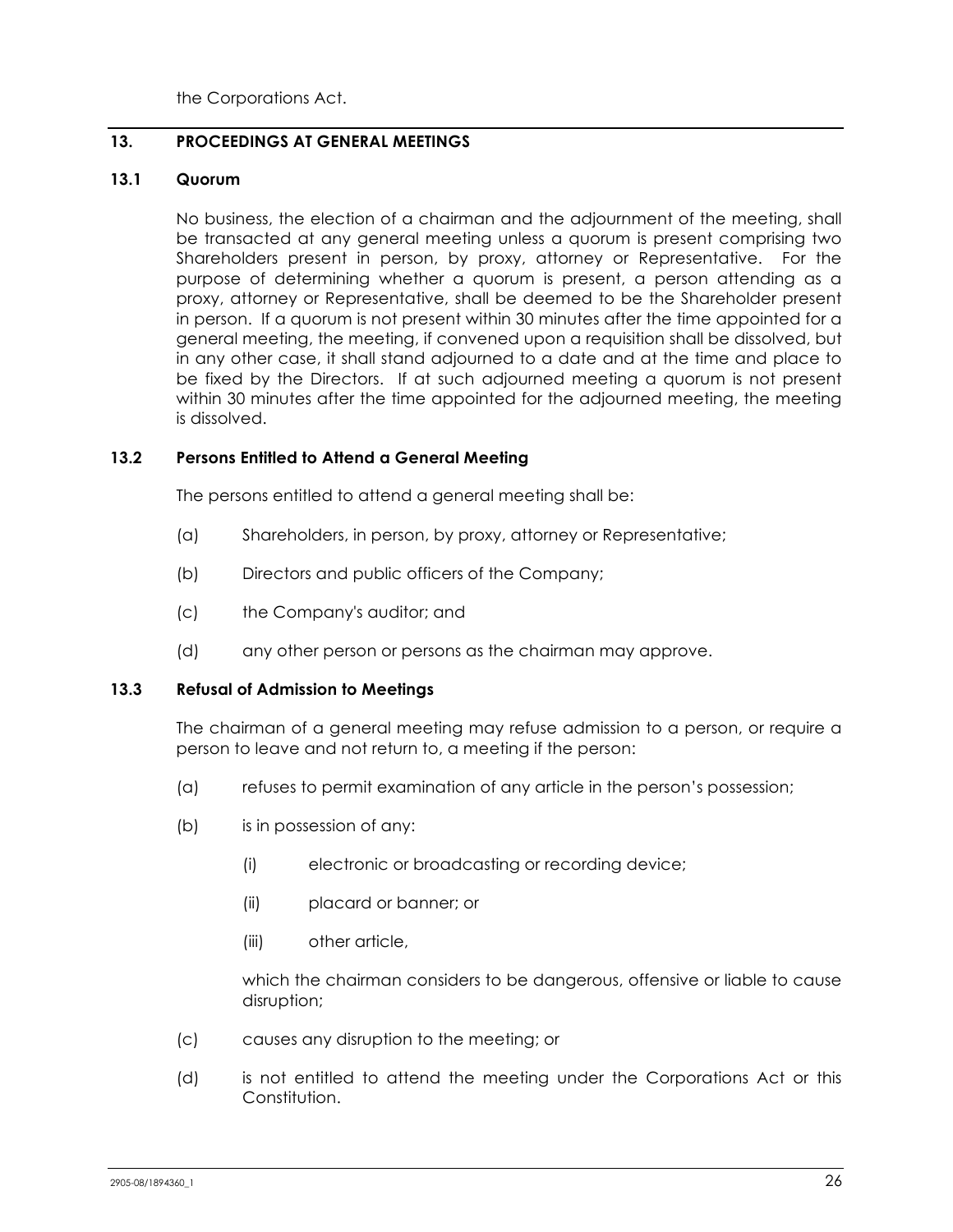The Chairman may delegate the powers conferred by this clause 13.3 to any person. Nothing in this clause limits the powers conferred on the chairman by law.

## **13.4 Insufficient room**

The chairman may arrange for any persons attending the meeting who the chairman considers cannot reasonably be accommodated in the place where the meeting is to take place to attend or observe the meeting from a separate place using any technology that gives members present at the meeting as a whole a reasonable opportunity to participate in the meeting.

## **13.5 Chairman**

The person elected as the chairman of the Directors' meeting under clause 16.9 shall, if willing, preside as chairman at every general meeting. Where a general meeting is held and a chairman has not been elected under clause 16.9 or the chairman or, in his absence, the vice-chairman is not present within 15 minutes after the time appointed for holding of the meeting or is unwilling to act:

- (a) the Directors present may elect a chairman of the meeting; or
- (b) if no chairman is elected in accordance with subsection (a), the Shareholders present shall elect one of their number to be the acting chairman of the meeting.

## **13.6 Vacating Chair**

At any time during a meeting and in respect of any specific item or items of business, the chairman may elect to vacate the chair in favour of another person nominated by the chairman (which person must be a Director unless no Director is present or willing to act). That person is to be taken to be the chairman and will have all the power of the chairman (other than the power to adjourn the meeting), during the consideration of that item of business or those items of business.

#### **13.7 Disputes Concerning Procedure**

If there is a dispute at a general meeting about a question of procedure, the chairman may determine the question.

#### **13.8 General Conduct**

The general conduct of each general meeting of the Company and the procedures to be adopted at the meeting will be determined by the chairman, including the procedure for the conduct of the election of Directors.

#### **13.9 Adjournment**

The chairman may adjourn the meeting from time to time and from place to place, but no business shall be transacted on the resumption of any adjourned meeting other than the business left unfinished at the meeting from which the adjournment took place. A poll cannot be demanded on any resolution concerning the adjournment of a general meeting except by the chairman.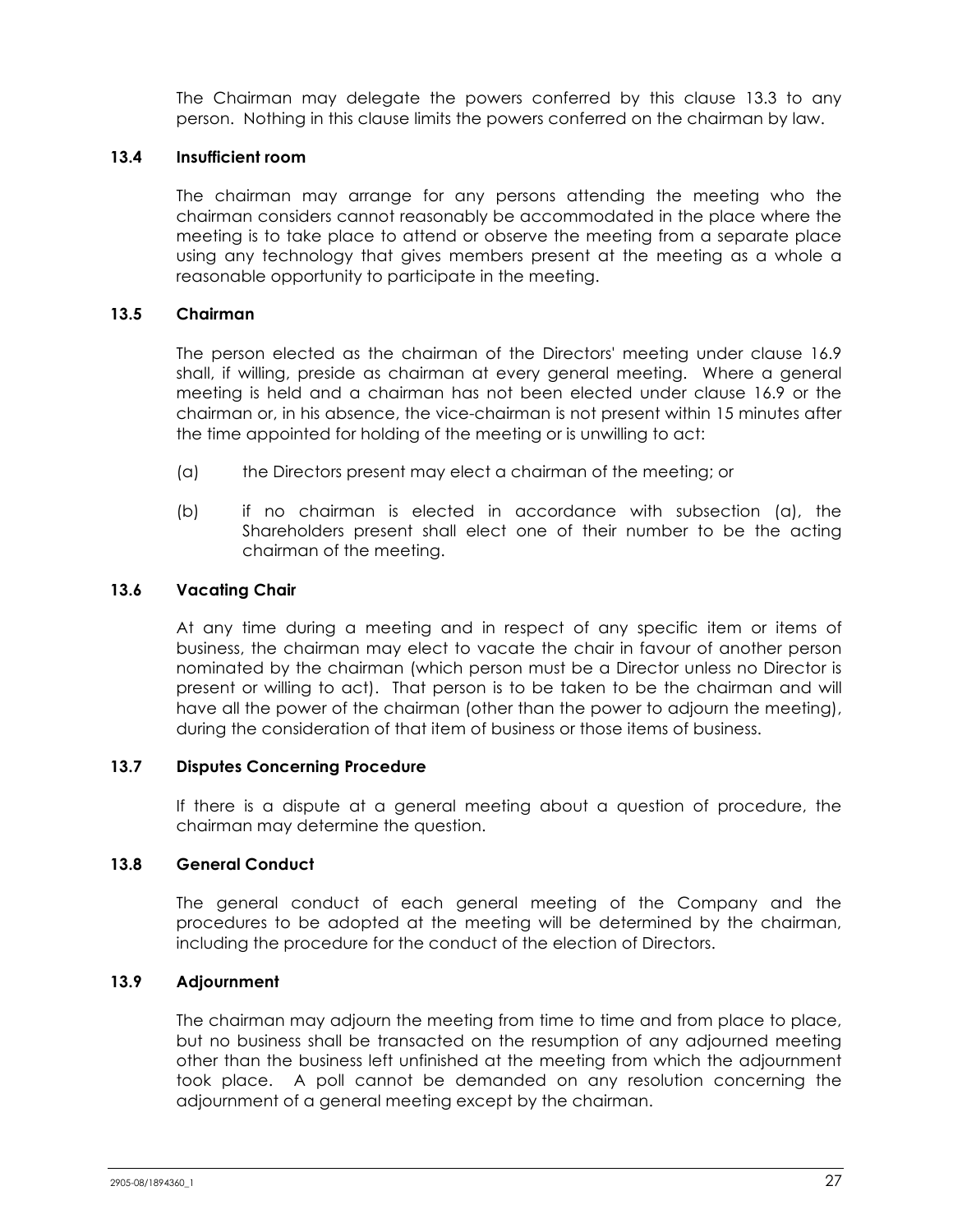## **13.10 Notice of Resumption of Adjourned Meeting**

When a meeting is adjourned for 30 days or more, notice of the resumption of the adjourned meeting shall be given in the same manner as for the original meeting, but otherwise, it is not necessary to give any notice of any adjournment or of the business to be transacted on the resumption of the adjourned meeting.

#### **13.11 How resolutions are decided**

Subject to the requirements of the Corporations Act, a resolution is taken to be carried if a majority of the votes cast on the resolution are in favour of it.

#### **13.12 Casting Vote**

In the case of an equality of votes, the chairman of the meeting shall have a second or casting vote.

#### **13.13 Voting Rights**

Subject to any rights or restrictions for the time being attached to any class or classes of Shares, at meetings of Shareholders or classes of Shareholders:

- (a) each Shareholder entitled to vote may vote in person or by proxy, attorney or Representative;
- (b) on a show of hands, every person present who is a Shareholder or a proxy, attorney or Representative of a Shareholder has one vote (even though he or she may represent more than one member); and
- (c) on a poll, every person present who is a Shareholder or a proxy, attorney or Representative of a Shareholder shall, in respect of each fully paid Share held by him, or in respect of which he is appointed a proxy, attorney or Representative, have one vote for the Share, but in respect of partly paid Shares, shall have such number of votes being equivalent to the proportion which the amount paid (not credited) is of the total amounts paid and payable in respect of those Shares (excluding amounts credited).

#### **13.14 Voting - Show of Hands**

At any general meeting a resolution put to the vote of the meeting shall be decided on a show of hands unless a poll is demanded in accordance with clause 13.16.

#### **13.15 Results of Voting**

Unless a poll is so demanded, a declaration by the chairman that a resolution has on a show of hands been carried or carried unanimously or by a particular majority, or lost, and an entry to that effect in the book containing the minutes of the proceedings of general meetings of the Company, is conclusive evidence of the fact without proof of the number or proportion of the votes recorded in favour of or against the resolution.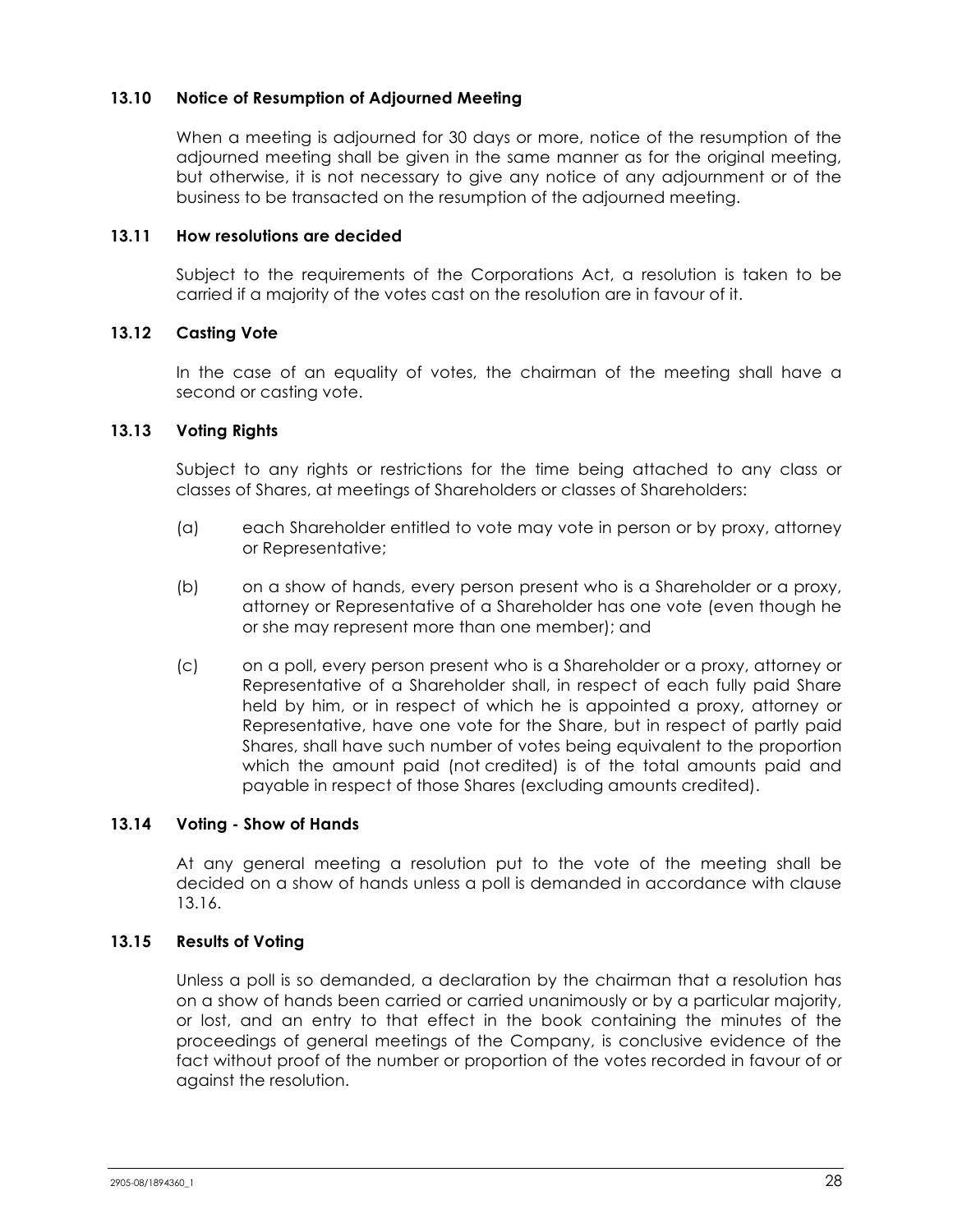## **13.16 Poll**

A poll may be demanded before or immediately upon the declaration of the result of the show of hands by:

- (a) the chairman of the general meeting;
- (b) at least 5 Shareholders present in person or by proxy, attorney or Representative having the right to vote on the resolution; or
- (c) any one or more Shareholders holding not less than 5% of the total voting rights of all Shareholders having the right to vote on the resolution.

## **13.17 Manner of Taking Poll**

If a poll is duly demanded, it shall be taken in such manner and either at once or after an interval or adjournment or otherwise as the chairman directs, and the result of the poll shall be the resolution of the meeting at which the poll was demanded. A poll demanded on the election of a chairman or on a question of adjournment shall be taken forthwith.

## **13.18 Meeting May Continue**

A demand for a poll shall not prevent the continuation of the meeting for the transaction of other business.

#### **13.19 Voting by Joint Holders**

In the case of joint holders of Shares, the vote of the senior who tenders a vote, whether in person or by proxy, attorney or Representative, shall be accepted to the exclusion of the votes of the other joint holders and, for this purpose, seniority shall be determined by the order in which the names stand in the Register of Shareholders.

#### **13.20 Shareholder under Disability**

If a Shareholder is of unsound mind or is a person whose person or estate is liable to be dealt with in any way under the law relating to mental health, his committee or trustee or any other person that properly has the management of his estate may exercise any rights of the Shareholder in relation to a general meeting as if the committee, trustee or other person were the Shareholder.

#### **13.21 Payment of Calls**

A Shareholder is not entitled to any vote at a general meeting unless all calls presently payable by him in respect of Shares have been paid. Nothing in this clause prevents such a Shareholder from voting at a general meeting in relation to any other Shares held by that Shareholder provided all calls and other sums payable by him have been paid on those other Shares.

#### **13.22 Objection to Voting**

An objection may be raised to the qualification of a voter only at the meeting or adjourned meeting at which the vote objected to is given or tendered. This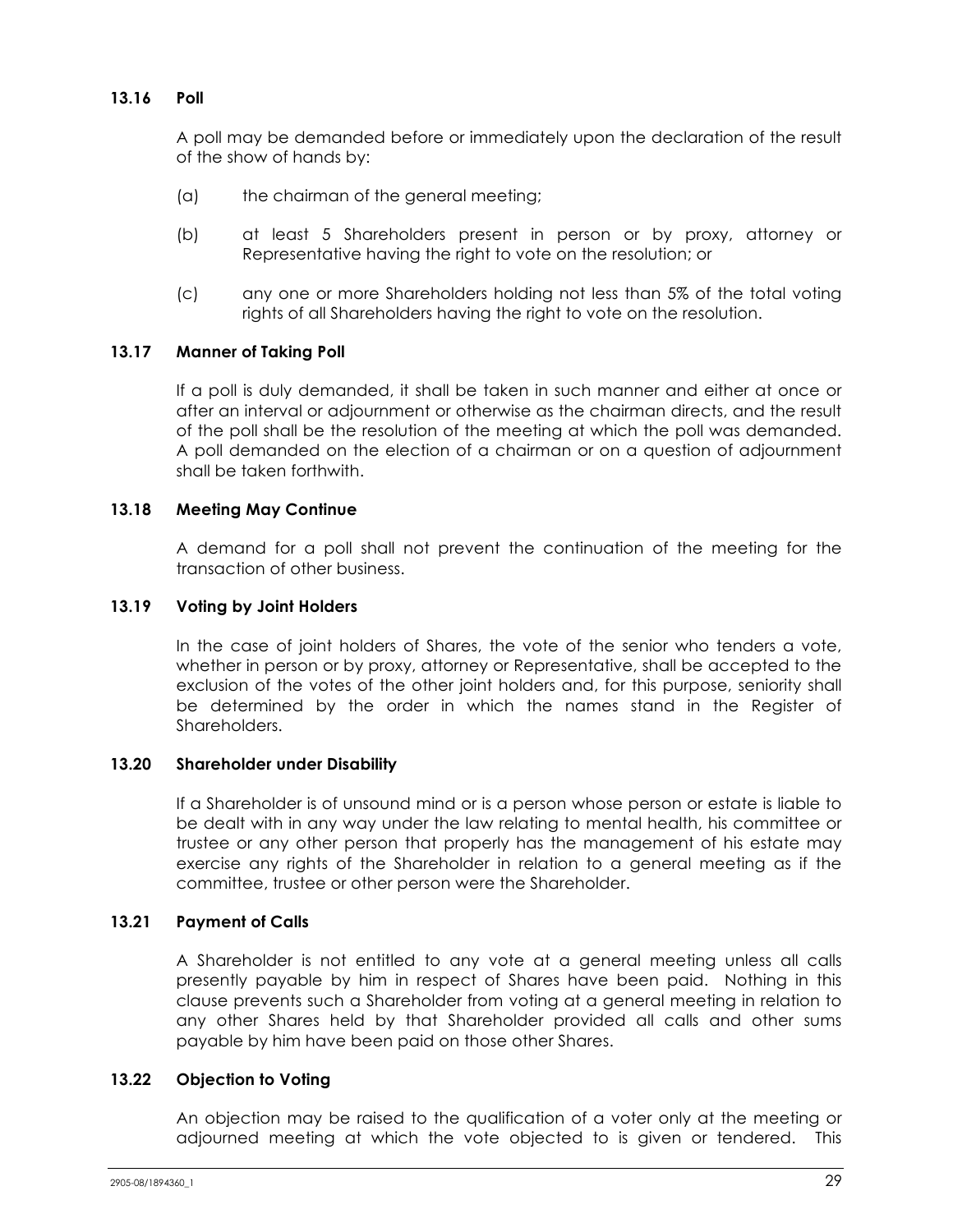objection shall be referred to the chairman of the meeting, whose decision shall be final. A vote not disallowed pursuant to such an objection is valid for all purposes.

## **13.23 Restrictions on voting**

A Shareholder is not entitled to vote on a resolution at a general meeting if they are prevented from doing so by the Corporations Act, the Listing Rules or this Constitution. The Company must disregard any vote purported to be cast on a resolution by a member or a Representative, proxy or attorney in breach of this clause 13.23.

## **13.24 Proxies**

A Shareholder who is entitled to attend and cast a vote at a general meeting may appoint a person as the Shareholder's proxy to attend and vote for the Shareholder at the general meeting. The appointment may specify the proportion or number of votes that the proxy may exercise. Each Shareholder may appoint a proxy. A Shareholder who is entitled to cast 2 or more votes at the meeting may appoint 2 proxies. If the Shareholder appoints 2 proxies and the appointment does not specify the proportion of votes that the proxy may exercise, each proxy may exercise half the votes. Any fraction of votes resulting from the application of this clause 13.23 shall be disregarded. An instrument appointing a proxy:

- (a) shall be in writing under the hand of the appointor or of his attorney, or, if the appointor is a corporation, executed in accordance with the Corporations Act;
- (b) may specify the manner in which the proxy is to vote in respect of a particular resolution and, where an instrument of proxy so provides, the proxy is not entitled to vote on the resolution except as specified in the instrument;
- (c) shall be deemed to confer authority to demand or join in demanding a poll;
- (d) shall be in such form as the Directors determine and which complies with Division 6 of Part 2G.2 of the Corporations Act;
- (e) shall not be valid unless the original instrument and the power of attorney or other authority (if any) under which the instrument is signed, or a copy or facsimile which appears on its face to be an authentic copy of that proxy, power or authority, is or are deposited or sent by facsimile transmission to the Registered Office, or at such other place (being the place or being in the reasonable proximity of the place at which the meeting is to be held) as is specified for that purpose in the notice convening the meeting (with any Duty paid where necessary), by the time (being not less than 48 hours) prior to the commencement of the meeting (or the resumption of the meeting if the meeting is adjourned and notice is given in accordance with clause 13.10) as shall be specified in the notice convening the meeting (or the notice under clause 13.10, as the case may be); and
- (f) shall comply with the Listing Rules.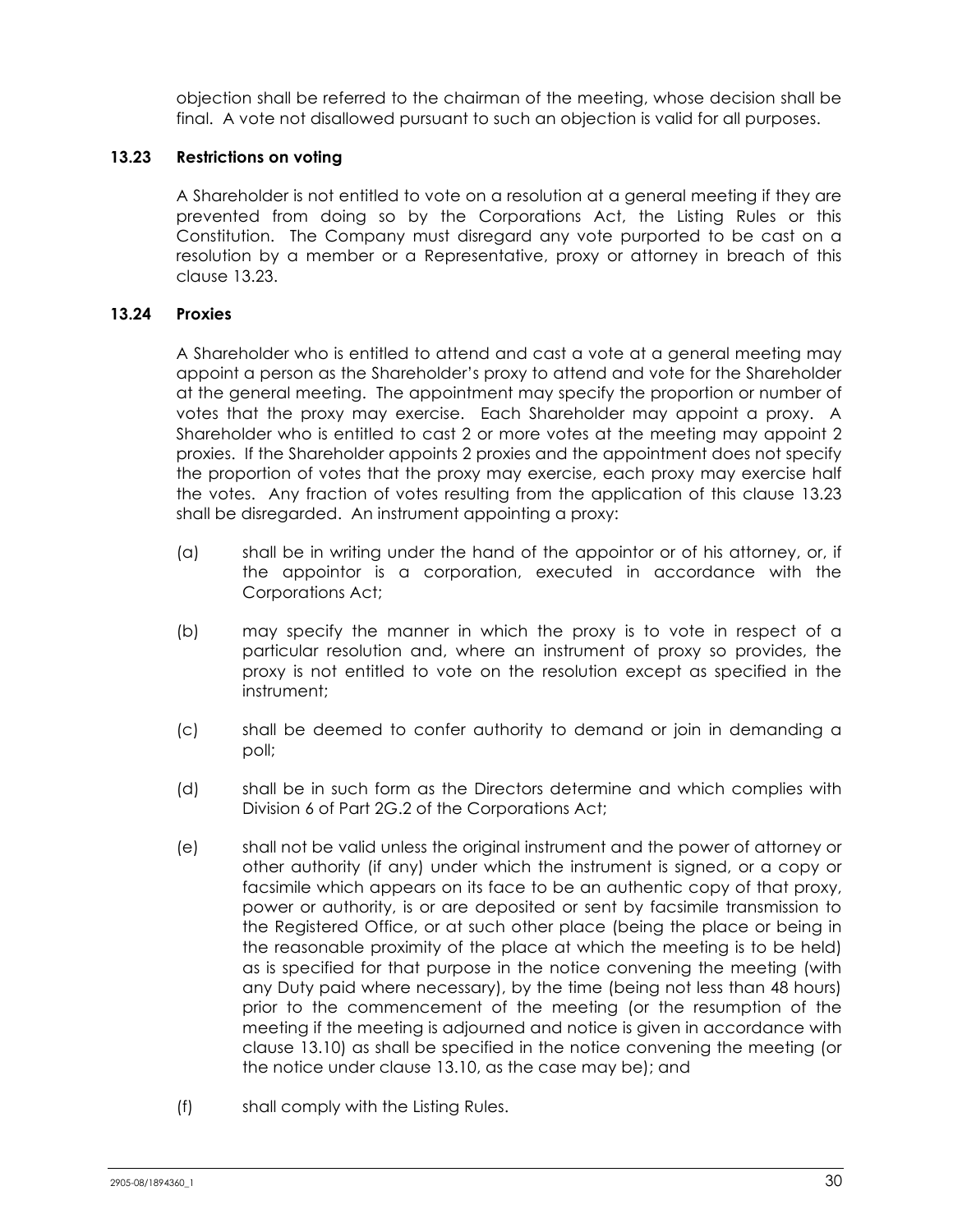## **13.25 Electronic Appointment of Proxy**

For the purposes of clause 13.23, a proxy appointment received at an electronic address will be taken to be signed by the appointor if:

- (a) a personal identification code allocated by the Company to the appointor has been input into the appointment;
- (b) the appointment has been verified in another manner approved by the Directors; or
- (c) is otherwise authenticated in accordance with the Corporations Act.

## **13.26 Name of proxy**

A proxy form issued by the Company must allow for the insertion of the name of the person to be primarily appointed as proxy and may provide that, in circumstances and on conditions specified in the form that are not inconsistent with this Constitution, the chairman of the relevant meeting (or another person specified in the form) is appointed as proxy.

## **13.27 Incomplete proxy appointment**

Where an instrument appointing a proxy has been received by the Company within the period specified in clause 13.24(e) and the Company considers that the instrument has not been duly executed or authenticated or is otherwise incomplete (other than by reason only that the name or office of the proxy has not been completed), the board, in its discretion, may:

- (a) return the instrument appointing the proxy to the appointing Shareholder; and
- (b) request that the appointing Shareholder take such steps to complete, sign, execute or authenticate the proxy instrument within the time period notified to the appointing Shareholder.

#### **13.28 No right to speak or vote if appointing Shareholder present**

The appointment of a proxy is not revoked if the appointing Shareholder is present in person or by Representative at a general meeting but the proxy must not speak or vote at the meeting while the appointing Shareholder is so present.

#### **13.29 Rights where 2 proxies or attorneys are appointed**

Where a Shareholder appoints 2 proxies or attorneys to vote at the same general meeting:

- (a) on a show of hands, if more than one proxy or attorney attends, neither may vote; and
- (b) on a poll, each proxy or attorney may only exercise votes in respect of those shares or voting rights the proxy or attorney represents.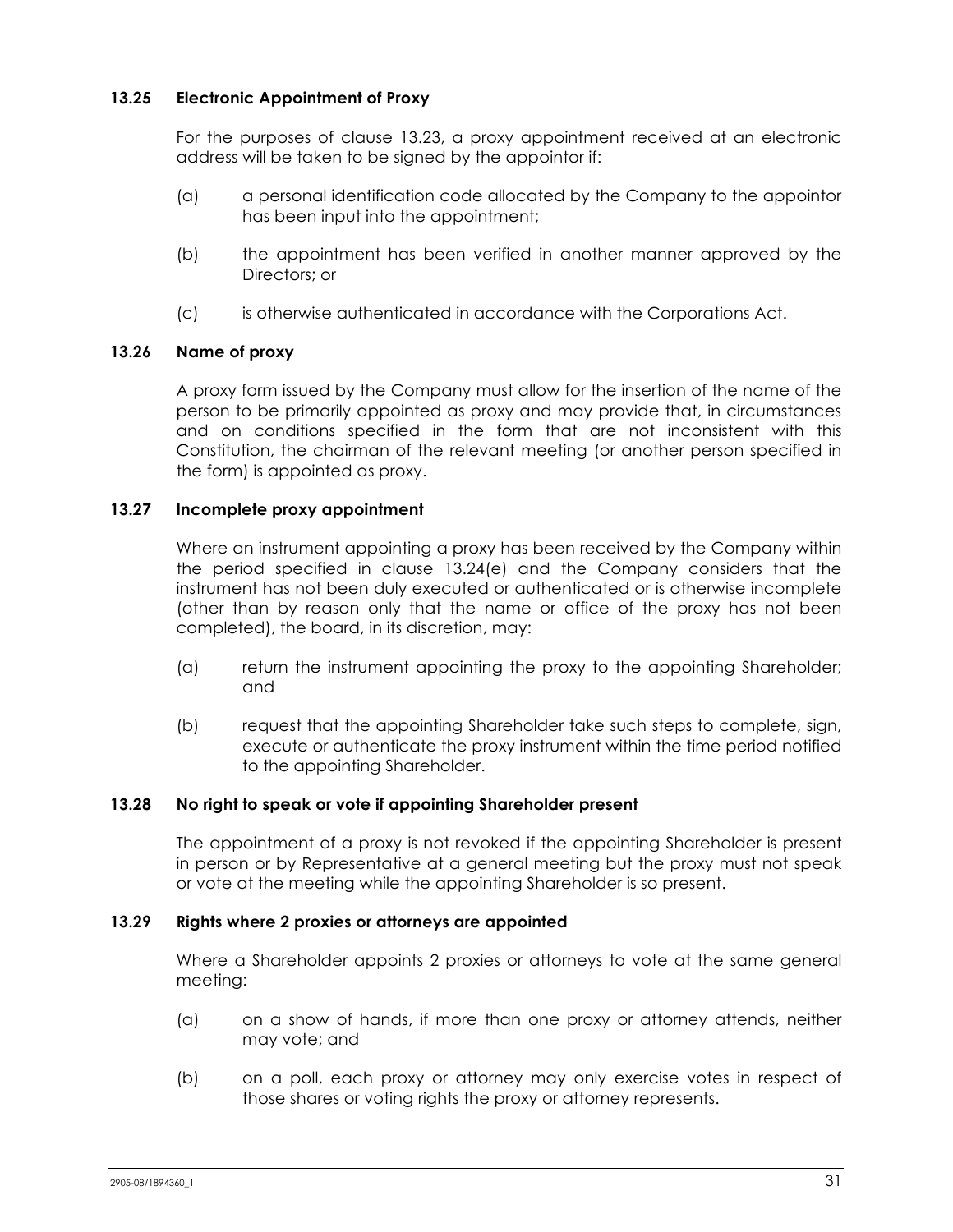## **13.30 More than 2 proxies or attorneys appointed**

If the Company receives notice of the appointment of a proxy or attorney in accordance with this Constitution that results in more than 2 proxies or attorneys being entitled to act at a general meeting then in determining which proxies or attorneys may act at that meeting:

- (a) a proxy or attorney appointed for that particular meeting may act ahead of any proxy or attorney whose appointment is a standing appointment; and
- (b) subject to clause 13.30(a) the proxies or attorneys whose appointments are received by the Company most recently in time may act.

## **13.31 Proxy Votes**

A vote given in accordance with the terms of an instrument of proxy or attorney is valid notwithstanding the previous death or unsoundness of mind of the principal, the revocation of the instrument (or the authority under which the instrument was executed) or the transfer of the Share in respect of which the instrument or power is given, if no intimation in writing of the death, unsoundness of mind, revocation or transfer has been received by the Company at the Registered Office before the commencement of the meeting or adjourned meeting at which the instrument is used or the power is exercised.

## **13.32 Representatives of Corporate Shareholders**

A body corporate (the **appointor**) that is a Shareholder may authorise, in accordance with section 250D of the Corporations Act, by resolution of its Directors or other governing body, such person or persons as it may determine to act as its Representative at any general meeting of the Company or of any class of Shareholders. A person so authorised shall be entitled to exercise all the rights and privileges of the appointor as a Shareholder. When a Representative is present at a general meeting of the Company, the appointor shall be deemed to be personally present at the meeting unless the Representative is otherwise entitled to be present at the meeting. The original form of appointment of a Representative, a certified copy of the appointment, or a certificate of the body corporate evidencing the appointment of a Representative is evidence of a Representative having been appointed.

#### **13.33 More than one Representative present**

If more than one Representative appointed by a Shareholder (and in respect of whose appointment the Company has not received notice of revocation) is present at a general meeting then:

- (a) a Representative appointed for that particular meeting may act to the exclusion of a Representative whose appointment is a standing appointment; and
- (b) subject to clause 13.33(a), the Representative appointed most recently in time may act to the exclusion of a Representative appointed earlier.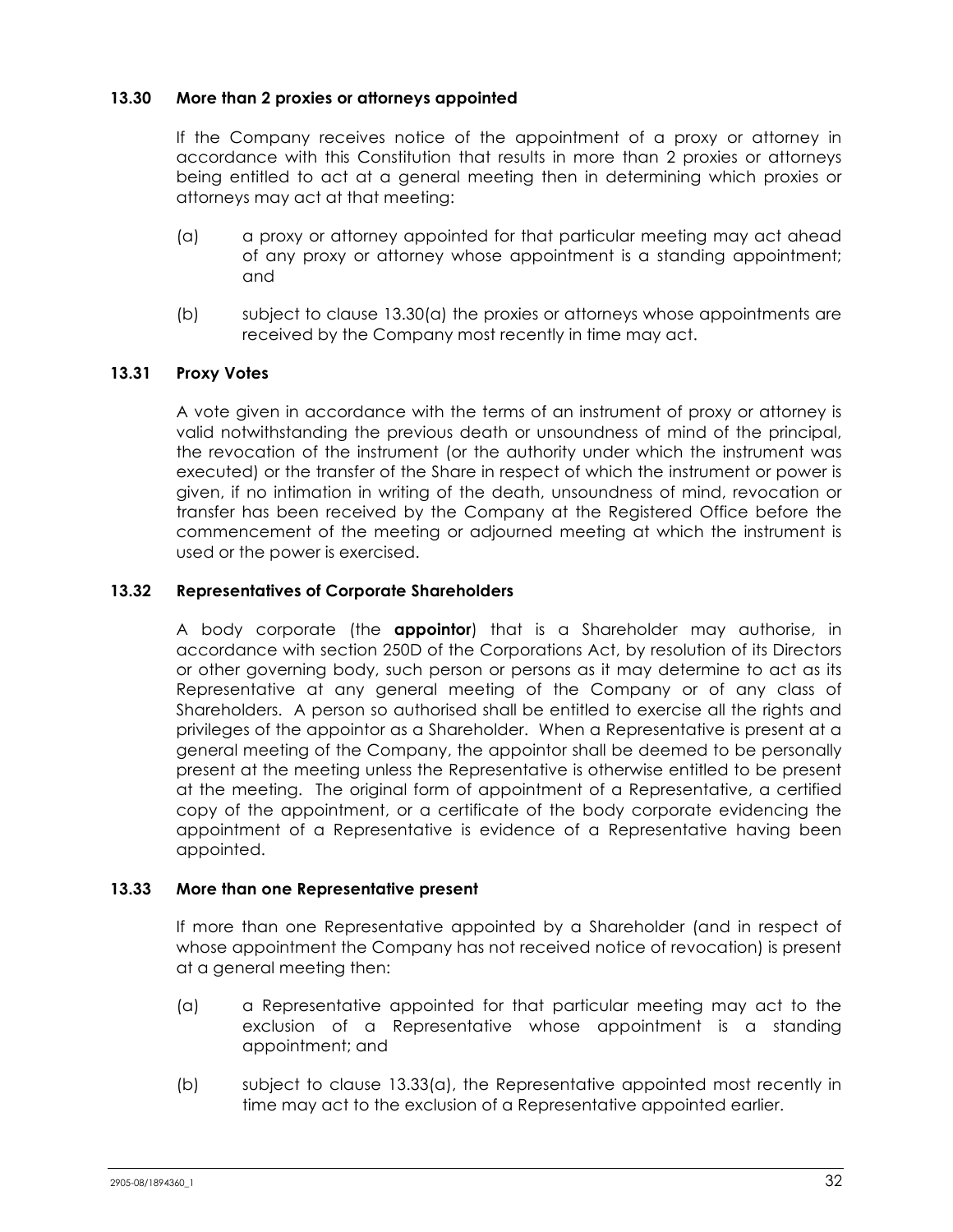## **13.34 Rights of Representatives, proxies and attorneys**

Subject to clauses 13.23 to 13.33, unless the terms of appointment of a Representative, proxy or attorney provide otherwise, the Representative, proxy or attorney:

- (a) has the same rights to speak, demand a poll, join in the demanding of a poll or act generally at the meeting as the appointing Shareholder would have if the Shareholder had been present;
- (b) is taken to have authority to vote on any amendment moved to the proposed resolutions, any motion that the proposed resolutions not be put or any similar motion and any procedural resolution, including any resolution for the election of a chairman or the adjournment of a general meeting; and
- (c) may attend and vote at any postponed or adjourned meeting unless the appointing Shareholder gives the Company notice in writing to the contrary not less than 48 hours before the time to which the holding of the meeting has been postponed or adjourned.

This clause 13.34 applies even if the terms of appointment of a Representative, proxy or attorney refers to specific resolutions or to a specific meeting to be held at a specific time.

## **14. THE DIRECTORS**

## **14.1 Number of Directors**

The Company shall at all times have at least 3 Directors. The number of Directors shall not exceed 9. Subject to the Corporations Act, the Company may, by ordinary resolution, increase or reduce the number of Directors and may also determine in what rotation the increased or reduced number is to go out of office. Subject to any resolution of the Company determining the maximum and minimum numbers of Directors, the Directors may from time to time determine the respective number of Executive and Non Executive Directors.

## **14.2 Rotation of Directors**

Subject to clause 18.4, at the Company's annual general meeting in every year, one-third of the Directors for the time being, or, if their number is not a multiple of 3, then the number nearest one-third (rounded upwards in case of doubt), shall retire from office, provided always that no Director except a Managing Director shall hold office for a period in excess of 3 years, or until the third annual general meeting following his or her appointment, whichever is the longer, without submitting himself for re-election. The Directors to retire at an annual general meeting are those who have been longest in office since their last election, but, as between persons who became Directors on the same day, those to retire shall (unless they otherwise agree among themselves) be determined by drawing lots. A retiring Director is eligible for re-election. An election of Directors shall take place each year.

In determining the number of Directors to retire, no account is to be taken of: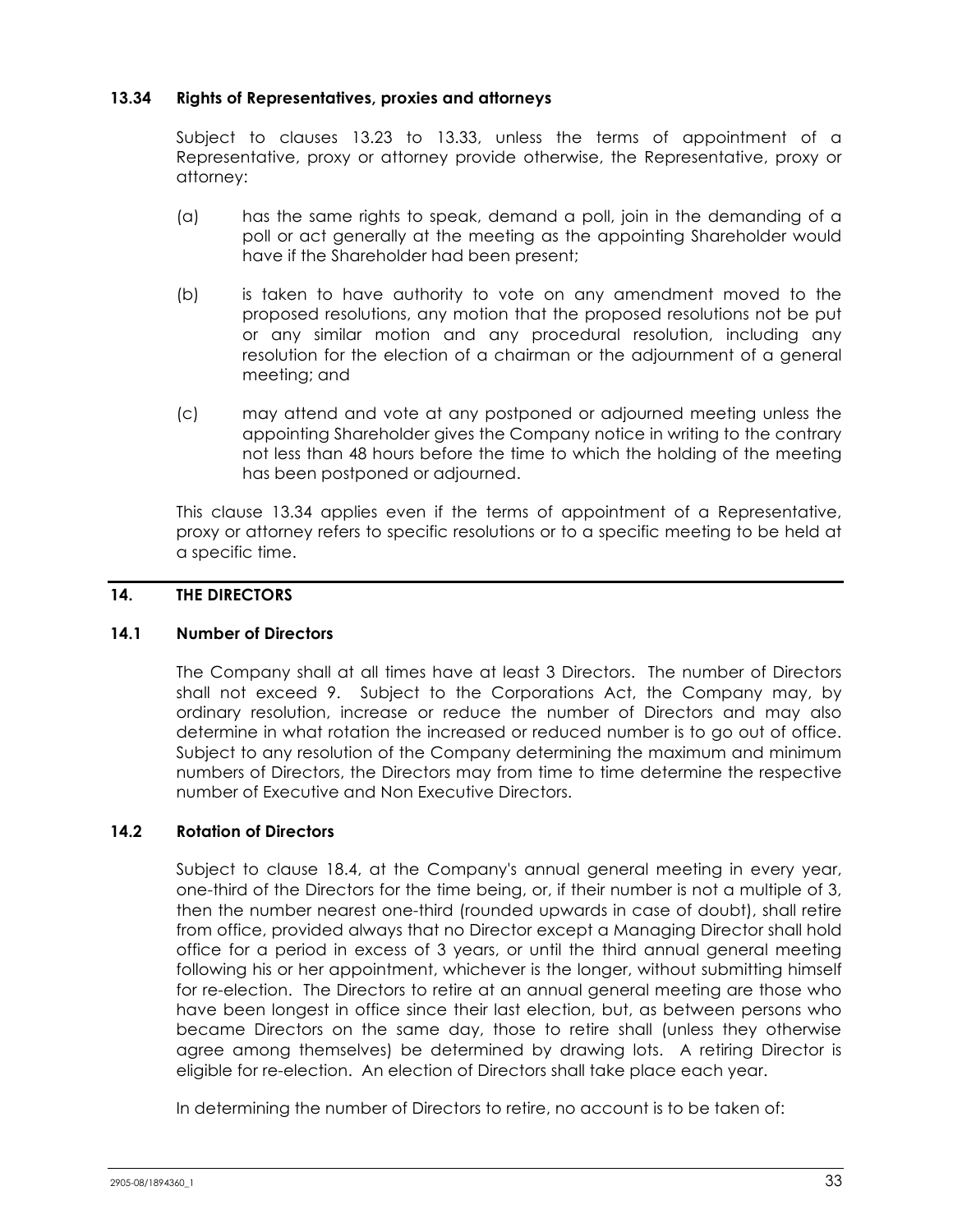- (a) a Director who only holds office until the next annual general meeting pursuant to clause 14.4; and/ or
- (b) a Managing Director,

each of whom are exempt from retirement by rotation. However, if more than one Managing Director has been appointed by the Directors, only one of them (nominated by the Directors) is entitled to be excluded from any determination of the number of Directors to retire and/or retirement by rotation.

## **14.3 Election of Directors**

Subject to the provisions of this Constitution, the Company may elect a person as a Director by resolution passed in general meeting. A Director elected at a general meeting is taken to have been elected with effect immediately after the end of that general meeting unless the resolution by which the Director was appointed or elected specifies a different time. No person other than a Director seeking reelection shall be eligible for election to the office of Director at any general meeting unless the person or some Shareholder intending to propose his or her nomination has, at least 30 Business Days before the meeting, left at the Registered Office a notice in writing duly signed by the nominee giving his or her consent to the nomination and signifying his or her candidature for the office or the intention of the Shareholder to propose the person. Notice of every candidature for election as a Director shall be given to each Shareholder with or as part of the notice of the meeting at which the election is to take place. The Company shall observe the requirements of the Corporations Act with respect to the election of Directors. If the number of nominations exceeds the vacancies available having regard to clause 14.1, the order in which the candidates shall be put up for election shall be determined by the drawing of lots supervised by the Directors and once sufficient candidates have been elected to fill up the vacancies available, the remaining candidates shall be deemed defeated without the need for votes to be taken on their election.

## **14.4 Additional Directors**

The Directors may at any time appoint a person to be a Director, either to fill a casual vacancy or as an addition to the existing Directors, but so that the total number of Directors does not at any time exceed the maximum number specified by this Constitution. Any Director so appointed holds office only until the next following annual general meeting and is then eligible for re-election but shall not be taken into account in determining the Directors who are to retire by rotation (if any) at that meeting.

## **14.5 Removal of Director**

The Company may by resolution remove any Director before the expiration of his period of office, and may by resolution appoint another person in his place. The person so appointed is subject to retirement at the same time as if he had become a Director on the day on which the Director in whose place he is appointed was last elected a Director.

## **14.6 Vacation of Office**

The office of Director shall automatically become vacant if the Director: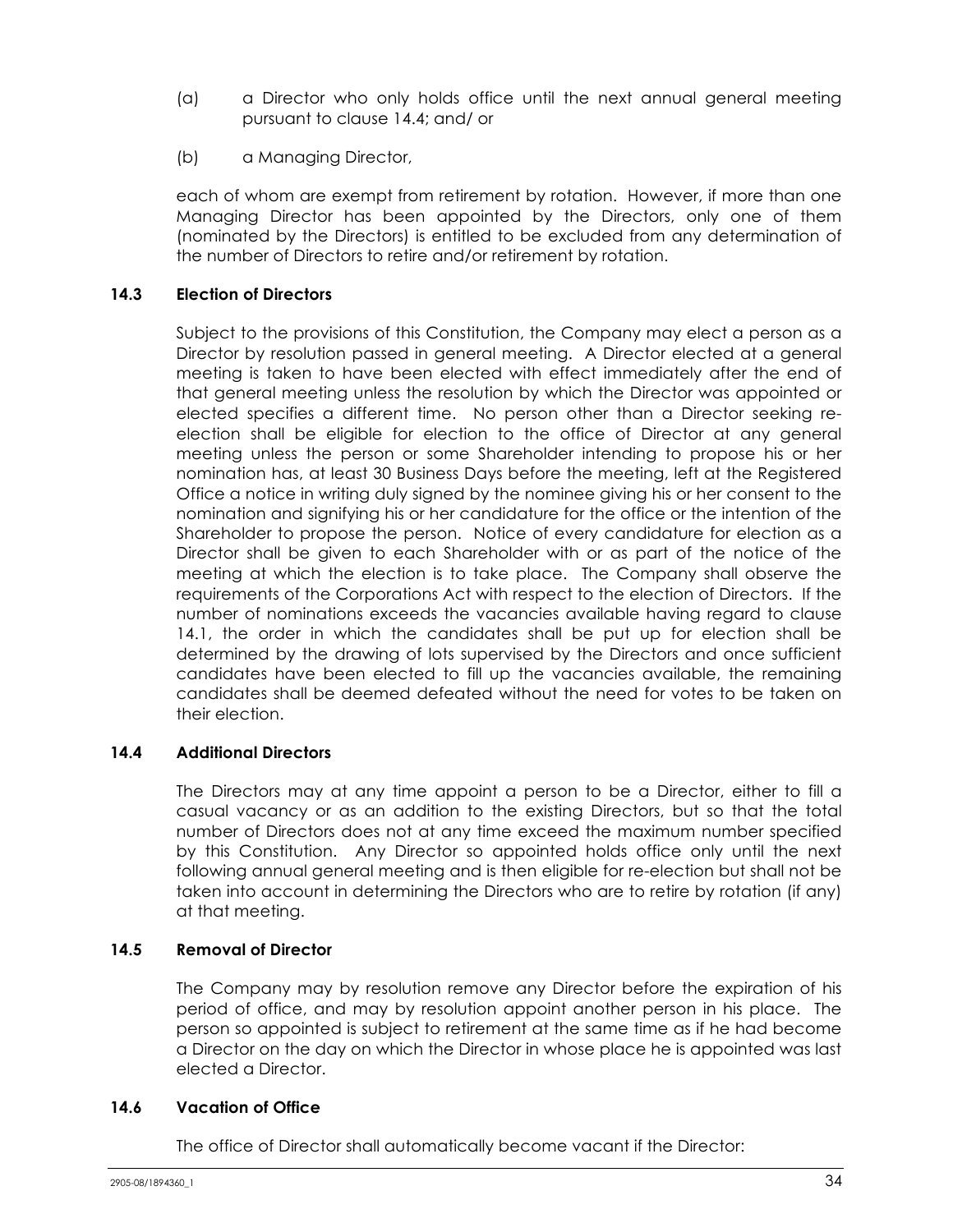- (a) ceases to be a Director by virtue of section 203D or any other provision of the Corporations Act;
- (b) becomes bankrupt or insolvent or makes any arrangement or composition with his creditors generally;
- (c) becomes prohibited from being a Director by reason of any order made under the Corporations Act;
- (d) becomes of unsound mind or a person whose person or estate is liable to be dealt with in any way under the law relating to mental health;
- (e) resigns his or her office by notice in writing to the Company;
- (f) is removed from office under clause 14.5; or
- (g) is absent for more than [6] months, without permission of the Directors, from meetings of the Directors held during that period.

## **14.7 Remuneration**

The Directors shall be paid out of the funds of the Company, by way of remuneration for their services as Directors. Subject to clause 14.8 below, the total aggregate fixed sum per annum to be paid to the Directors (excluding salaries of executive Directors) from time to time will not exceed the sum determined by the Shareholders in general meeting and the total aggregate fixed sum will be divided between the Directors as the Directors shall determine and, in default of agreement between them, then in equal shares. No non-executive Director shall be paid as part or whole of his remuneration a commission on or a percentage of profits or a commission or a percentage of operating revenue, and no executive Director shall be paid as whole or part of his remuneration a commission on or percentage of operating revenue. The remuneration of a Director shall be deemed to accrue from day to day. Remuneration under this clause 14.7 may be provided in such manner that the Directors decide (including by way of contribution to a superannuation fund on behalf of the Director) and if any part of the fees of any Director is to be provided other than in cash the Directors may determine the manner in which the non-cash component of the fees is to be valued.

## **14.8 Initial Fees to Directors**

The total aggregate fixed sum per annum to be paid to Directors (excluding salaries of executive Directors) in accordance with clause 14.7 shall initially be no more than \$500,000 and may be varied by ordinary resolution of the Shareholders in general meeting.

## **14.9 Expenses**

The Directors shall be entitled to be paid reasonable travelling, accommodation and other expenses incurred by them respectively in or about the performance of their duties as Directors. If any of the Directors being willing are called upon to perform extra services or make any special exertions on behalf of the Company or its business, the Directors may remunerate this Director in accordance with such services or exertions, and this remuneration may be either in addition to or in substitution for his or her share in the remuneration provided for by clause 14.7.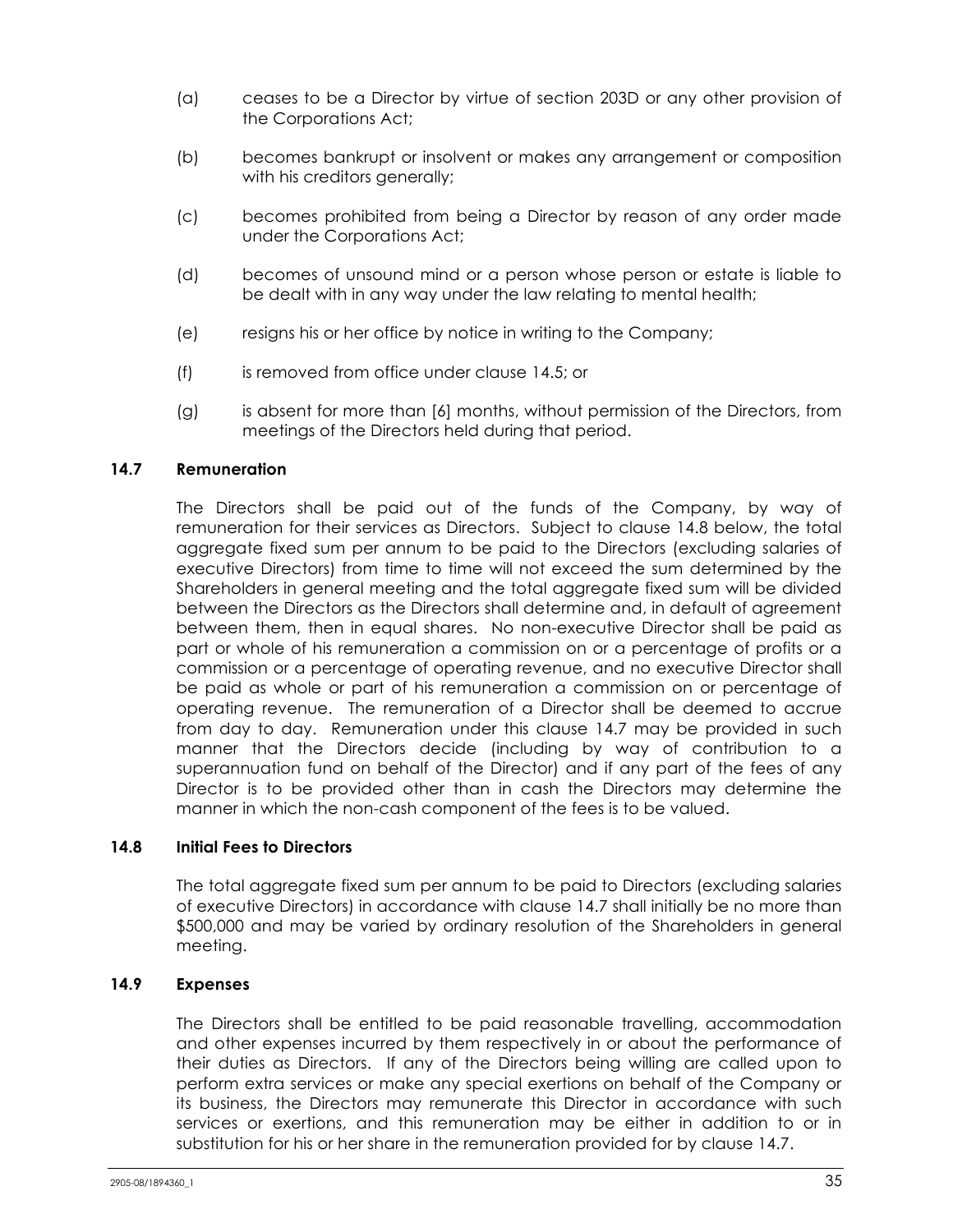## **14.10 No Share Qualification**

A Director is not required to hold any Shares.

## **15. POWERS AND DUTIES OF DIRECTORS**

#### **15.1 Management of the Company**

Subject to the Corporations Act and the Listing Rules and to any other provision of this Constitution, the business of the Company shall be managed by the Directors, who may pay all expenses incurred in promoting and forming the Company, and may exercise all such powers of the Company as are not, by the Corporations Act or the Listing Rules or by this Constitution, required to be exercised by the Company in general meeting.

#### **15.2 Borrowings**

Without limiting the generality of clause 15.1, the Directors may at any time:

- (a) exercise all powers of the Company to borrow money, to charge any property or business of the Company or all or any of its uncalled capital and to issue debentures or give any other security for a debt, liability or obligation of the Company or of any other person;
- (b) sell or otherwise dispose of the whole or any part of the assets, undertakings and other properties of the Company or any that may be acquired on such terms and conditions as they may deem advisable, but:
	- (i) if the Company is listed on ASX, the Company shall comply with the Listing Rules which relate to the sale or disposal of a company's assets, undertakings or other properties; and
	- (ii) on the sale or disposition of the Company's main undertaking or on the liquidation of the Company, no commission or fee shall be paid to any Director or Directors or to any liquidator of the Company unless it shall have been ratified by the Company in general meeting, with prior notification of the amount of such proposed payments having been given to all Shareholders at least 7 days prior to the meeting at which any such payment is to be considered; and
- (c) take any action necessary or desirable to enable the Company to comply with the Listing Rules.

#### **15.3 Attorneys**

The Directors may, by power of attorney, appoint any person or persons to be the attorney or attorneys of the Company for the purposes, with the powers, authorities and discretions (being powers, authorities and discretions vested in or exercisable by the Directors), for the period and subject to the conditions as they think fit. This power of attorney may contain provisions for the protection and convenience of persons dealing with the attorney as the Directors may determine and may also authorise the attorney to delegate all or any of the powers, authorities and discretions vested in the person.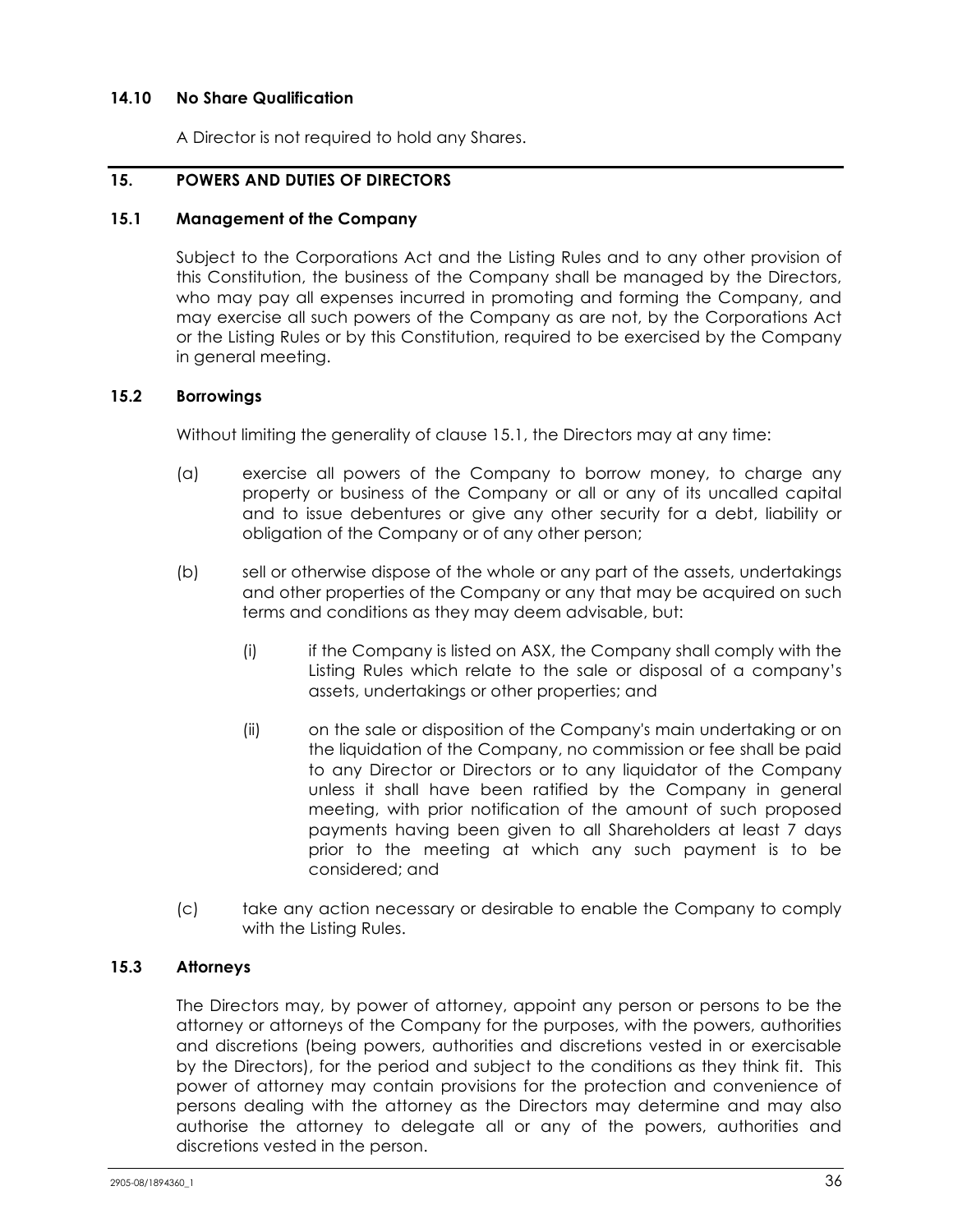## **15.4 Cheques, etc.**

All cheques, promissory notes, bankers drafts, bills of exchange, electronic transfers and other negotiable instruments, and all receipts for money paid to the Company, shall be signed, drawn, accepted, endorsed or otherwise executed, as the case may be, by any two Directors or in any other manner as the Directors determine.

## **15.5 Retirement Benefits for Directors**

The Directors may at any time, subject to the Listing Rules, adopt any scheme or plan which they consider to be in the interests of the Company and which is designed to provide retiring or superannuation benefits for both present and future non-executive Directors, and they may from time to time vary this scheme or plan. Any scheme or plan may be effected by agreements entered into by the Company with individual Directors, or by the establishment of a separate trust or fund, or in any other manner the Directors consider proper. The Directors may attach any terms and conditions to any entitlement under any such scheme or plan that they think fit, including, without limitation, a minimum period of service by a Director before the accrual of any entitlement and the acceptance by the Directors of a prescribed retiring age. No scheme or plan shall operate to confer upon any Director or on any of the dependants of any Director any benefits exceeding those contemplated in section 200F of the Corporations Act or the Listing Rules, except with the approval of the Company in general meeting.

## **15.6 Securities to Directors or Shareholders**

If a Director acting solely in the capacity of Director of the Company shall become personally liable for the payment of any sum primarily due by the Company, the Directors may create any mortgage, charge or security over or affecting the whole or any part of the assets of the Company by way of indemnity to secure the persons or person so becoming liable from any loss in respect of such liability.

## **16. PROCEEDINGS OF DIRECTORS**

## **16.1 Convening a Meeting**

A Director may at any time, and a Secretary shall, whenever requested to do so by one or more Directors, convene a meeting of the Directors, but not less than 24 hours' notice of every such meeting shall be given to each Director, and to each Alternate Director, either by personal telephone contact or in writing by the convenor of the meeting. The Directors may by unanimous resolution agree to shorter notice. An accidental omission to send a notice of a meeting of Directors to any Director or the non-receipt of such a notice by any Director does not invalidate the proceedings, or any resolution passed, at the meeting.

## **16.2 Procedure at Meetings**

The Directors may meet together for the despatch of business and adjourn and, subject to this clause 16, otherwise regulate the meetings as they think fit.

## **16.3 Quorum**

No business shall be transacted at any meeting of Directors unless a quorum is present, comprising two Directors present in person, or by instantaneous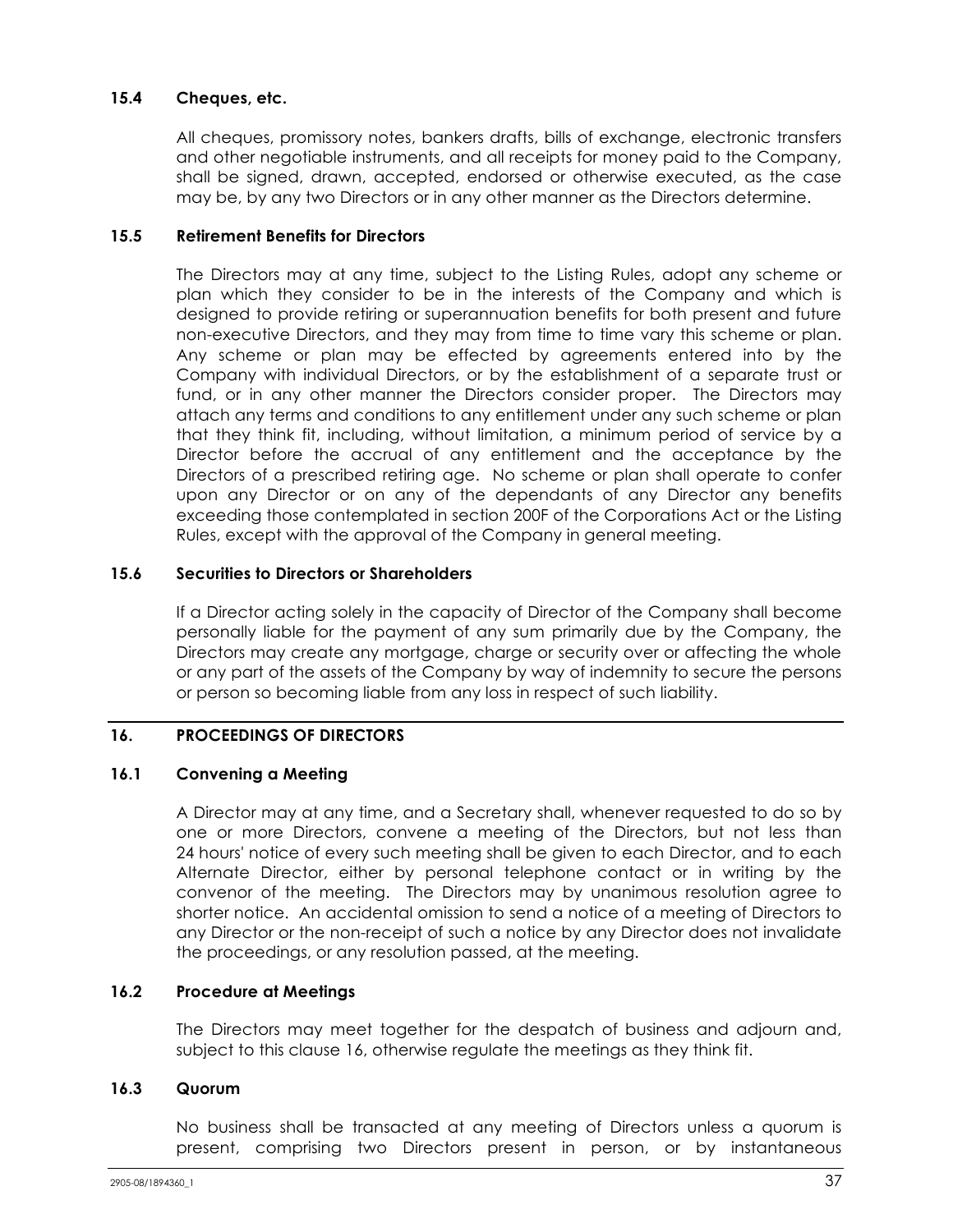communication device, notwithstanding that less than two Directors may be permitted to vote on any particular resolution or resolutions at that meeting for any reason whatsoever. Where a quorum cannot be established for the consideration of a particular matter at a meeting of Directors, one or more of the Directors may call a general meeting of the Company to deal with the matter. In determining whether a quorum is present, each individual participating as a Director or as an Alternate Director for another Director is to be counted except that an individual participating in more than one capacity is to be counted only once.

## **16.4 Secretary May Attend and Be Heard**

The Secretary is entitled to attend any meeting of Directors and is entitled to be heard on any matter dealt with at any meeting of Directors.

## **16.5 Majority Decisions**

Questions arising at any meeting of Directors shall be decided by a majority of votes. A resolution passed by a majority of Directors shall for all purposes be deemed a determination of "the Directors". An Alternate Director has one vote for each Director for whom he or she is an alternate. If an Alternate Director is also a Director, he or she also has a vote as a Director.

## **16.6 Casting Votes**

In the case of an equality of votes, the chairman of the meeting shall have a second or casting vote, but the chairman shall have no casting vote where only 2 Directors are competent to vote on the question.

## **16.7 Alternate Directors**

A Director may, with the approval of a majority of the other Directors, appoint any person to be an alternate Director in his or her place during any period as he or she thinks fit, and the following provisions shall apply with respect to any Alternate Director:

- (a) he or she is entitled to notice of meetings of the Directors and, if his or her appointor Director is not present at such a meeting, he or she is entitled to attend and vote in the place of the absent Director;
- (b) he or she may exercise any powers that his or her appointor Director may exercise (except the power to appoint an Alternate Director), and the exercise of any such power by the alternate Director shall be deemed to be the exercise of the power by his or her appointor Director;
- (c) he or she is subject to the provisions of this Constitution which apply to Directors, except that Alternate Directors are not entitled in that capacity to any remuneration from the Company (but Alternate Directors are entitled to reasonable travelling, accommodation and other expenses as the Alternate Director may properly incur in travelling to, attending and returning from meetings of Directors or meetings of a committees by the Directors of which the appointor is not present);
- (d) he or she is not required to hold any Shares;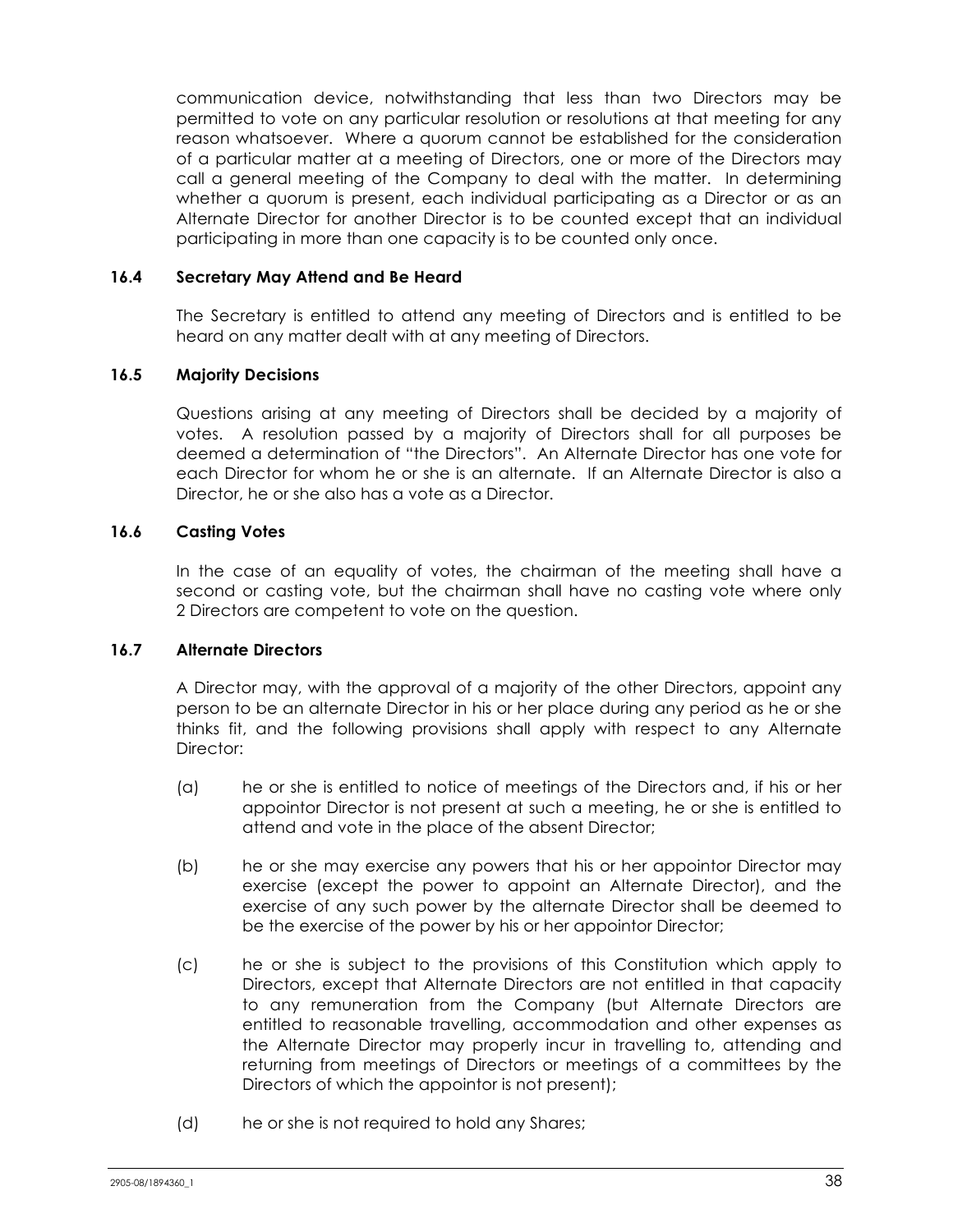- (e) his or her appointment may be terminated at any time by his or her appointor Director notwithstanding that the period of the appointment of the alternate Director has not expired, and the appointment shall terminate in any event if his or her appointor Director vacates office as a Director;
- (f) the appointment, or the termination of an appointment, of an alternate Director shall be effected by a written notice signed by the Director who made the appointment given to the Company; and
- (g) is, whilst acting as an Alternate Director, an officer of the Company and not the agent of the appointor and is responsible to the exclusion of the appointor for the Alternate Director's own acts and defaults.

## **16.8 Continuing Directors May Act**

In the event of a vacancy or vacancies in the office of a Director, the remaining Directors may act but, if the number of remaining Directors is not sufficient to constitute a quorum at a meeting of Directors, they may act only for the purposes of appointing a Director or Directors, or in order to convene a general meeting of the Company.

## **16.9 Chairman**

The Directors shall elect from their number a chairman of their meetings and may determine the period for which he or she is to hold office. Where a Directors' meeting is held and a chairman has not been elected or is not present at the meeting within 10 minutes after the time appointed for the meeting to begin, the Directors present shall elect one of their number to be the acting chairman of the meeting. The Directors may elect a Director as deputy chairman to act as chairman in the chairman's absence.

## **16.10 Committees**

The Directors may delegate any of their powers to a committee or committees consisting of such of their number as they think fit. The Directors may at any time revoke any such delegation of power. A committee to which any powers have been so delegated shall exercise the powers delegated in accordance with any directions of the Directors, and a power so exercised shall be deemed to have been exercised by the Directors. The members of such a committee may elect one of their number as chairman of their meetings. Questions arising at a meeting of a committee shall be determined by a majority of votes of the members present and voting. In the case of an equality of votes, the chairman shall have a casting vote. The provisions of this Constitution applying to meetings and resolutions of Directors apply, so far as they can and with any necessary changes, to meetings and resolutions of a committee of Directors, except to the extent they are contrary to any direction given under this clause 16.10.

## **16.11 Written Resolutions**

A resolution in writing signed by all the Directors for the time being (or their respective alternate Directors), except those Directors (or their alternates) who expressly indicate their abstention in writing to the Company and those who would not be permitted, by virtue of section 195 of the Corporations Act to vote, shall be as valid and effectual as if it had been passed at a meeting of the Directors duly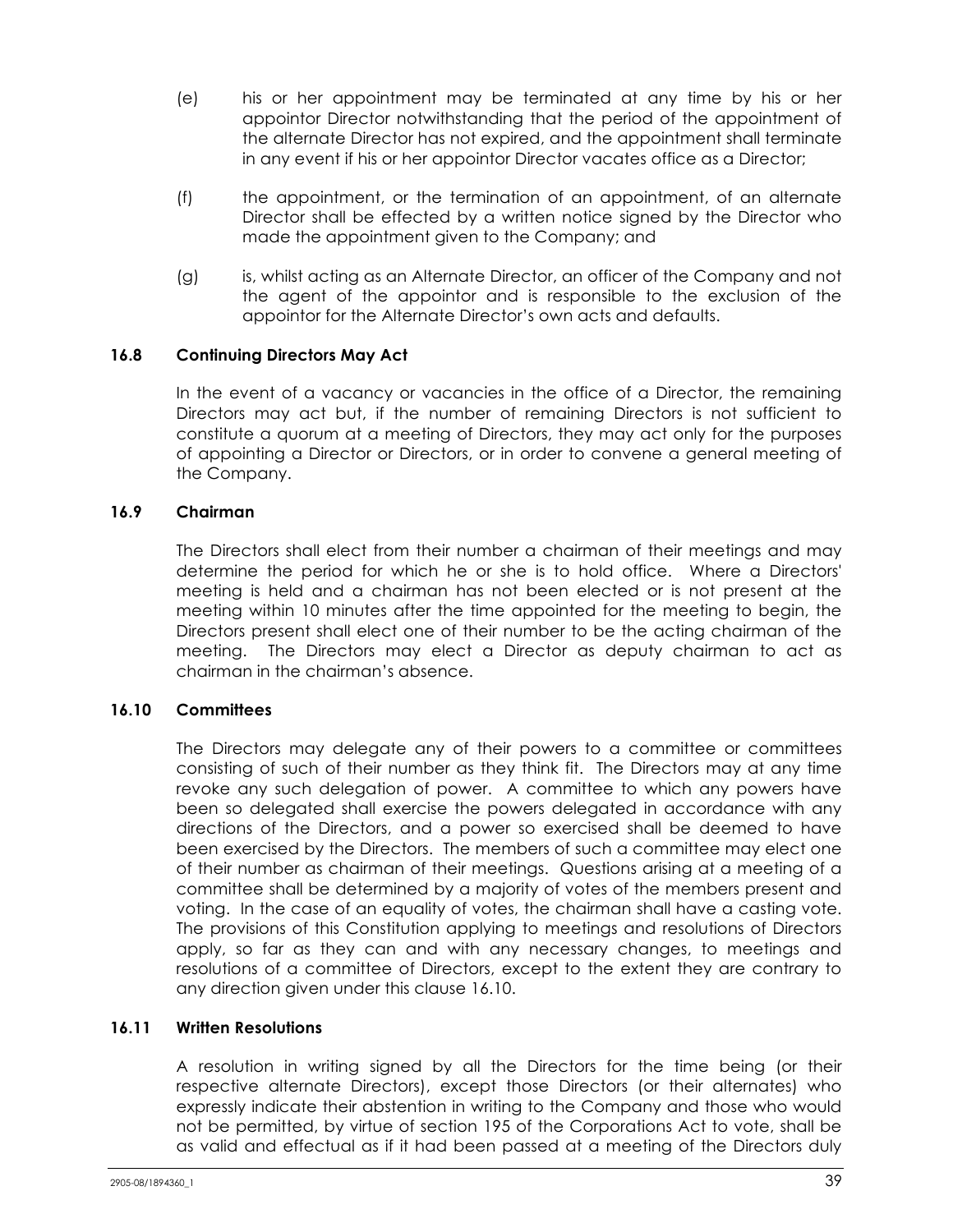convened and held. This resolution may consist of several documents in like form, each signed by one or more Directors. Copies of the documents to be signed under this clause must be sent to every Director who is entitled to vote on the resolution. The resolution is taken to have been passed when the last Director signs the relevant documents. A facsimile transmission, an email bearing the signature of the Director or an email of the Director addressed to another officer of the Company confirming agreement with the resolution and undertaking to sign the resolution as soon as practicable shall be deemed to be a document in writing signed by the Directors.

#### **16.12 Defective Appointment**

All acts done by any meeting of the Directors or of a committee of Directors or by any person acting as a Director are, notwithstanding that it is afterwards discovered that there was some defect in the appointment of a person to be, or to act as, a Director, or that a person so appointed was disqualified, as valid as if the person had been duly appointed and was qualified to be a Director or to be a member of the committee.

## **16.13 Directors May Hold Other Offices**

A Director may hold any other office or place of profit in or in relation to the Company or a related body corporate of the Company (except that of auditor) in conjunction with his or her office of Director and on any terms as to remuneration or otherwise that the Directors shall approve.

## **16.14 Directors May Hold Shares, etc.**

A Director may be or become a shareholder in or director of or hold any other office or place of profit in or in relation to any other company promoted by the Company or a related body corporate of the Company or in which the Company may be interested, whether as a vendor, shareholder or otherwise.

#### **16.15 Directors Not Accountable for Benefits**

No Director shall be accountable for any benefits received as the holder of any other office or place of profit in or in relation to the Company or any other company referred to in clause 16.14 or as a shareholder in or director of any such company.

#### **16.16 Disclosure of Interests in Related Matters**

As required by the Corporations Act, a Director must give the Directors notice of any material personal interest in a matter that relates to the affairs of the Company. No Director shall be disqualified by his office from contracting with the Company whether as vendor, purchaser or otherwise, nor shall any such contract or any contract or arrangement entered into by or on behalf of the Company in which any Director shall be in any way interested be avoided or prejudiced on that account, nor shall any Director be liable to account to the Company for any profit arising from any such contract or agreement by reason only of such Director holding that office or of the fiduciary relationship thereby established. A Director who has a material personal interest in a matter that is being considered at a meeting of Directors must not be present while the matter is being considered at the meeting or vote on that matter except where permitted by the Corporations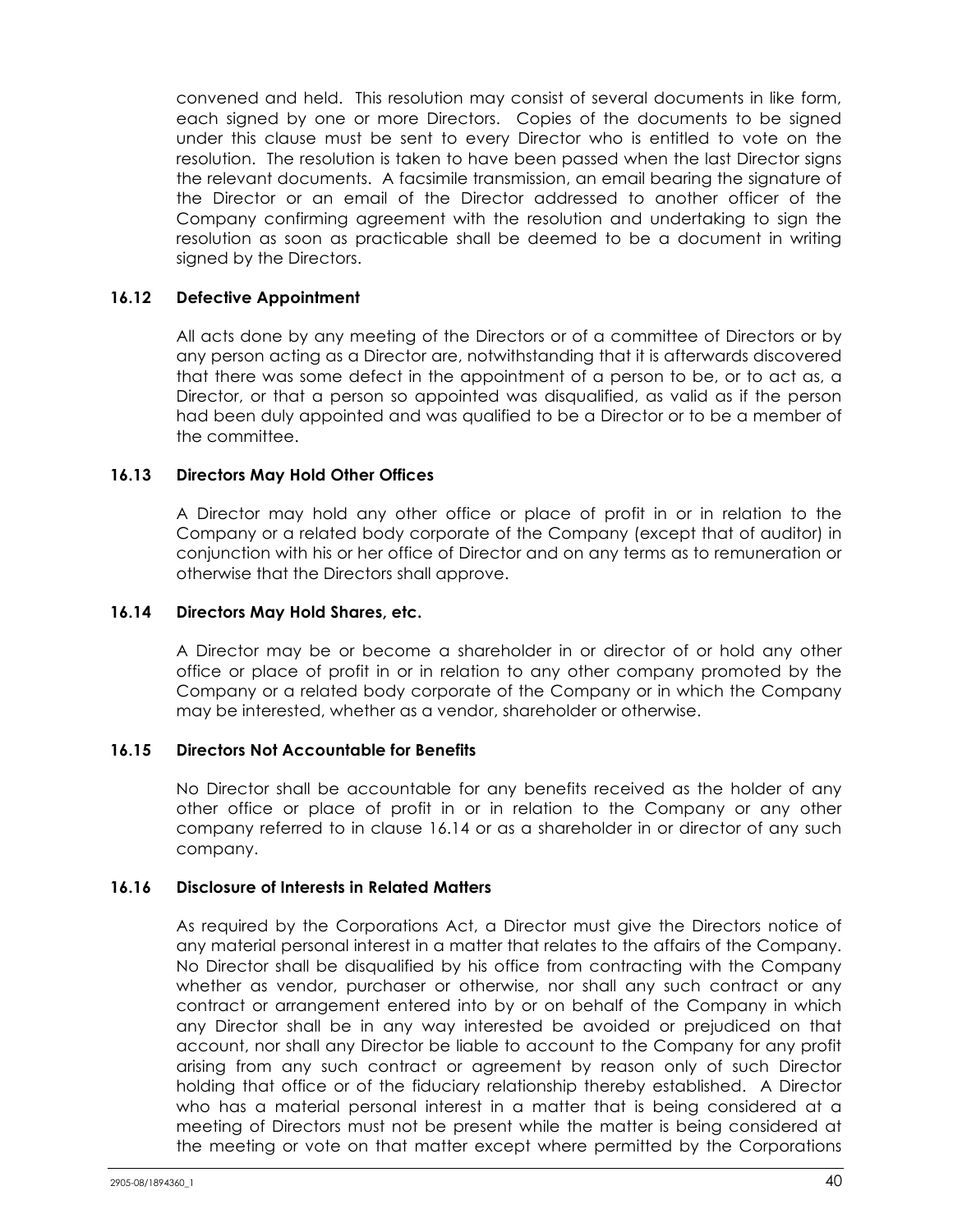Act. Nothing in this Constitution shall be read or construed so as to place on a Director any restrictions other than those required by the Corporations Act or the Listing Rules.

#### **16.17 Disclosure of Shareholding**

A Director must give to the Company such information about the Shares or other securities in the Company in which the Director has a relevant interest and at the times that the Secretary requires, to enable the Company to comply with any disclosure obligations it has under the Corporations Act or the Listing Rules.

## **16.18 Related Body Corporate Contracts**

A Director shall not be deemed to be interested or to have been at any time interested in any contract or arrangement by reason only that in a case where the contract or arrangement has been or will be made with, for the benefit of, or on behalf of a Related Body Corporate, he or she is a shareholder in that Related Body Corporate.

#### **16.19 Voting, Affixation of Seal**

A Director may in all respects act as a Director in relation to any contract or arrangement in which he or she is interested, including, without limiting the generality of the above, in relation to the use of the Company's common seal, but a Director may not vote in relation to any contract or proposed contract or arrangement in which the Director has directly or indirectly a material interest except as permitted by the Corporations Act.

#### **16.20 Home Branch to be Advised**

The Directors shall advise the Home Branch without delay of any material contract involving Director's or Directors' interests. The advice shall include at least the following information:

- (a) the names of the parties to the contract;
- (b) the name or names of the Director or Directors who has or have any material interest in the contract;
- (c) particulars of the contract; and
- (d) particulars of the relevant Director's or Directors' interest or interests in that contract.

## **17. MEETING BY INSTANTANEOUS COMMUNICATION DEVICE**

#### **17.1 Meetings to be Effectual**

A Director shall be entitled to attend a Directors' meeting by means of an instantaneous communication device rather than in person. In those circumstances, a Director shall still receive all materials and information to be made available for the purposes of the Directors' meeting.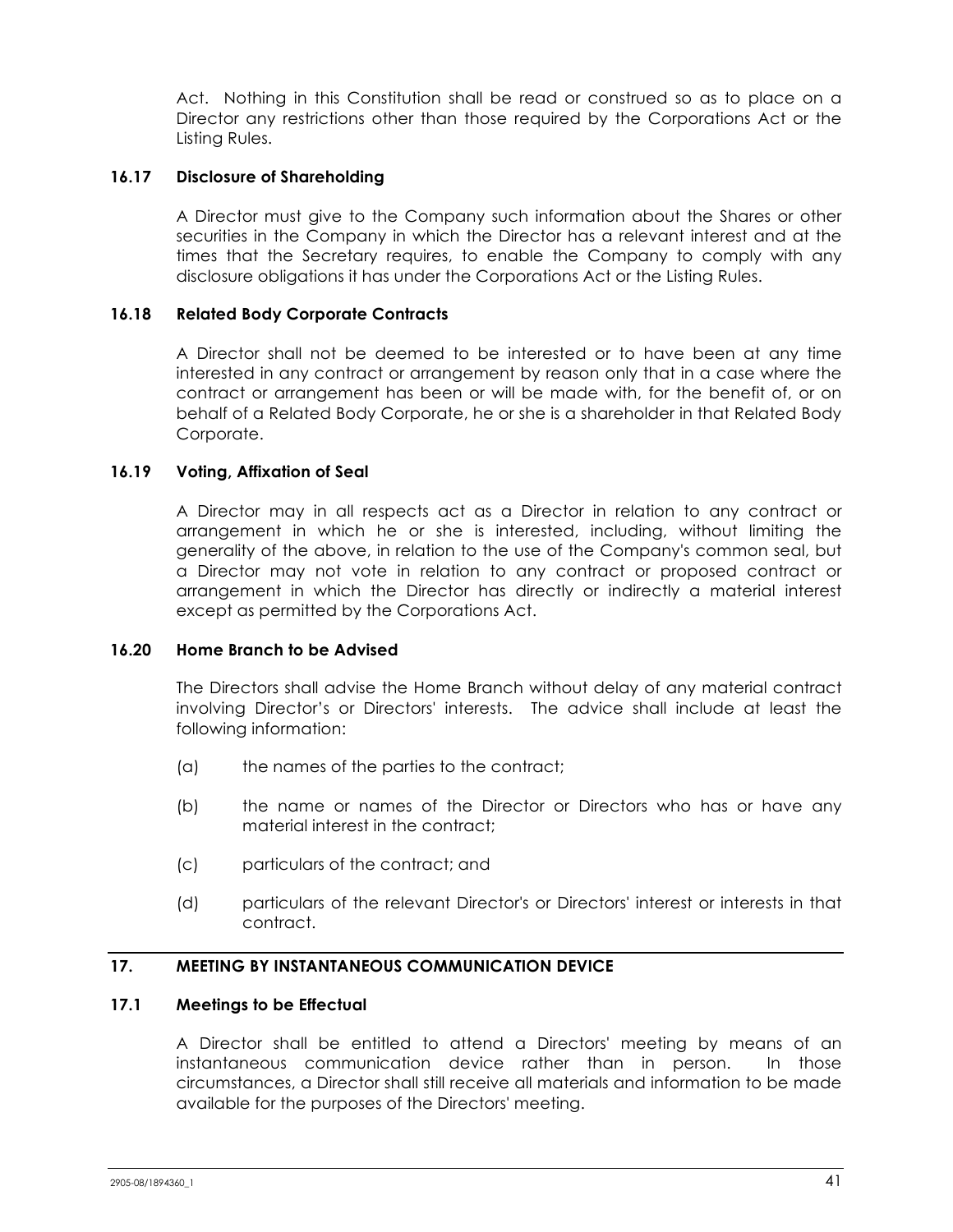For the purposes of this Constitution, the contemporaneous linking together by instantaneous communication device of a number of consenting Directors not less than the quorum, whether or not any one or more of the Directors is out of Australia, shall be deemed to constitute a Directors' meeting and all the provisions of this Constitution as to the Directors' meetings shall apply to such meetings held by instantaneous communication device so long as the following conditions are met:

- (a) all the directors for the time being entitled to receive notice of the Directors' meeting (including any alternate for any Director) shall be entitled to notice of a meeting by instantaneous communication device for the purposes of such meeting. Notice of any such Directors' meeting shall be given on the instantaneous communication device or in any other manner permitted by this Constitution;
- (b) each of the Directors taking part in the Directors' meeting by instantaneous communication device must be able to hear each of the other Directors taking part at the commencement of the Directors' meeting; and
- (c) at the commencement of the Directors' meeting each Director must acknowledge his or her presence for the purpose of a Directors' meeting of the Company to all the other Directors taking part.

A Directors' meeting held by instantaneous communication device shall be deemed to have been held at the Registered Office.

## **17.2 Procedure at Meetings**

A Director may leave a Directors' meeting held under clause 17.1 by informing the Chairman of the Directors' meeting and then disconnecting his instantaneous communication device. Unless this procedure has been followed a Director shall be conclusively presumed to have been present and to have formed part of the quorum at all times during the Directors' meeting by instantaneous communication device.

#### **17.3 Minutes**

A minute of the proceedings at a meeting held under clause 17.1 shall be sufficient evidence of such proceedings and of the observance of all necessary formalities if certified as a correct minute by the chairman or the person taking the chair at the meeting under clause 17.1.

#### **17.4 Definition**

For the purposes of this Constitution, "**instantaneous communication device**" shall include telephone, television or any other audio or visual device which permits instantaneous communication.

#### **18. MANAGING AND EXECUTIVE DIRECTORS AND SECRETARIES**

#### **18.1 Appointment**

The Directors may from time to time appoint one or more of their number to the office of managing director (**Managing Director**) of the Company or to any other office, (except that of auditor), or employment under the Company, either for a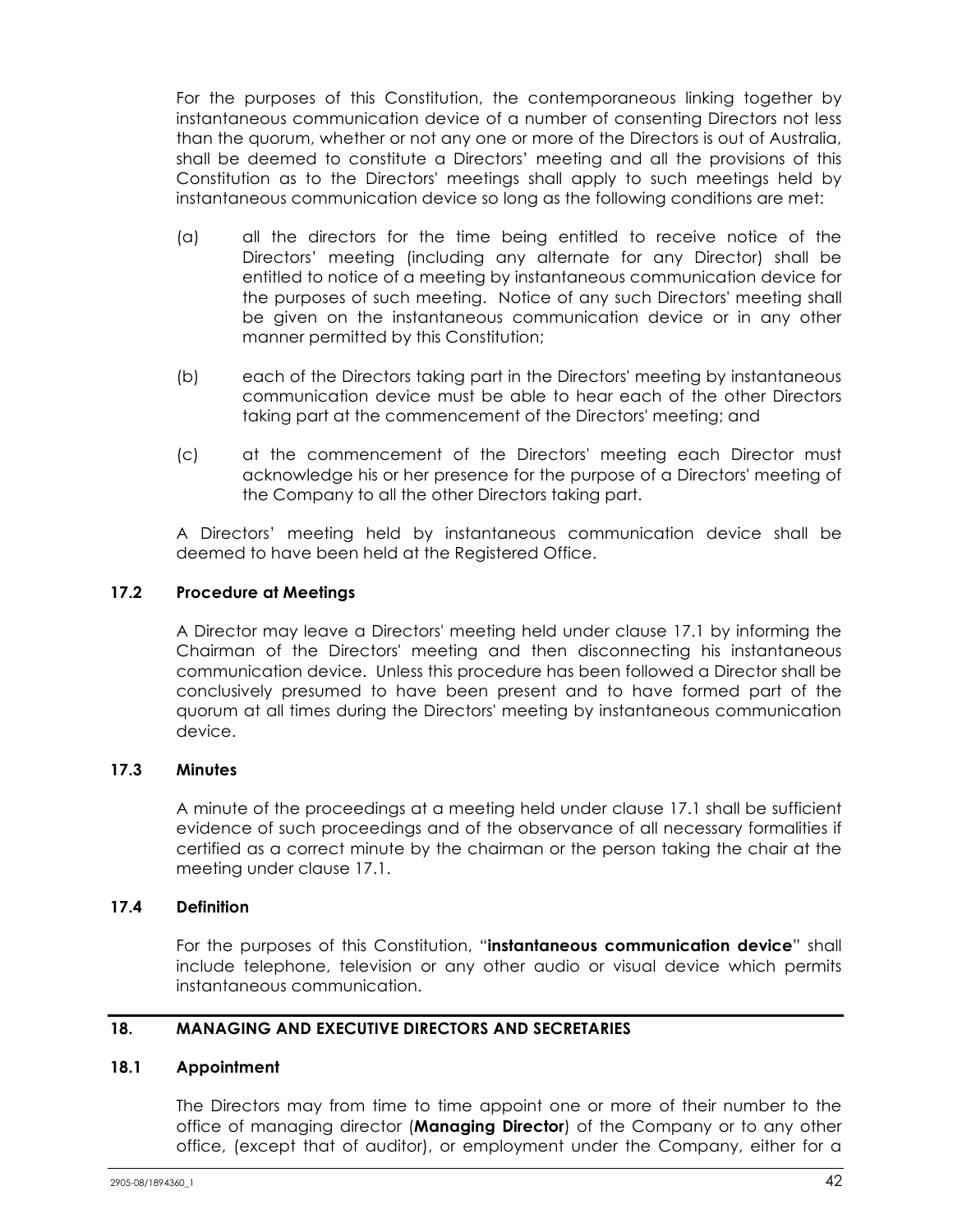fixed term or at will, but not for life and, subject to the terms of any agreement entered into in a particular case, may revoke any such appointment. A Director other than a Managing Director so appointed is in this Constitution referred to as an executive director (**Executive Director**). The appointment of a Managing Director or Executive Director so appointed automatically terminates if he ceases for any reason to be a Director.

#### **18.2 Remuneration**

Subject to clause 14.7, a Managing Director or Executive Director shall, subject to the terms of any agreement entered into in a particular case, receive remuneration (whether by way of salary, commission or participation in profits, or partly in one way and partly in another) as the Directors may determine.

## **18.3 Powers**

The Directors may, upon such terms and conditions and with such restrictions as they think fit, confer upon a Managing Director or Executive Director any of the powers exercisable by them. Any powers so conferred may be concurrent with, or be to the exclusion of, the powers of the Directors. The Directors may at any time withdraw or vary any of the powers so conferred on a Managing Director or Executive Director.

## **18.4 Rotation**

Subject to clause 14.2, a Managing Director shall not retire by rotation, but Executive Directors shall.

## **18.5 Secretary**

A Secretary of the Company shall hold office on such terms and conditions, as to remuneration and otherwise, as the Directors determine. There must be at least one Secretary of the Company at all times.

## **19. SEALS**

## **19.1 Common Seal**

Subject to the Corporations Act, the Company may have a Seal. The Directors shall provide for the safe custody of the Seal. The Seal shall only be used by the authority of the Directors, or of a committee of the Directors authorised by the Directors to authorise the use of the Seal. Every document to which the Seal is affixed shall be signed by a Director and countersigned by another Director, (who may be an alternate Director) a Secretary or another person appointed by the Directors to countersign that document or a class of documents in which that document is included.

## **19.2 Execution of Documents Without a Seal**

Without limiting the ways a document can be signed under the Corporations Act, the Company may execute a document without using the Seal if the document is signed by:

(a) two Directors;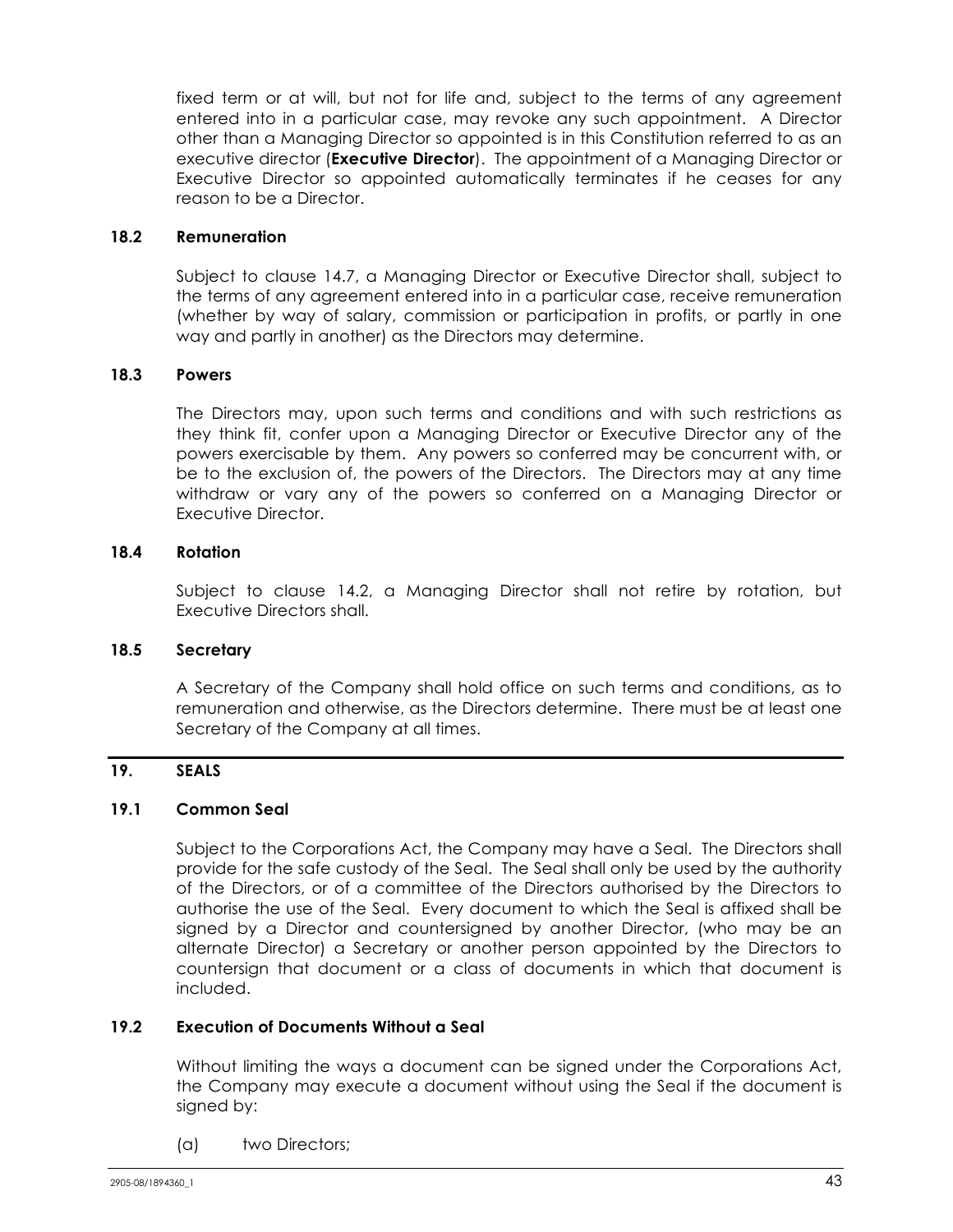- (b) a Director and a Secretary; or
- (c) any person or persons authorised by the Directors for the purposes of executing that document or the class of document to which that document belongs.

#### **19.3 Share Seal**

Subject to the Corporations Act, the Company may have a duplicate Seal, known as the Share Seal, which shall be a facsimile of the Seal with the addition on its face of the words "**Share Seal**", and the following provisions shall apply to its use:

- (a) any certificate for Shares may be issued under the Share Seal and if so issued shall be deemed to be sealed with the Seal;
- (b) subject to the following provisions of this clause 19.3, the signatures required by clause 19.1 on a document to which the Seal is affixed may be imposed by some mechanical means;
- (c) subject to the following provisions of this clause 19.3, the Directors may determine the manner in which the Share Seal shall be affixed to any document and by whom a document to which the Share Seal is affixed shall be signed, and whether any signature so required on such a document must be actually written on the document or whether it may be imposed by some mechanical means;
- (d) the only documents on which the Share Seal may be used shall be Share or stock unit certificates, debentures or certificates of debenture stock, secured or unsecured notes, option certificates and any certificates or other documents evidencing any Share Options or rights to take up any Shares in or debenture stock or debentures or notes of the Company; and
- (e) signatures shall not be imposed by mechanical means nor (except when the requirements of clause 19.1 as to signatures are complied with) shall the Share Seal be used on any certificate or other document mentioned in clause 19.3(d) unless the certificate or other document has first been approved for sealing or signature (as the case may be) by the Board or other authorised person or persons.

## **20. ACCOUNTS, AUDIT AND RECORDS**

## **20.1 Accounting records to be kept**

The Directors shall cause proper accounting and other records to be kept by the Company and shall distribute copies of the Company's accounts and reports as required by the Corporations Act and the Listing Rules.

## **20.2 Audit**

The Company shall comply with the requirements of the Corporations Act and the Listing Rules as to the audit of accounts, registers and records.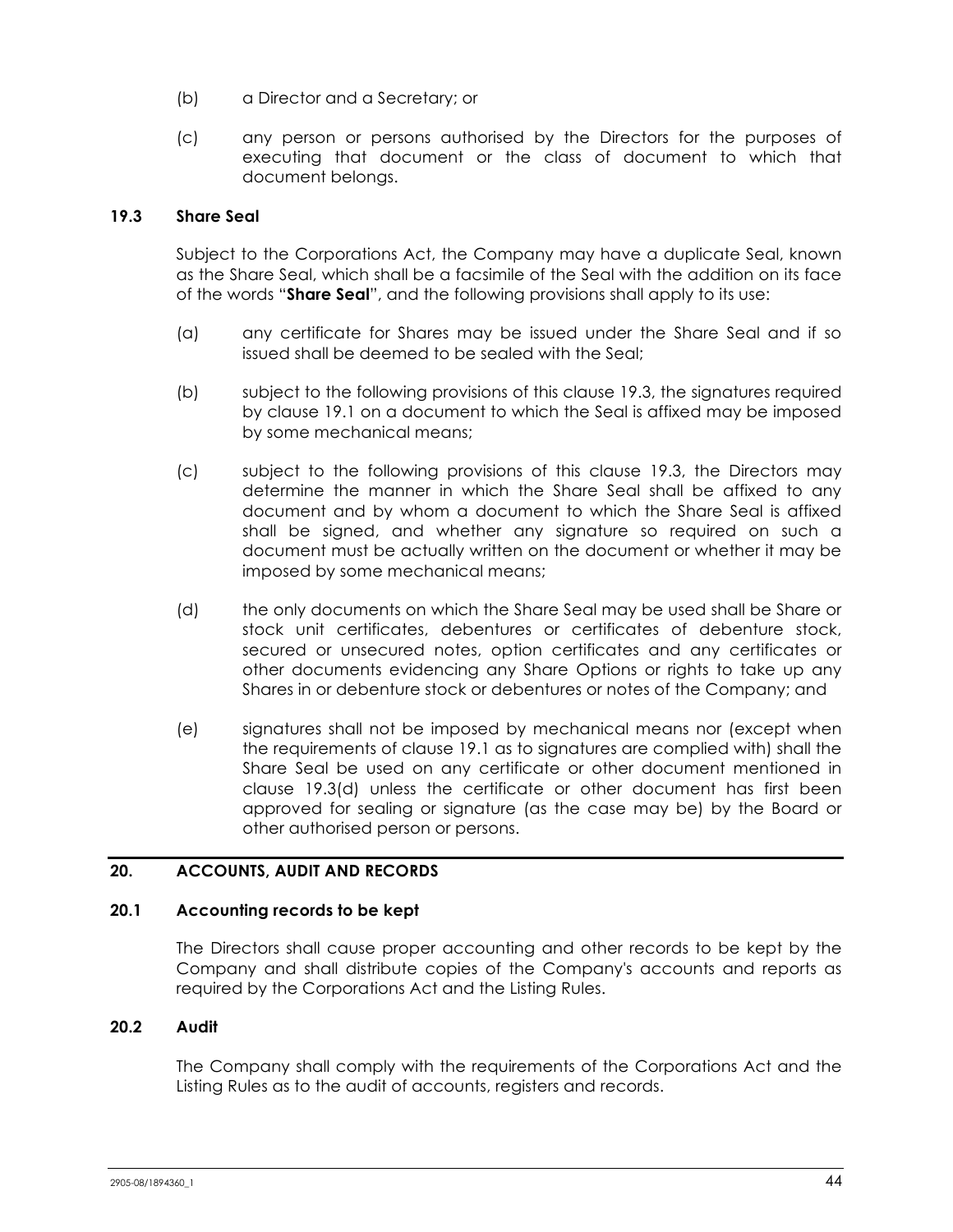## **20.3 Inspection**

The Directors shall determine whether and to what extent, and at what time and places and under what conditions, the accounting records and other documents of the Company or any of them will be open to the inspection of Shareholders other than Directors. A Shareholder other than a Director shall not be entitled to inspect any document of the Company except as provided by law or authorised by the Directors or by the Company in general meeting.

## **21. MINUTES**

## **21.1 Minutes to be Kept**

The Directors shall cause to be kept, in accordance with section 1306 of the Corporations Act, minutes of:

- (a) all proceedings of general meetings and Directors meetings; and
- (b) all appointments of Officers and persons ceasing to be Officers.

#### **21.2 Signature of Minutes**

All minutes shall be signed by the chairman of the meeting at which the proceedings took place or by the chairman of the next succeeding meeting.

## **21.3 Requirements of the Corporations Act**

The Company and the Officers shall comply with the requirements of Part 2G.3 of Chapter 2G of the Corporations Act.

#### **22. DIVIDENDS AND RESERVES**

## **22.1 Dividends**

Subject to and in accordance with the Corporations Act, the Listing Rules, the rights of any preference Shareholders and to the rights of the holders of any shares created or raised under any special arrangement as to dividend, the Directors may from time to time decide to pay a dividend to the Shareholders entitled to the dividend which shall be payable on all Shares according to the proportion that the amount paid (not credited) is of the total amounts paid and payable (excluding amounts credited) in respect of such Shares. The Directors may rescind a decision to pay a dividend if they decide, before the payment date, that the Company's financial position no longer justifies the payment.

## **22.2 Interim Dividend**

The Directors may from time to time pay to the Shareholders any interim dividends that they may determine.

## **22.3 No Interest**

No dividend shall carry interest as against the Company.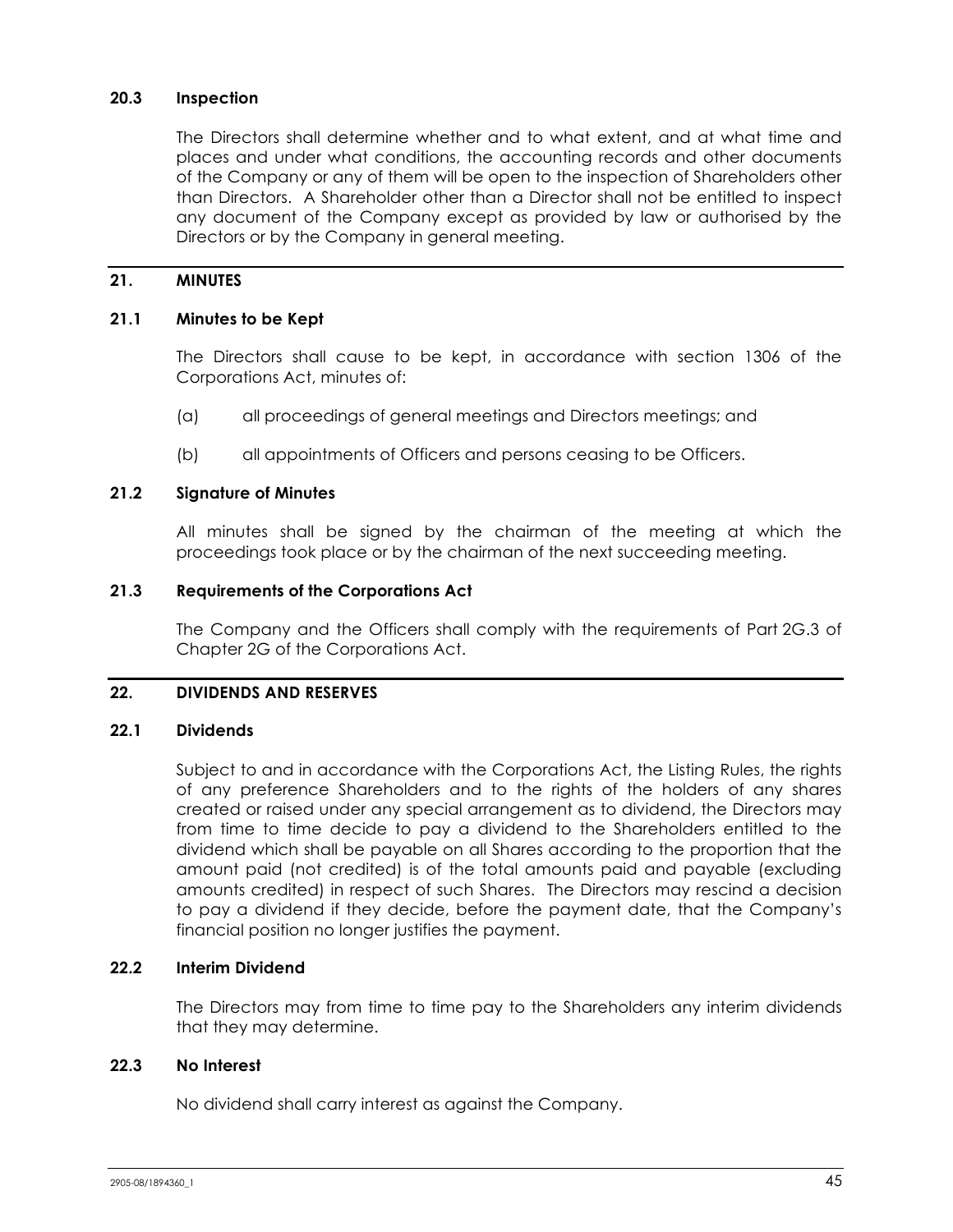#### **22.4 Reserves**

The Directors may set aside out of the profits of the Company any amounts that they may determine as reserves, to be applied at the discretion of the Directors, for any purpose for which the profits of the Company may be properly applied. Pending any application of the reserves, the Directors may invest or use the reserves in the business of the Company or in other investments as they think fit. Any amount set aside as a reserve is not required to be held separately from the Company's other assets and may be used by the Company or invested as the Directors think fit.

## **22.5 Carrying forward profits**

The Directors may carry forward any part of the profits of the Company that it decides not to distribute as dividends without transferring those profits to a reserve.

## **22.6 Alternative Method of Payment of Dividend**

When declaring any dividend and subject at all times to the Corporations Act and the Listing Rules, the Directors may:

- (a) direct payment of the dividend to be made wholly or in part by the distribution of specific assets or documents of title (including, without limitation, paid-up Shares, debentures or debenture stock of this or any other company, gold, gold or mint certificates or receipts and like documents) or in any one or more of these ways, and where any difficulty arises with regard to the distribution the Directors may settle it as they think expedient and in particular may issue fractional certificates and may fix the value for distribution of specific assets or any part of them and may determine that cash payments shall be made to any Shareholders upon the basis of the value so fixed in order to adjust the rights of all parties and may vest any of these specific assets in trustees upon trusts for the persons entitled to the dividend as may seem expedient to the Directors; or
- (b) direct that a dividend be payable to particular Shareholders wholly or partly out of any particular fund or reserve or out of profits derived from any particular source and to the remaining Shareholders wholly or partly or of any other particular fund or reserve or out of profits derived from any other particular source and may so direct notwithstanding that by so doing the dividend will form part of the assessable income for taxation purposes of some Shareholders and will not form part of the assessable income of others.

For the purposes of this clause, the Company is authorised to distribute securities of another body corporate by way of dividend and, on behalf of the Shareholders, provide the consent of each Shareholder to becoming a member of that body corporate and the agreement of each Shareholder to being bound by the constitution of that body corporate.

## **22.7 Shareholders entitled to dividend**

Subject to this Constitution, a dividend in respect of a Share is payable to the person registered as the holder of that share: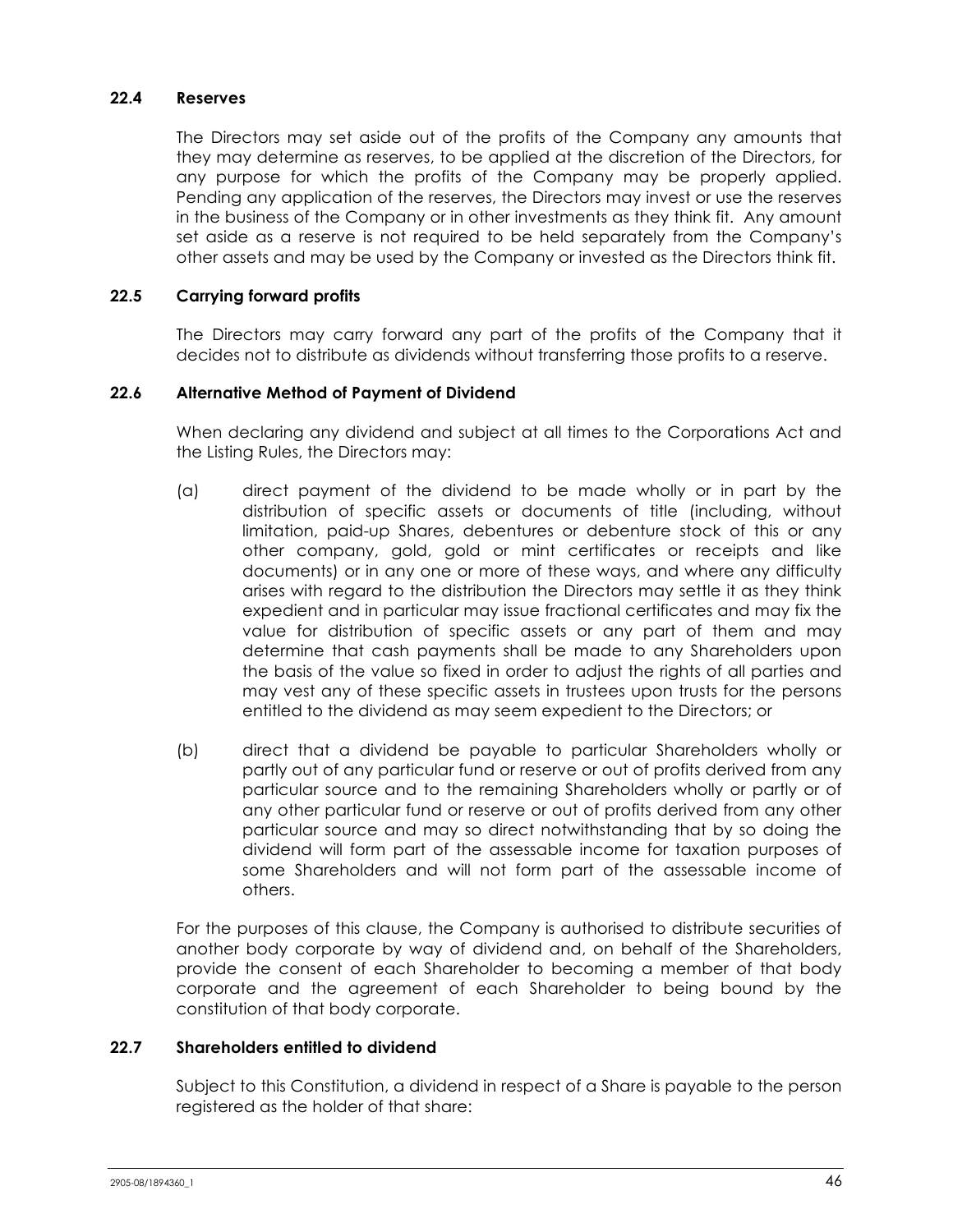- (a) if the Directors have fixed a time for determining entitlements to the dividend, at that time; and
- (b) in any other case, on the date on which the dividend is paid.

## **22.8 Payment of Dividends**

Any dividend payable may be paid by:

- (a) cheque sent through the mail directed to:
	- (i) the address of the Shareholder shown in the Register or to the address of the joint holders of Shares shown first in the Register; or
	- (ii) an address which the Shareholder has, or joint holders have, in writing notified the Company as the address to which dividends should be sent;
- (b) electronic funds transfer to an account with a bank or other financial institution nominated by the Shareholder and acceptable to the Company; or
- (c) any other means determined by the Directors.

#### **22.9 Unclaimed Dividends**

Except as otherwise provided by statute, all dividends unclaimed for one year after having been declared may be invested or otherwise made use of by the Directors for the benefit of the Company until claimed.

#### **22.10 Breach of Restriction Agreement**

In the event of a breach of the Listing Rules relating to Restricted Securities or of any escrow arrangement entered into by the Company under the Listing Rules in relation to any Shares which are classified under the Listing Rules or by ASX as Restricted Securities, the Shareholder holding the Shares in question shall cease to be entitled to be paid any dividends in respect of those Shares for so long as the breach subsists.

## **23. CAPITALISATION OF PROFITS**

#### **23.1 Capitalisation**

The Directors, subject to the Listing Rules and any rights or restrictions for the time being attached to any class or class of shares, may from time to time resolve to capitalise any amount, being the whole or a part of the amount for the time being standing to the credit of any reserve account or the profit and loss account or otherwise available for distribution to Shareholders, and that that amount be applied, in any of the ways mentioned in clause 23.2 for the benefit of Shareholders in the proportions to which those Shareholders would have been entitled in a distribution of that amount by way of dividend.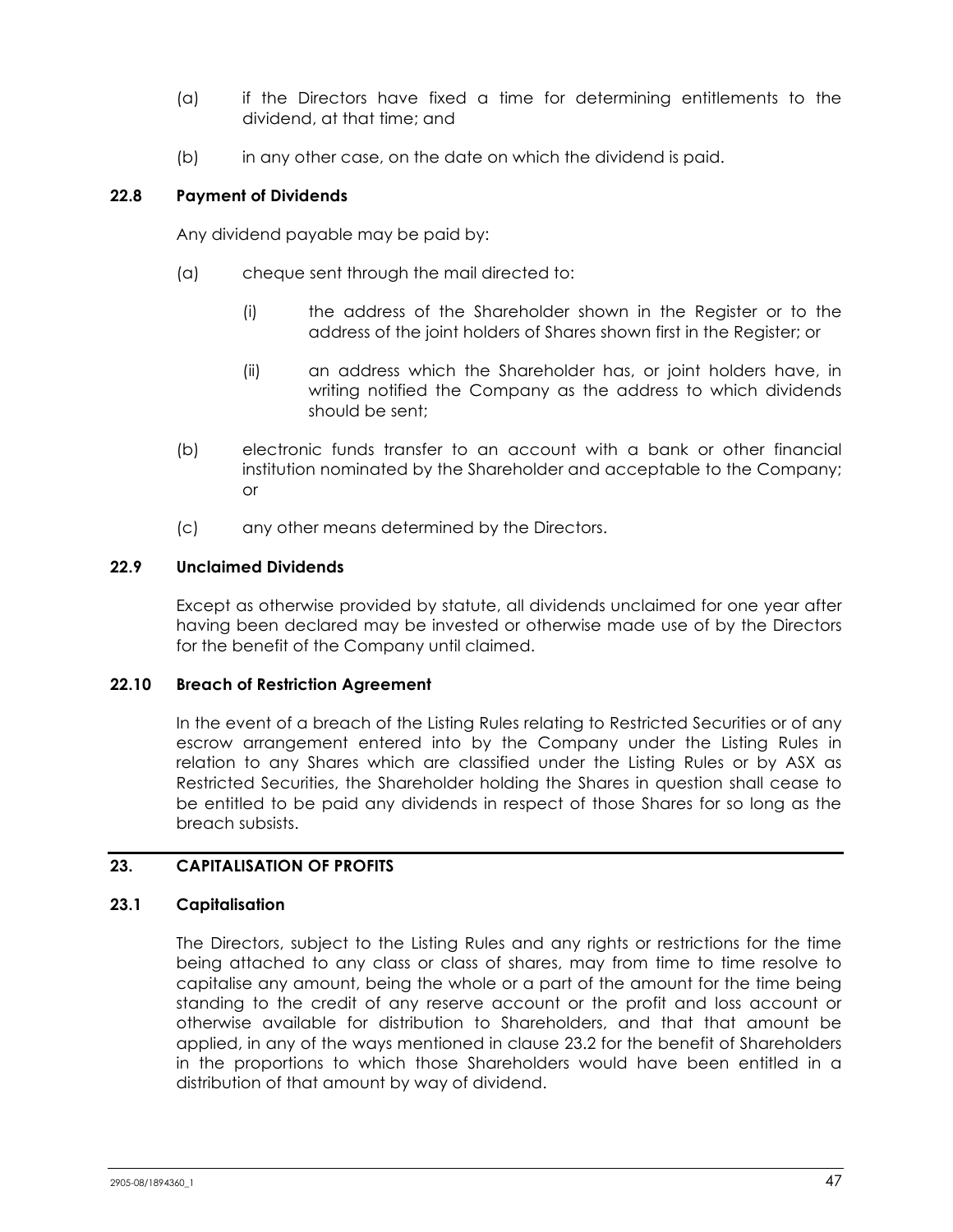## **23.2 Application of Capitalised Amounts**

The ways in which an amount may be applied for the benefit of Shareholders under clause 23.1 are:

- (a) in paying up any amounts unpaid on Shares held by Shareholders;
- (b) in paying up in full, at an issue price decided by Director's resolution, unissued Shares or debentures to be issued to Shareholders as fully paid; or
- (c) partly as mentioned in paragraph (a) and partly as mentioned in paragraph (b).

## **23.3 Procedures**

The Directors shall do all things necessary to give effect to the resolution referred to in clause 23.1 and, in particular, to the extent necessary to adjust the rights of the Shareholders among themselves, may:

- (a) issue fractional certificates or make cash payments in cases where Shares or debentures could only be issued in fractions; and
- (b) authorise any person to make, on behalf of all the Shareholders entitled to any further Shares or debentures upon the capitalisation, an agreement with the Company providing for the issue to them, credited as fully paid up, of any further Shares or debentures or for the payment up by the Company on their behalf of the amounts or any part of the amounts remaining unpaid on their existing Shares by the application of their respective proportions of the sum resolved to be capitalised,

and any agreement made under an authority referred to in paragraph (b) is effective and binding on all the Shareholders concerned.

#### **24. BONUS SHARE PLAN**

#### **24.1 Authorisation of Bonus Share Plan**

Subject to the Listing Rules and the Corporations Act, the Company may, by ordinary resolution in general meeting, authorise the Directors to implement a Bonus Share Plan on such terms and conditions as are referred to in the resolution and which plan provides for any dividend which the Directors may declare from time to time under clause 22, less any amount which the Company shall either pursuant to this Constitution or any law be entitled or obliged to retain, not to be payable on Shares which are participating Shares in the Bonus Share Plan but for those Shares to carry instead an entitlement to receive an allotment of additional fully paid ordinary Shares to be issued as bonus Shares.

## **24.2 Amendment and Revocation**

Any resolution passed by the Company in general meeting pursuant to clause 24.1 may, at any time, be amended or revoked by the Company by ordinary resolution in general meeting.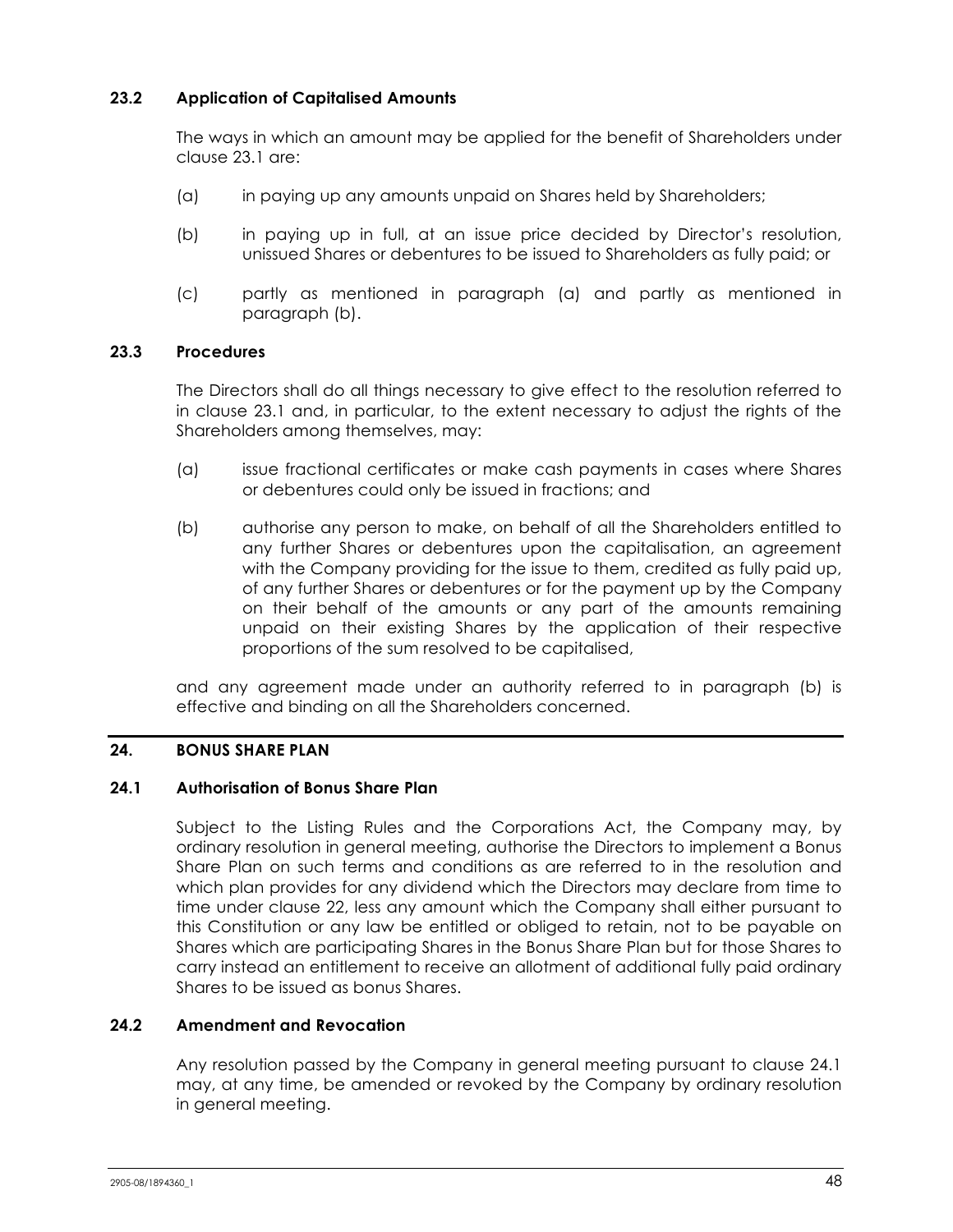## **25. DIVIDEND REINVESTMENT PLAN**

#### **25.1 Authorisation of Dividend Reinvestment Plan**

Subject to the Listing Rules and the Corporations Act, the Company may, by resolution of the Directors, implement a Dividend Reinvestment Plan on such terms and conditions as are referred to in the resolution and which plan provides for any dividend which the Directors may declare from time to time under clause 22 and payable on Shares which are participating Shares in the Dividend Reinvestment Plan, less any amount which the Company shall either pursuant to this Constitution or any law be entitled or obliged to retain, to be applied by the Company to the payment of the subscription price of ordinary fully paid Shares.

#### **25.2 Amendment and Revocation**

Any resolution passed by the Directors pursuant to clause 25.1 may, at any time, be amended or revoked by the Company by ordinary resolution in general meeting.

#### **26. NOTICES**

#### **26.1 Service by the Company to Shareholders**

A notice may be given by the Company to any Shareholder either by:

- (a) serving it on him or her personally; or
- (b) by sending it by post to the Shareholder at his or her address as shown in the Register of Shareholders or the address supplied by the Shareholder to the Company for the giving of notices to this person. Notices to Shareholders whose registered address is outside Australia shall be sent by airmail or, where applicable, by the means provided for by clause 26.9; or
- (c) be sending it by fax or other electronic means (including providing a URL link to any document or attachment) to the fax number or electronic address nominated by the Shareholder for giving notices.

#### **26.2 Service of notices by the Company to Directors**

A notice may be given by the Company to a Director or Alternate Director by:

- (a) serving it on him or her personally;
- (b) sending it by ordinary post to his or her usual residential or business address, or any other address he or she has supplied to the Company for giving notices;
- (c) sending it by fax or other electronic means (including providing a URL link to any document or attachment) to the fax number or electronic address he or she has supplied to the Company for giving notices.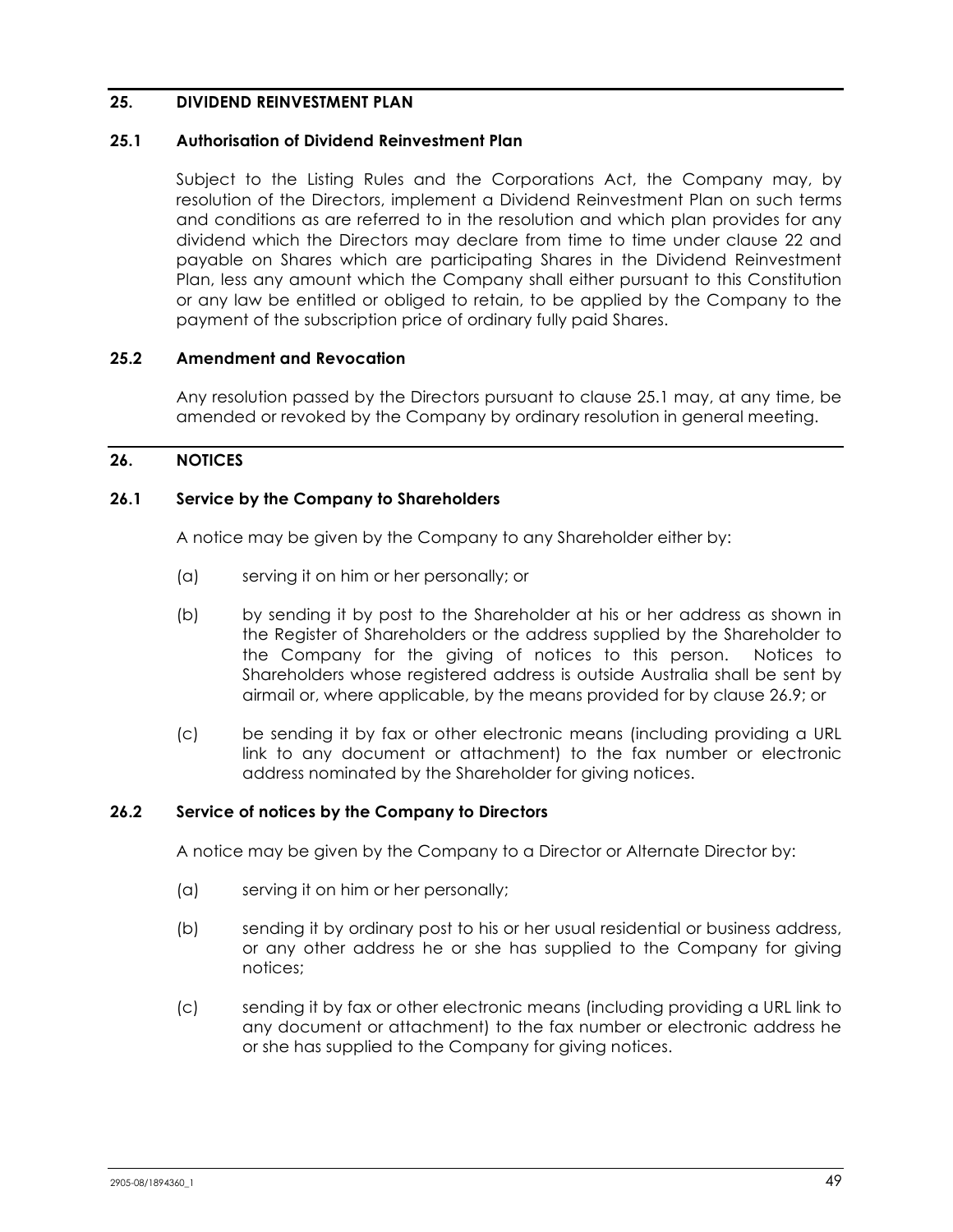## **26.3 Service of notices by Directors, Alternate Directors and Shareholders to the Company**

Without limiting any other way that a communication may be given under the Corporations Act, a notice may be given by a Director or Alternate Director or a Shareholder to the Company by:

- (a) delivering it to the Company's registered office;
- (b) sending it by ordinary post to the Company's registered office;
- (c) sending it by fax or other electronic means to the principal fax number or electronic address at the Company's registered office.

#### **26.4 Deemed receipt of Notice**

A notice will be deemed to be received by a Shareholder when:

- (a) where a notice is served personally, service of the notice shall be deemed to be effected when hand delivered to the member in person;
- (b) where a notice is sent by post, service of the notice shall be deemed to be effected by properly addressing, pre-paying and posting a letter containing the notice, and to have been effected, in the case of a notice of a meeting, on the date after the date of its posting and, in any other case, at the time at which the letter would be delivered in the ordinary course of post;
- (c) where a notice is sent by facsimile, service of the notice shall be deemed to be effected upon confirmation being received by the Company that all pages of the notice have been successfully transmitted to the Shareholder's facsimile machine at the facsimile number nominated by the Shareholder; and
- (d) where a notice is sent to an electronic address by electronic means, service of the notice shall be deemed to be effected once sent by the Company to the electronic address nominated by the Shareholder (regardless of whether or not the notice is actually received by the Shareholder).

#### **26.5 Notice to Joint Holders**

A notice may be given by the Company to the joint holders of a Share by giving the notice to the joint holder first named in the Register of Shareholders in respect of the Share.

#### **26.6 Notices to Personal Representatives and Others**

A notice may be given by the Company to a person entitled to a Share in consequence of the death or bankruptcy of a Shareholder by serving it on him or her or by sending it to him or her by post addressed to the person by name or by the title or representative of the deceased or assignee of the bankrupt, or by any like description, at the address (if any) supplied for the purpose by the person or, if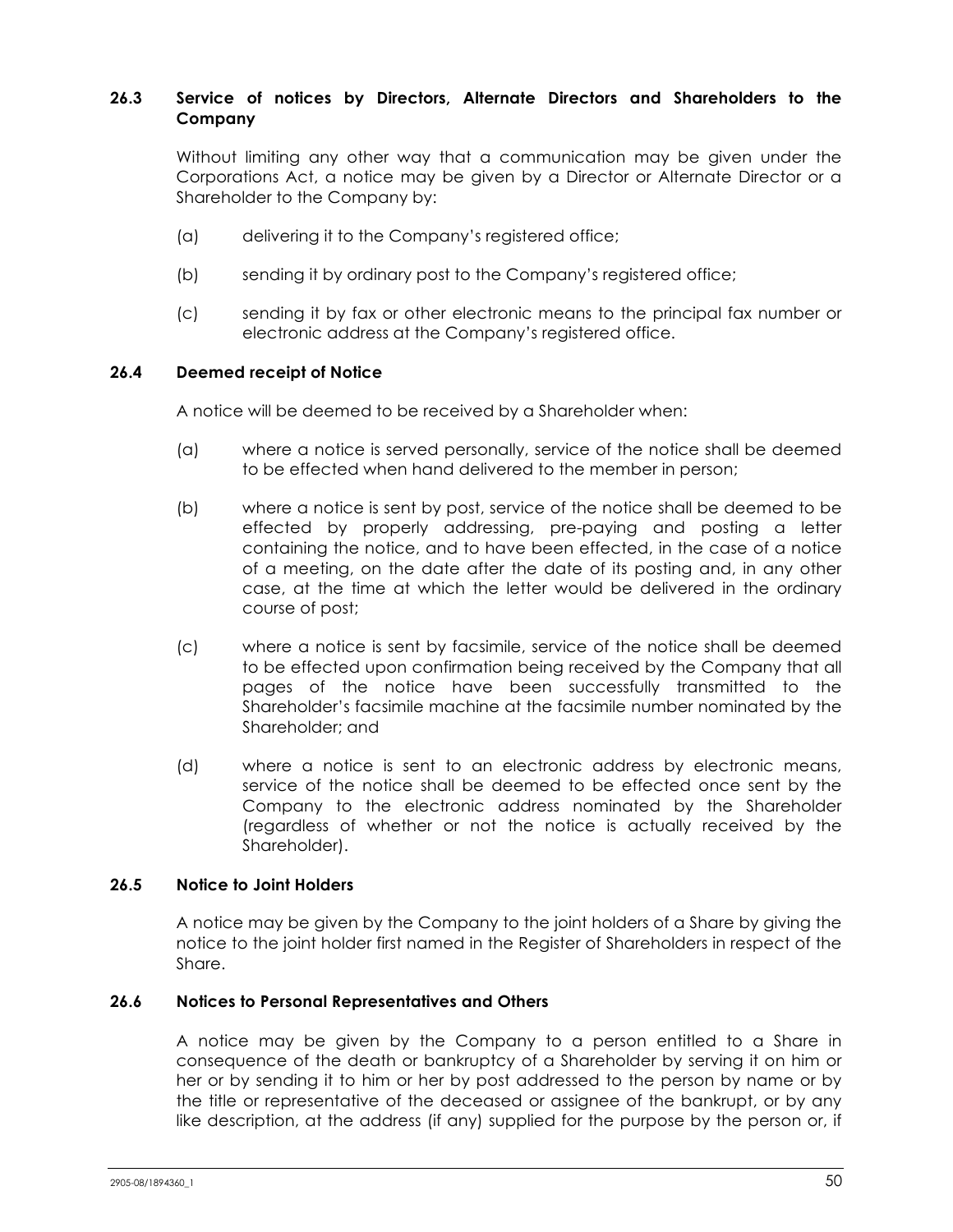such an address has not been supplied, at the address to which the notice might have been sent if the death or bankruptcy had not occurred.

## **26.7 Persons Entitled to Notice**

Notice of every general meeting shall be given to each person who at the time of giving the notice is:

- (a) a Shareholder;
- (b) a person entitled to a Share in consequence of the death or bankruptcy of a Shareholder who, but for his death or bankruptcy, would be entitled to receive notice of the meeting;
- (c) a Director or Alternate Director;
- (d) the auditor for the time being of the Company; and
- (e) if the Company has issued and there are currently any Listed Securities, the Home Branch,

unless that person waives the right to receive notice by written notice to the Company. No other person is entitled to receive notices of general meetings.

#### **26.8 Change of Address**

The Company shall acknowledge receipt of all notifications of change of address by Shareholders.

## **26.9 Incorrect Address**

Where the Company has bona fide reason to believe that a Shareholder is not known at his or her registered address, and the Company has subsequently made an enquiry in writing at that address as to the whereabouts of the Shareholder and this enquiry either elicits no response or a response indicating that the Shareholder or his present whereabouts are unknown, all future notices will be deemed to be given to the Shareholder if the notice is exhibited in the Registered Office (or, in the case of a Shareholder registered on a Branch Register, in a conspicuous place in the place where the Branch Register is kept) for a period of 48 hours (and shall be deemed to be duly served at the commencement of that period) unless and until the Shareholder informs the Company of a new address to which the Company may send him notices (which new address shall be deemed his registered address).

#### **27. WINDING UP**

## **27.1 Distribution in Kind**

If the Company is wound up, the liquidator may, with the authority of a special resolution, divide among the Shareholders in kind the whole or any part of the property of the Company, and may for that purpose set a value as the liquidator considers fair upon any property to be so decided, and may determine how the division is to be carried out as between the Shareholders or different classes of Shareholders. No member is obliged to accept any Shares, securities or other assets in respect of which there is any liability.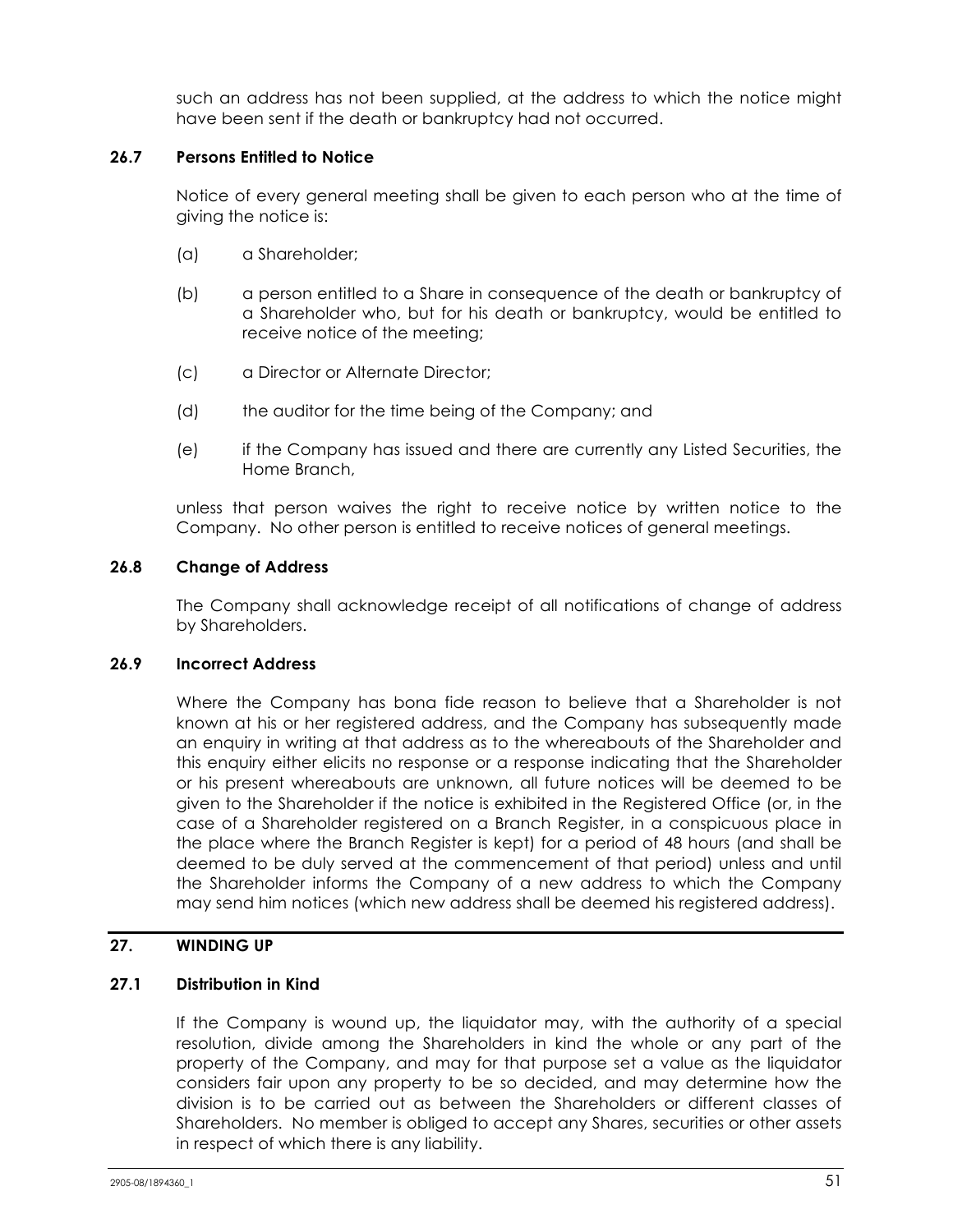## **27.2 Trust for Shareholders**

The liquidator may, with the authority of a special resolution, vest the whole or any part of any property in trustees upon such trusts for the benefit of the contributories as the liquidator thinks fit, but so that no Shareholder is compelled to accept any Shares or other securities in respect of which there is any liability.

## **27.3 Distribution in Proportion to Shares Held**

Subject to the rights of Shareholders (if any) entitled to Shares with special rights in a winding-up and the Corporations Act all monies and property that are to be distributed among Shareholders on a winding-up, shall be distributed in proportion to the Shares held by them respectively, irrespective of the amount paid-up or credited as paid-up on the Shares.

## **28. INDEMNITIES AND INSURANCE**

## **28.1 Liability to Third Parties**

To the extent permitted by law, the Company:

- (a) indemnifies and agrees to keep indemnified every Director, executive officer or Secretary of the Company; and
- (b) may, by deed, indemnify or agree to indemnify an officer (other than a Director, executive officer or Secretary) of the Company,

against a liability to another person, other than the Company or a related body corporate of the Company, PROVIDED THAT:

- (c) the provisions of the Corporations Act (including, but not limited to, Chapter 2E) are complied with in relation to the giving of the indemnity; and
- (d) the liability does not arise in respect of conduct involving a lack of good faith on the part of the officer.

#### **28.2 Defending Proceedings**

To the extent permitted by law, the Company:

- (a) hereby indemnifies and agrees to keep indemnified every Director, executive officer and Secretary of the Company; and
- (b) may, by deed, indemnify or agree to indemnify an officer of the Company (other than a director, executive officer or secretary);

out of the property of the Company in relation to the period during which that officer held his or her office against a liability for costs and expenses incurred by that officer in that capacity:

- (c) in defending proceedings, whether civil or criminal, in which:
	- (i) judgment is given in favour of that officer; or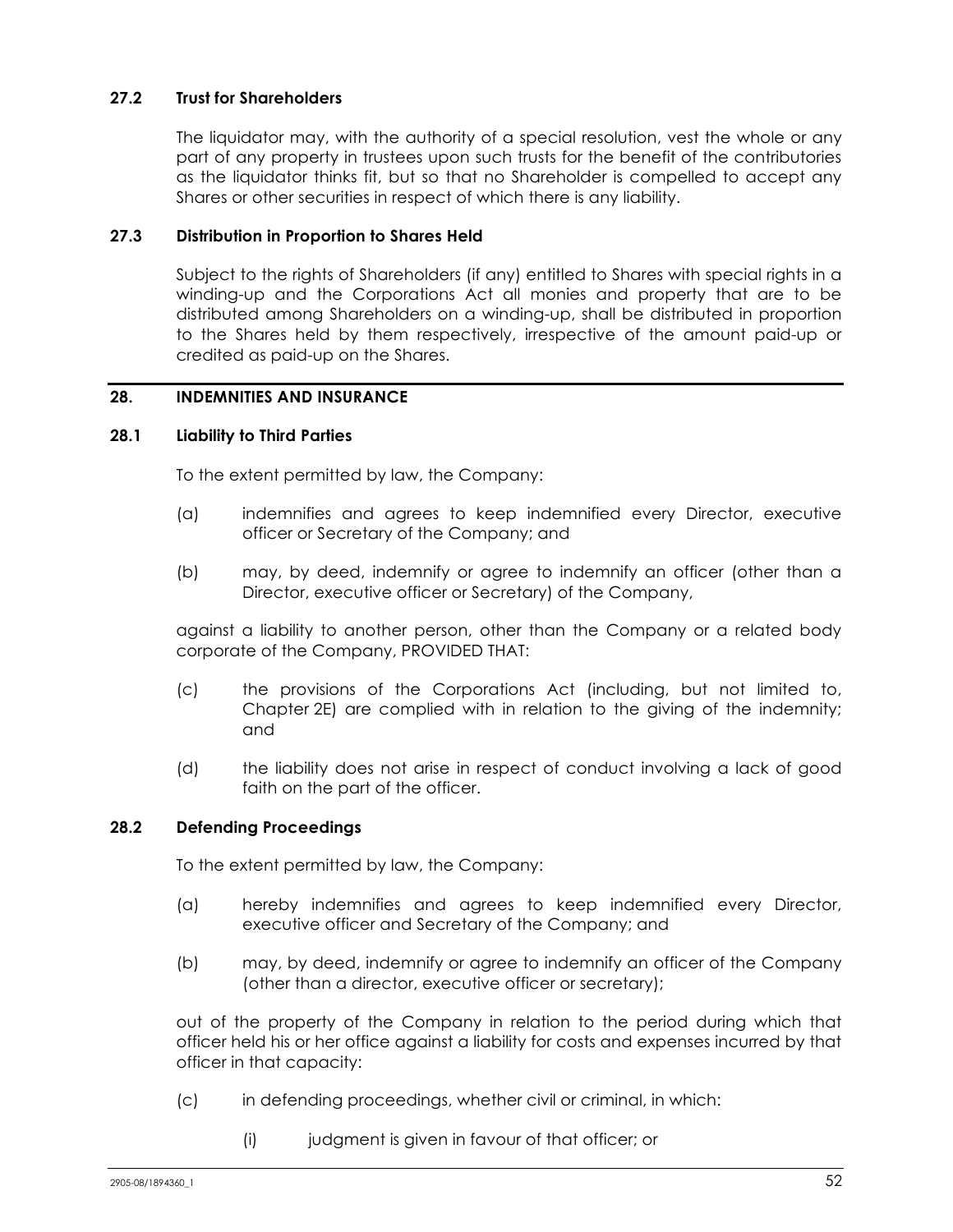- (ii) that officer is acquitted; or
- (d) in connection with an application in relation to any proceedings referred to in clause 28.2(c) in which relief is granted to that officer by the Court under the Corporations Act.

## **28.3 Insurance**

To the extent permitted by law, the Company or a related body corporate of the Company may pay, or agree to pay, a premium under a contract insuring an officer in relation to the period during which that officer held that office, including in respect of a liability for costs and expenses incurred by a person in defending civil or criminal proceedings whether or not the officer has successfully defended himself or herself in these proceedings, provided that:

- (a) the provisions of the Corporations Act (including, but not limited to, Chapter 2E) are complied with in relation to the payment of the premium; and
- (b) the liability does not arise out of conduct involving a wilful breach of duty to the Company or a contravention of sections 182 or 183 of the Corporations Act.

## **28.4 Disclosure**

Subject to any exception provided for in the Corporations Act, full particulars of the Company's indemnities and insurance premiums in relation to the officers must be included each year in the Directors' Report.

## **28.5 Definition**

For the purposes of this clause 28, "**officer**" means:

- (a) a Director, Secretary or executive officer of the Company, whether past, present or future by whatever name called and whether or not validly appointed to occupy or duly authorised to act in such a position; and
- (b) any person who by virtue of any applicable legislation or law is deemed to be a Director or officer of the Company, including without limitation, the persons defined as an officer of a company by section 9 of the Corporations Act.

Nothing in this clause 28 precludes the Company from indemnifying employees (other than officers) and consultants or sub-contractors where the Directors consider it is necessary or appropriate in the exercise of their powers to manage the Company.

## **29. DIRECTORS' ACCESS TO INFORMATION**

Where the Directors consider it appropriate, the Company may:

(a) give a former Director access to certain papers, including documents provided or available to the Directors and other papers referred to in those documents; and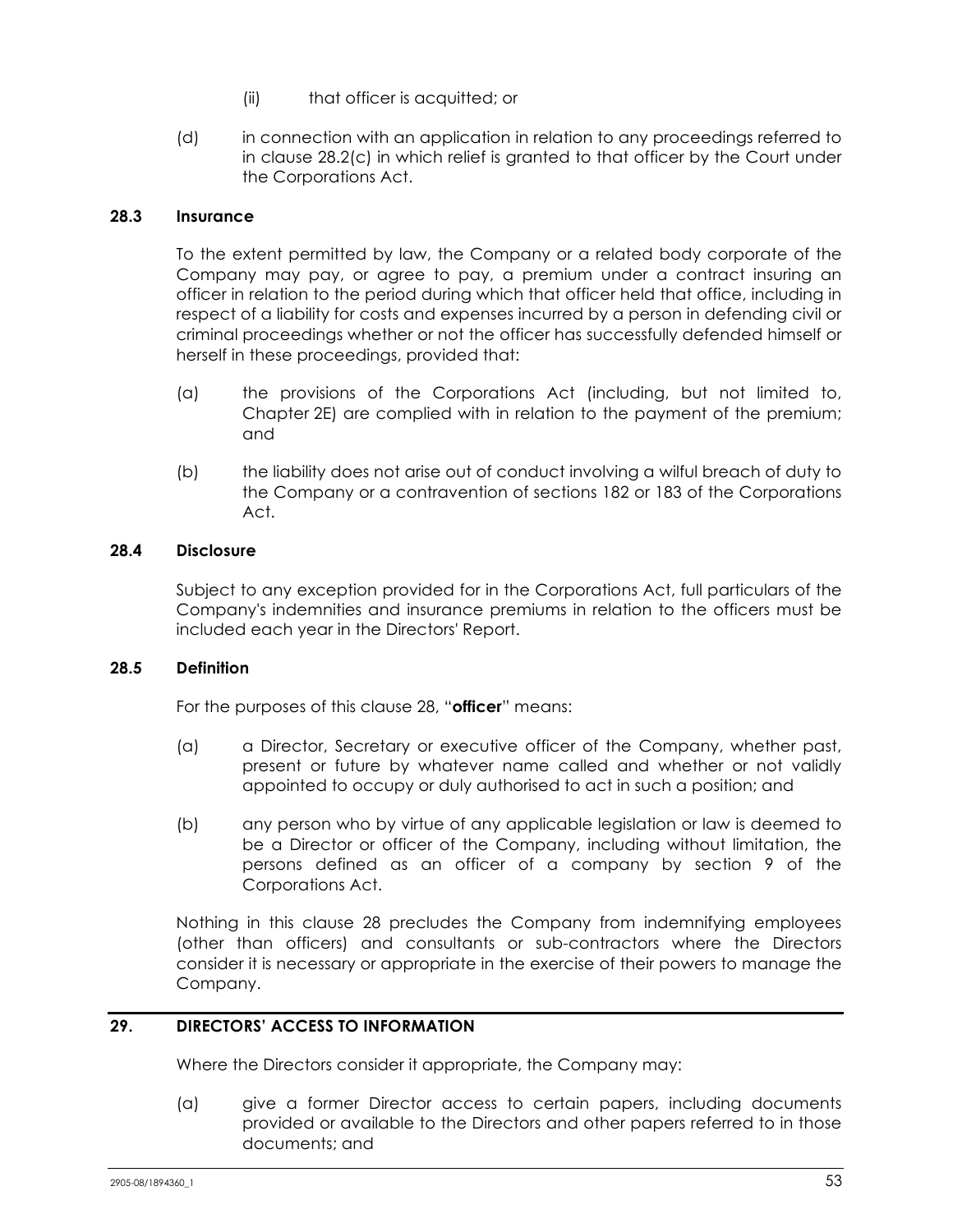(b) bind itself in any contract with a Director or former Director to give the access.

#### **30. OVERSEAS SHAREHOLDERS**

Each Shareholder with a registered address outside Australia acknowledges that, with the approval of the Home Branch, the Company may, as contemplated by the Listing Rules, arrange for a nominee to dispose of any of its entitlement to participate in any issue of Shares or Share Options by the Company to Shareholders.

## **31. LOCAL MANAGEMENT**

## **31.1 Local Management**

The Directors may from time to time provide for the management and transaction of the affairs of the Company in any specified locality whether in or outside the State in such manner as it thinks fit and the provisions contained in clauses 31.2, 31.3 and 31.4 shall be without prejudice to the general powers conferred by this clause 31.1.

## **31.2 Local Boards or Agencies**

The Directors may at any time and from time to time establish any local boards or agencies for managing any of the affairs of the Company in any specified locality and appoint any persons to be Shareholders of a local board or any managers or agents and may fix their remuneration. The Directors may from time to time and at any time delegate to any person so appointed any of the powers, authorities and discretions for the time being vested in the Directors other than the power of making calls and may authorise the Shareholders for the time being of any local board or any of them to fill up any vacancies on a local board and to act notwithstanding vacancies. This appointment or delegation may be made on the terms and subject to the conditions that the Directors think fit and the Directors may at any time remove any person so appointed and may annul or vary any or all of this delegation.

#### **31.3 Appointment of Attorneys**

The Company may at any time and from time to time by power of attorney appoint any person or persons to be the attorney or attorneys of the Company for purposes and with powers, authorities and discretions (not exceeding those vested in or exercisable by the Company) and for the period and subject to the conditions that the Company may from time to time think fit. This appointment may (if the Company thinks fit) be made in favour of the Shareholders or any of the Shareholders of any local board established under clause 31.2 or in favour of any company or of the Shareholders, directors, nominees or managers of any company or firm or in favour of any fluctuating body of persons whether or not nominated directly by the Company. The power of attorney may contain any provisions for the protection or convenience of persons dealing with such attorney or attorneys that the Company thinks fit.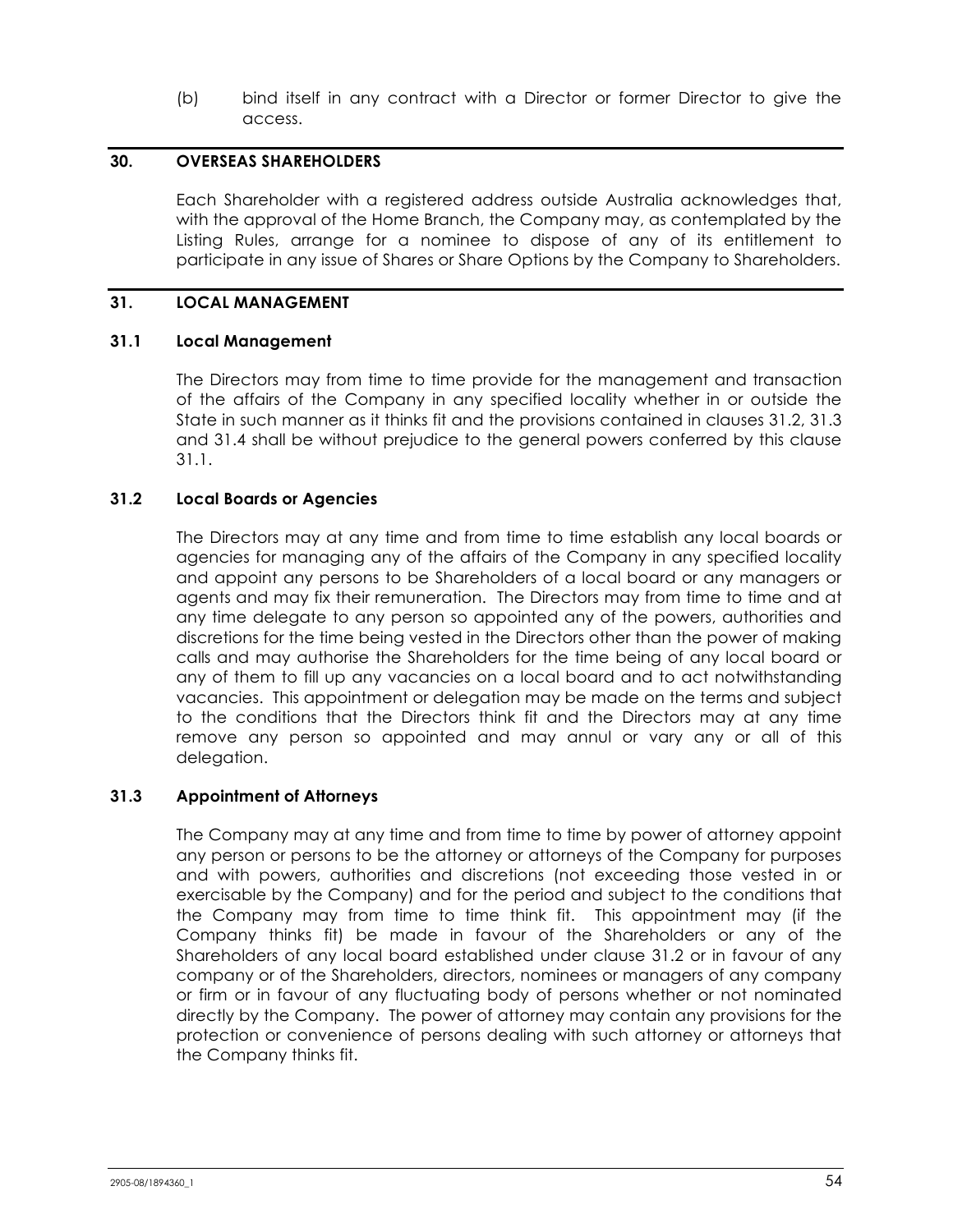## **31.4 Authority of Attorneys**

Any such delegates or attorneys as appointed under this Constitution may be authorised by the Company to sub-delegate all or any of the powers, authorities and discretions for the time being vested in them.

#### **32. DISCOVERY**

Save as provided by the Corporations Act or the Listing Rules no Shareholder shall be entitled to require discovery of any information in respect of any details of the Company's trading or any matter which is or may be in the nature of a trade secret, mystery of trade or technical process which may relate to the business of the Company and which in the opinion of the Directors it would be expedient in the interests of the Shareholders of the Company to communicate.

## **33. COMPLIANCE (OR INCONSISTENCY) WITH THE LISTING RULES**

- (a) In this Constitution, a reference to the Listing Rules is to have effect if, and only if, at the relevant time, the Company has been admitted to and remains on the Official List and is otherwise to be disregarded.
- (b) If the Company is admitted to the Official List, the following clauses apply:
	- (i) notwithstanding anything contained in this Constitution, if the Listing Rules prohibit an act being done, the act shall not be done;
	- (ii) nothing contained in this Constitution prevents an act being done that the Listing Rules require to be done;
	- (iii) if the Listing Rules require an act to be done or not to be done, authority is given for that act to be done or not to be done (as the case may be);
	- (iv) if the Listing Rules require this Constitution to contain a provision and it does not contain such a provision, this Constitution is deemed to contain that provision;
	- (v) if the Listing Rules require this Constitution not to contain a provision and it contains such a provision, this Constitution is deemed not to contain that provision; and
	- (vi) if any provision of this Constitution is or becomes inconsistent with the Listing Rules, this Constitution is deemed not to contain that provision to the extent of inconsistency.

## **34. CONSISTENCY WITH CHAPTER 2E OF THE CORPORATIONS ACT**

#### **34.1 Requirements of Chapter 2E**

Notwithstanding any other provision to the contrary contained in this Constitution:

(a) the Company shall not give a financial benefit to a related party except as permitted by Chapter 2E of the Corporations Act;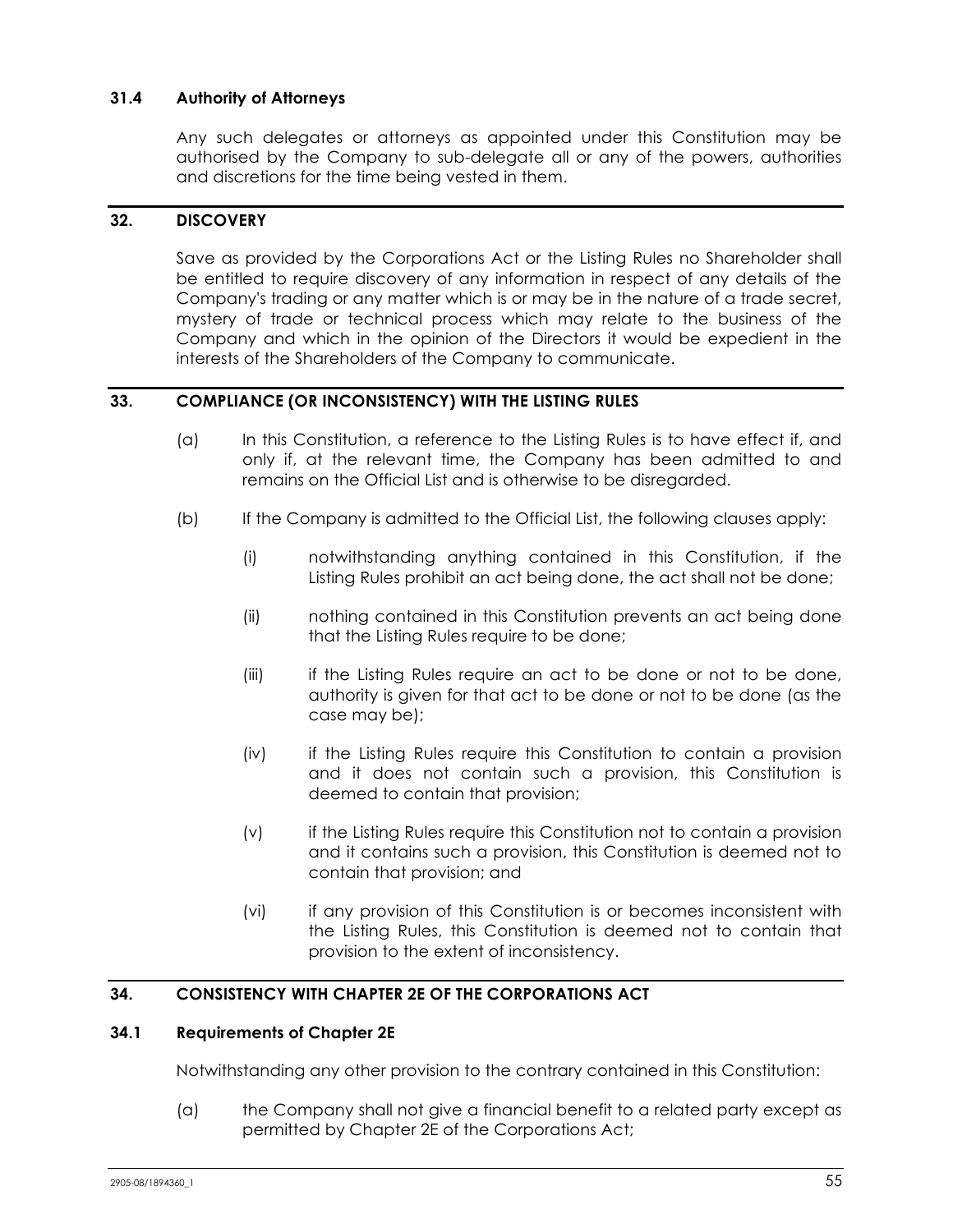- (b) all notices convening general meetings for the purposes of section 208 of the Corporations Act shall comply with the requirements of sections 217 to 227 of the Corporations Act;
- (c) all meetings convened pursuant to section 221 shall be held in accordance with the requirements of section 225 of the Corporations Act; and
- (d) no holder of Shares or person on their behalf shall be entitled to vote or vote on a proposed resolution under Part 2E.1 of the Corporations Act if that holder of Shares is a related party of the public company to whom the resolution would permit a financial benefit to be given or an associate of such a related party.

## **34.2 Definitions**

For the purposes of this clause 34 the terms:

- (a) "**financial benefit**" and "related party" shall have the meanings given or indicated by Part 2E.1 and Part 2E.2 of the Corporations Act; and
- (b) "**associate**" shall have the meaning given to it in Division 2 of Part 1.2 of the Corporations Act.

## **35. INADVERTENT OMISSIONS**

If some formality required by this Constitution is inadvertently omitted or is not carried out the omission does not invalidate any resolution, act, matter or thing which but for the omission would have been valid unless it is proved to the satisfaction of the Directors that the omission has directly prejudiced any Shareholder financially. The decision of the Directors is final and binding on all Shareholders.

## **36. PARTIAL TAKEOVER PLEBISCITES**

#### **36.1 Resolution to Approve Proportional Off-Market Bid**

- (a) Where offers have been made under a proportional off-market bid in respect of a class of securities of the Company ("**bid class securities**"), the registration of a transfer giving effect to a contract resulting from the acceptance of an offer made under the proportional off-market bid is prohibited unless and until a resolution (in this clause 36 referred to as a "**prescribed resolution**") to approve the proportional off-market bid is passed in accordance with the provisions of this Constitution.
- (b) A person (other than the bidder or a person associated with the bidder) who, as at the end of the day on which the first offer under the proportional off-market bid was made, held bid class securities is entitled to vote on a prescribed resolution and, for the purposes of so voting, is entitled to one vote for each of the bid class securities.
- (c) A prescribed resolution is to be voted on at a meeting, convened and conducted by the Company, of the persons entitled to vote on the prescribed resolution.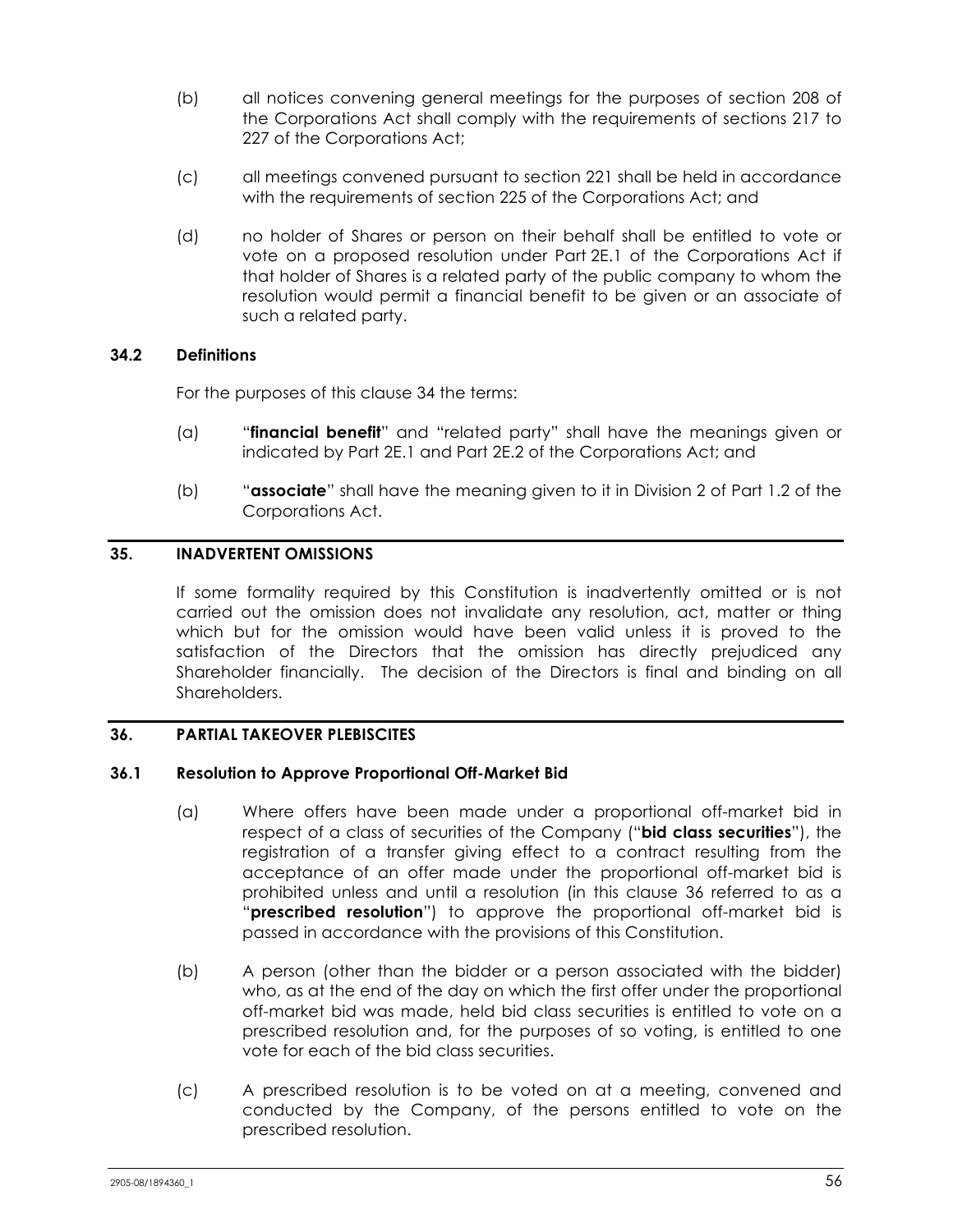(d) A prescribed resolution that has been voted on is to taken to have been passed if the proportion that the number of votes in favour of the prescribed resolution bears to the total number of votes on the prescribed resolution is greater than one half, and otherwise is taken to have been rejected.

## **36.2 Meetings**

- (a) The provisions of this Constitution that apply in relation to a general meeting of the Company apply, with modifications as the circumstances require, in relation to a meeting that is convened pursuant to this clause 36.2 as if the last mentioned meeting was a general meeting of the Company.
- (b) Where takeover offers have been made under a proportional off-market bid, the Directors are to ensure that a prescribed resolution to approve the proportional off-market bid is voted on in accordance with this clause 36 before the 14th day before the last day of the bid period for the proportional off-market bid (the "**resolution deadline**").

## **36.3 Notice of Prescribed Resolution**

Where a prescribed resolution to approve a proportional off-market bid is voted on in accordance with this clause 36 before the resolution deadline, the Company is, on or before the resolution deadline:

- (a) to give the bidder; and
- (b) if the Company is listed each relevant financial market (as defined in the Corporations Act) in relation to the Company;

a notice in writing stating that a prescribed resolution to approve the proportional off-market bid has been voted on and that the prescribed resolution has been passed, or has been rejected, as the case requires.

#### **36.4 Takeover Resolution Deemed Passed**

Where, at the end of the day before the resolution deadline, no prescribed resolution to approve the proportional off-market bid has been voted on in accordance with this clause 36, a resolution to approve the proportional off-market bid is to be, for the purposes of this clause 36, deemed to have been passed in accordance with this clause 36.

#### **36.5 Takeover Resolution Rejected**

Where a prescribed resolution to approve a proportional off-market bid under which offers have been made is voted on in accordance with this clause 36 before the resolution deadline, and is rejected, then:

- (a) despite section 652A of the Corporations Act:
	- (i) all offers under the proportional off-market bid that have not been accepted as at the end of the resolution deadline; and
	- (ii) all offers under the proportional off-market bid that have been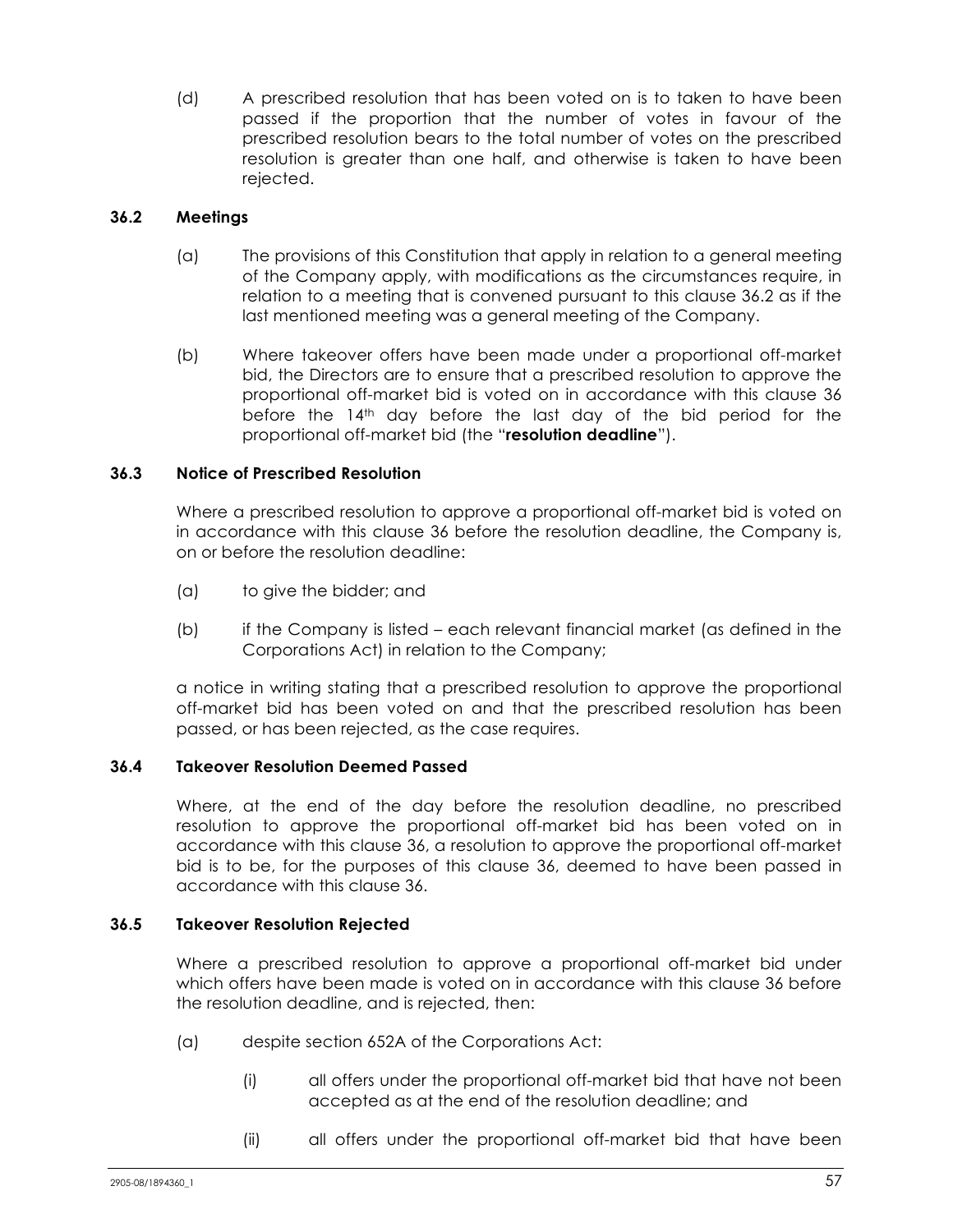accepted and from whose acceptance binding contracts have not resulted as at the end of the resolution deadline,

are deemed to be withdrawn at the end of the resolution deadline;

- (b) as soon as practicable after the resolution deadline, the bidder must return to each person who has accepted any of the offers referred to in clause 36.5(a)(ii) any documents that were sent by the person to the bidder with the acceptance of the offer;
- (c) the bidder:
	- (i) is entitled to rescind; and
	- (ii) must rescind as soon as practicable after the resolution deadline,

each binding takeover contract resulting from the acceptance of an offer made under the proportional off-market bid; and

(d) a person who has accepted an offer made under the proportional offmarket bid is entitled to rescind the takeover contract (if any) resulting from the acceptance.

#### **36.6 Renewal**

This clause 36 ceases to have effect on the third anniversary of the date of the adoption of the last renewal of this clause 36.

## **37. TRANSITIONAL**

#### **37.1 Provisions Relating to Official Quotation of Securities**

Subject to clause 37.2 the provisions of this Constitution which relate to the official quotation of the Company's securities on ASX (**Official Quotation**), including but not limited to clauses which refer to ASX, the Listing Rules, the ASX Settlement Operating Rules, the Home Exchange, CHESS, Restricted Securities or Listed Securities shall not have effect except while the Company is admitted to the official list of entities that ASX has admitted and not removed.

#### **37.2 Severance**

To the extent that any of the provisions of this Constitution referred to in clause 37.1 above can continue to have effect following severance of the matters relating to Official Quotation, then such provisions shall be valid and effectual, notwithstanding clause 37.1, as from the date of adoption of this Constitution by special resolution of the Shareholders of the Company.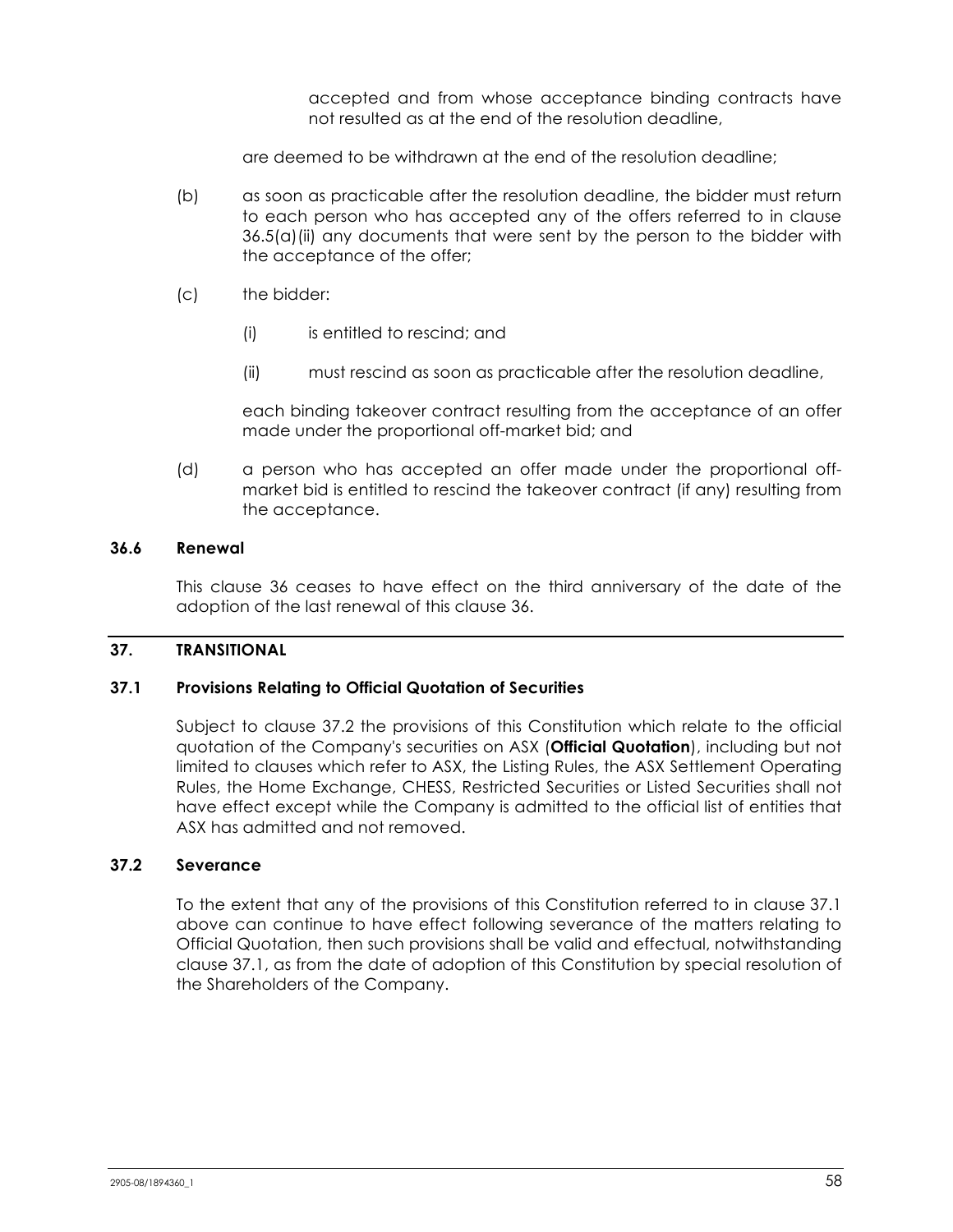## **SCHEDULE 1 – PREFERENCE SHARES (CLAUSE 2.6 )**

#### 1. In this schedule, unless the context otherwise requires:

**Dividend Date** means, in relation to a Preference Share, a date specified in the Issue Resolution on which a dividend in respect of that Preference Share is payable.

**Dividend Rate** means, in relation to a Preference Share, the term specified in the Issue Resolution for the calculation of the amount of dividend to be paid in respect of that Preference Share on any Dividend Date, which calculation may be wholly or partly established by reference to an algebraic formula.

**Franked Dividend** has the same meaning ascribed to Franked Distribution in Part 3-6 of the Tax Act.

**Issue Resolution** means the resolution specified in clause 4 of this schedule.

**Preference Share** means a preference share issued under clause 2.6.

**Redeemable Preference Share** means a Preference Share which the Issue Resolution specified as being, or being at the option of the Company to be, liable to be redeemed.

**Redemption Amount** means, in relation to a Redeemable Preference Share, the amount specified to be paid on redemption of the Redeemable Preference Share.

**Redemption Date** means, in relation to a Redeemable Preference Share, the date specified in the Issue Resolution for the redemption of that Preference Share.

**Tax Act** means the *Income Tax Assessment Act 1997*.

- 2. Each Preference Share confers upon its holder:
	- (a) the right in a winding up to payment in cash of the capital (including any premium) then paid up on it, and any arrears of dividend in respect of that Preference Share, in priority to any other class of Shares;
	- (b) the right in priority to any payment of dividend to any other class of Shares to a cumulative preferential dividend payable on each Dividend Date in relation to that Preference Share calculated in accordance with the Dividend Rate in relation to that Preference Share; and
	- (c) no right to participate beyond the extent elsewhere specified in clause 2 of this schedule in surplus assets or profits of the Company, whether in a winding up or otherwise.
- 3. Each Preference Share also confers upon its holder the same rights as the holders of ordinary Shares to receive notices, reports, audited accounts and balance sheets of the Company and to attend general meetings and confers upon its holder the right to vote at any general meeting of the Company in each of the following circumstances and in no others:
	- (a) during a period during which a dividend (or part of a dividend) in respect of the Preference Share is in arrears;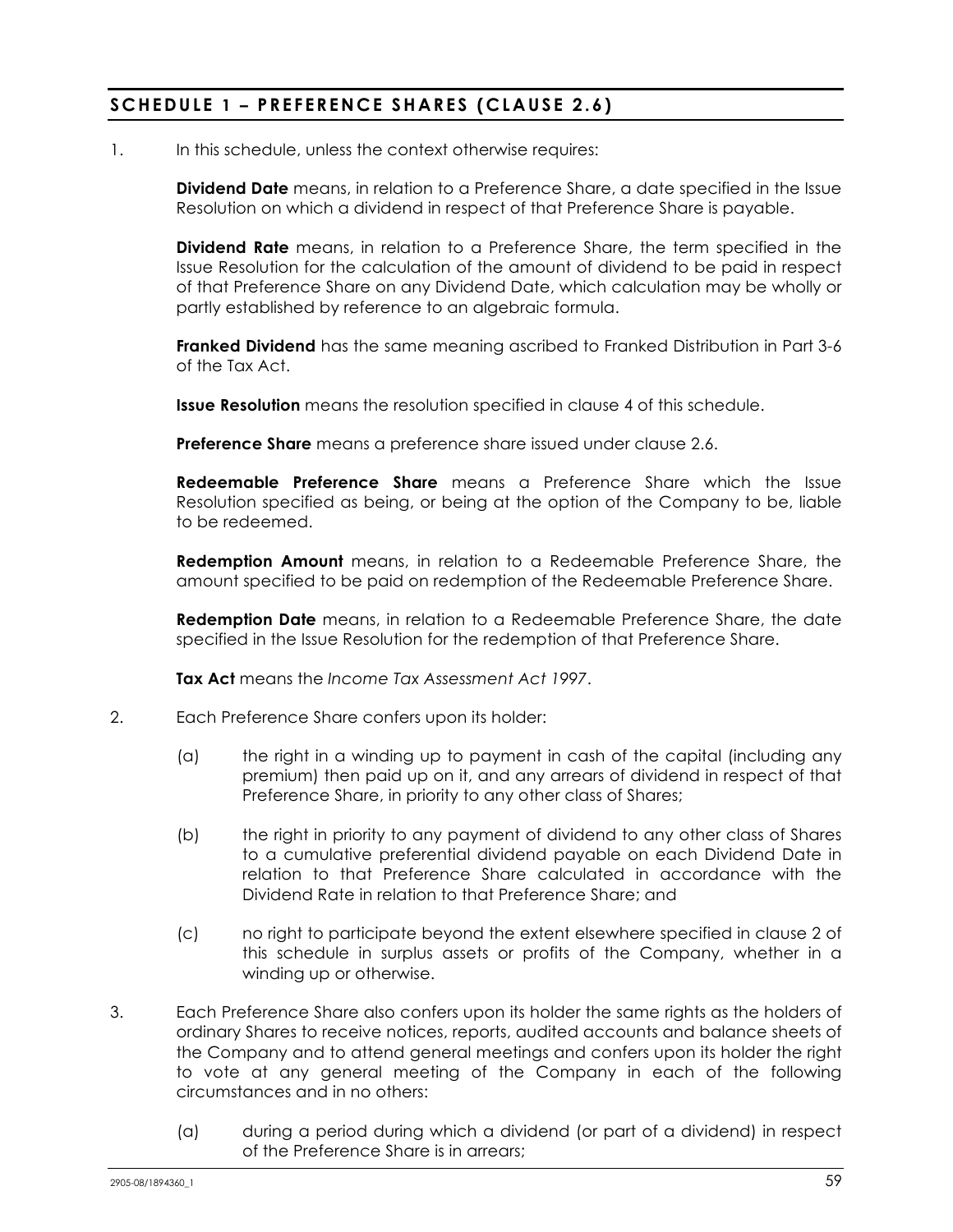- (b) on a proposal to reduce the Company's share capital;
- (c) on a resolution to approve the terms of a buy-back agreement;
- (d) on a proposal that affects rights attached to the Preference Share;
- (e) on a proposal to wind up the Company;
- (f) on a proposal for the disposal of the whole of the Company's property, business and undertaking;
- (g) during the winding up of the Company; and
- (h) in any other circumstances in which the Listing Rules require holders of preference shares to vote.
- 4. The Board may only allot a Preference Share where by resolution it specifies the Dividend Date, the Dividend Rate, and whether the Preference Share is or is not, or at the option of the Company is to be, liable to be redeemed, and, if the Preference Share is a Redeemable Preference Share, the Redemption Amount and Redemption Date for that Redeemable Preference Share and any other terms and conditions to apply to that Preference Share.
- 5. The Issue Resolution in establishing the Dividend Rate for a Preference Share may specify that the dividend is to be one of:
	- (a) fixed;
	- (b) variable depending upon any variation of the respective values of any factors in an algebraic formula specified in the Issue Resolution; or
	- (c) variable depending upon such other factors as the Board may specify in the Issue Resolution,

and may also specify that the dividend is to be a Franked Dividend or not a Franked Dividend.

- 6. Where the Issue Resolution specifies that the dividend to be paid in respect of the Preference Share is to be a Franked Dividend the Issue Resolution may also specify:
	- (a) the extent to which such dividend is to be franked (within the meaning of the Tax Act); and
	- (b) the consequences of any dividend paid not being so franked, which may include a provision for an increase in the amount of the dividend to such an extent or by reference to such factors as may be specified in the Issue Resolution.
- 7. Subject to the Corporations Act, the Company must redeem a Redeemable Preference Share on issue:
	- (a) on the specified date where the Company, at least 15 Business Days before that date, has given a notice to the holder of that Redeemable Preference